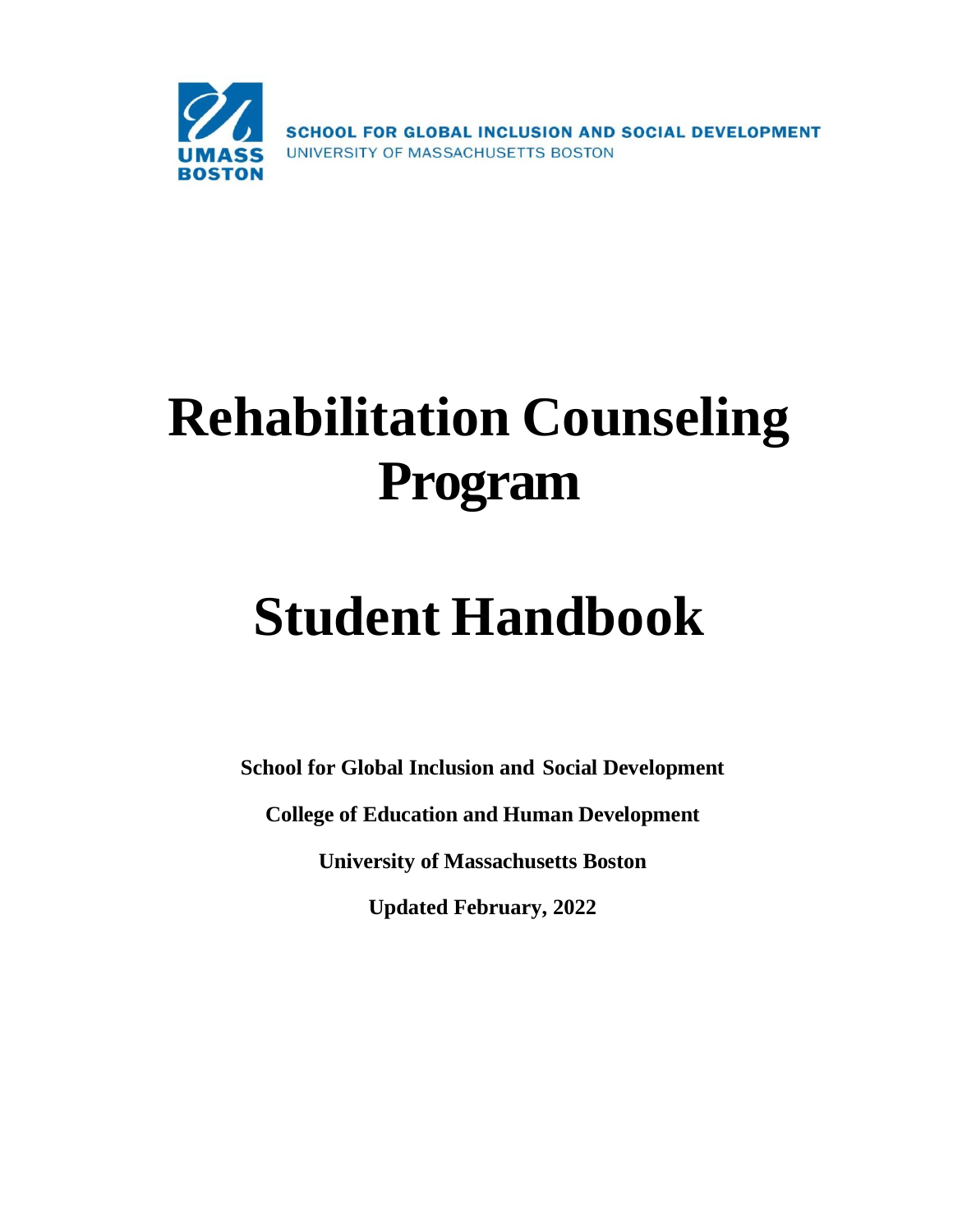# **Table of Contents**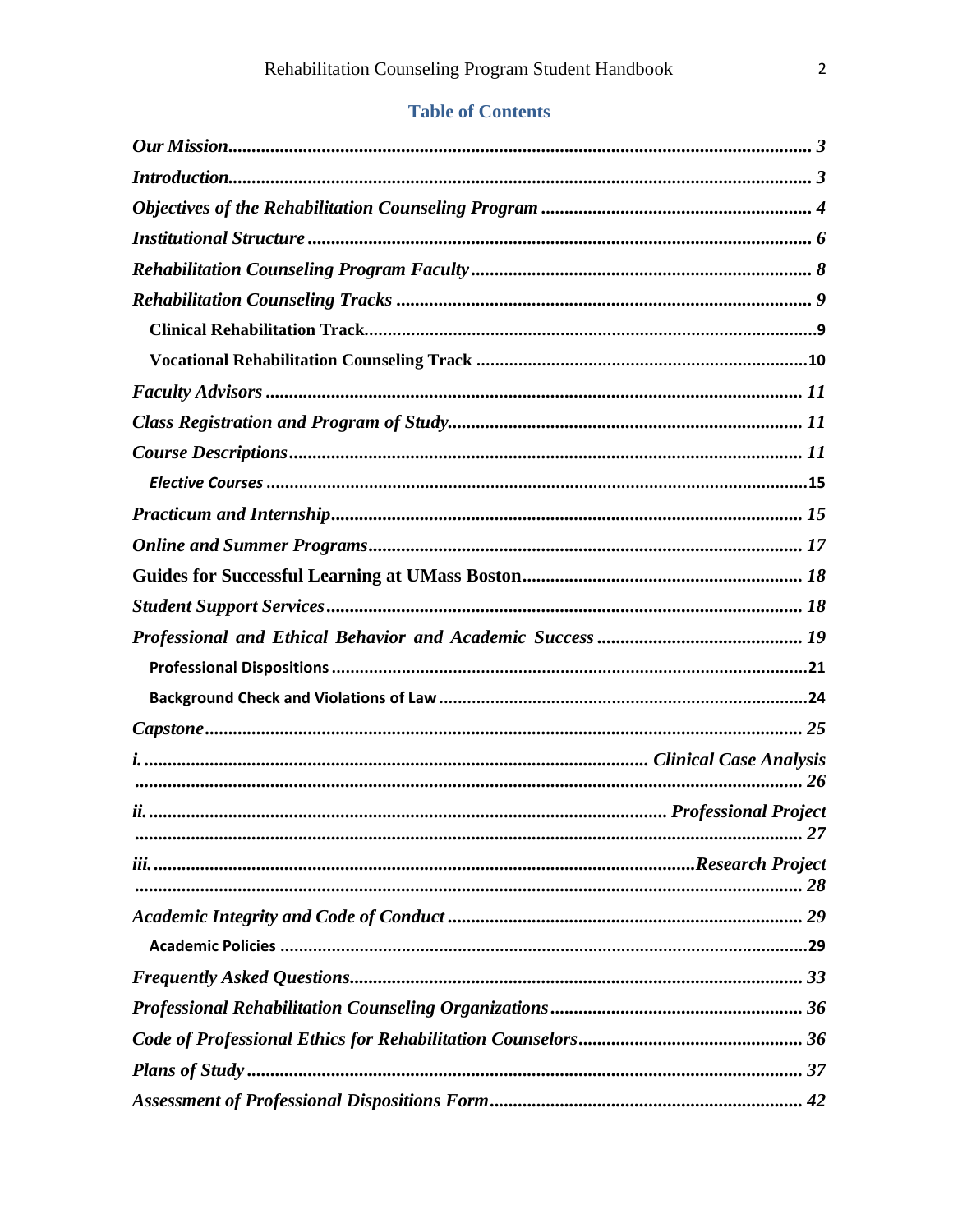#### **Our Mission**

<span id="page-2-0"></span>*The Rehabilitation Counseling Program at UMass Boston develops professionals who can advance educational access and economic and social participation for people with disabilities. This mission is accomplished by helping prepare practitioners, scholars, and leaders to promote inclusion in diverse settings and with varied populations at the local, state, national, and/or international level.*

#### **Introduction**

<span id="page-2-1"></span>The Rehabilitation Counseling Program ("Program") at the University of Massachusetts Boston is committed to the preparation of highly qualified professionals for the field of rehabilitation counseling. This commitment is reflected in our admission policies and hiring practices to attract highly qualified students and exemplary faculty members who represent multicultural perspectives and individual diversity. The Program, within a public urban university, is dedicated to the training of professionals who most likely will work with, and provide counseling and related rehabilitation activities to, individuals representing an urban and diverse population.

The Program curriculum is organized to identify the potential and to facilitate the development of its students and the individuals with disabilities with whom they will work. The Program emphasizes empathy and respect for the social foundations and cultural diversity of all people by fostering each individual's self-awareness, respect, and esteem, and through its hiring policies for faculty and recognition of multicultural students. To achieve its goals, the Program offers opportunities for its students to recognize, develop and promote their own resources as a means of adapting effectively to their own environment and life conditions. These resources, in turn, become tools they may share with the individuals with disabilities with whom they work.

The curriculum of the Program attaches particular importance to the role of adaptation in a person's life. Essential to the implementation of the Program curriculum is the integration of theory presented in classrooms and its application in practicum and internship experiences. To emphasize the integration of curriculum content and other training experiences, the Program provides information about the social environment, personality, human development, professional orientation and ethics, methods of inquiry, and the process of change. In addition, the Program provides opportunities for its students to develop professional skills and competencies and to practice them in professional settings.

The Program prepares its students to make significant practitioner- oriented contributions to rehabilitation counseling and prepares them for further study at the doctoral level, if they so desire.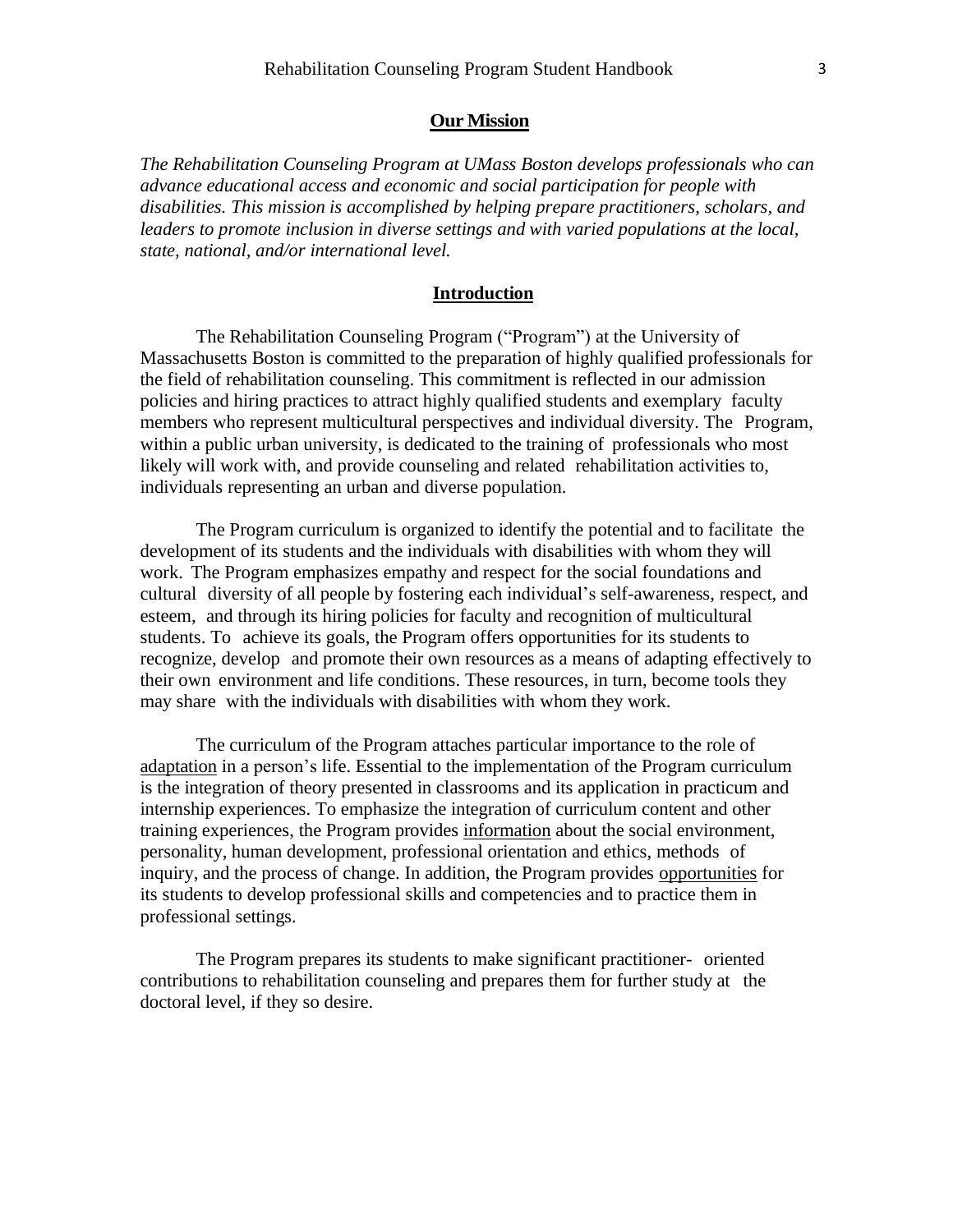#### **Objectives of the Rehabilitation Counseling Program**

<span id="page-3-0"></span>The primary goal of the Program is the preparation of professional rehabilitation counselors in generic skills for employment in state/federal agencies, nonprofit agencies, hospitals, private companies, etc. Instruction in broad range of skills and knowledge in rehabilitation counseling has the following objectives:

- 1. Students will acquire skills in applying theories and techniques of individual, group, and family counseling.
- 2. Students will acquire knowledge of the theoretical basis of behavior, including human growth and development.
- 3. Students will acquire knowledge of environmental and attitudinal barriers that people with disabilities face and the influence of multicultural differences and gender on people with disabilities.
- 4. Students will acquire knowledge and skills of case management, including how to identify and use community resources.
- 5. Students will acquire knowledge of independent living services.
- 6. Students will acquire knowledge of the history and philosophy of rehabilitation, and acquire an understanding of the legislation affecting people with disabilities, including the Americans with Disabilities Act.
- 7. Students will acquire an understanding of the organizational structure of vocational rehabilitation.
- 8. Students will develop an understanding of the legal and ethical standards for the practice of rehabilitation counseling.
- 9. Students will acquire an understanding of how current and past societal events can impact the rehabilitation process and people with disabilities.
- 10. Students will acquire knowledge of career development theories as they apply to people with disabilities.
- 11. Students will develop an understanding of labor market trends and occupational information.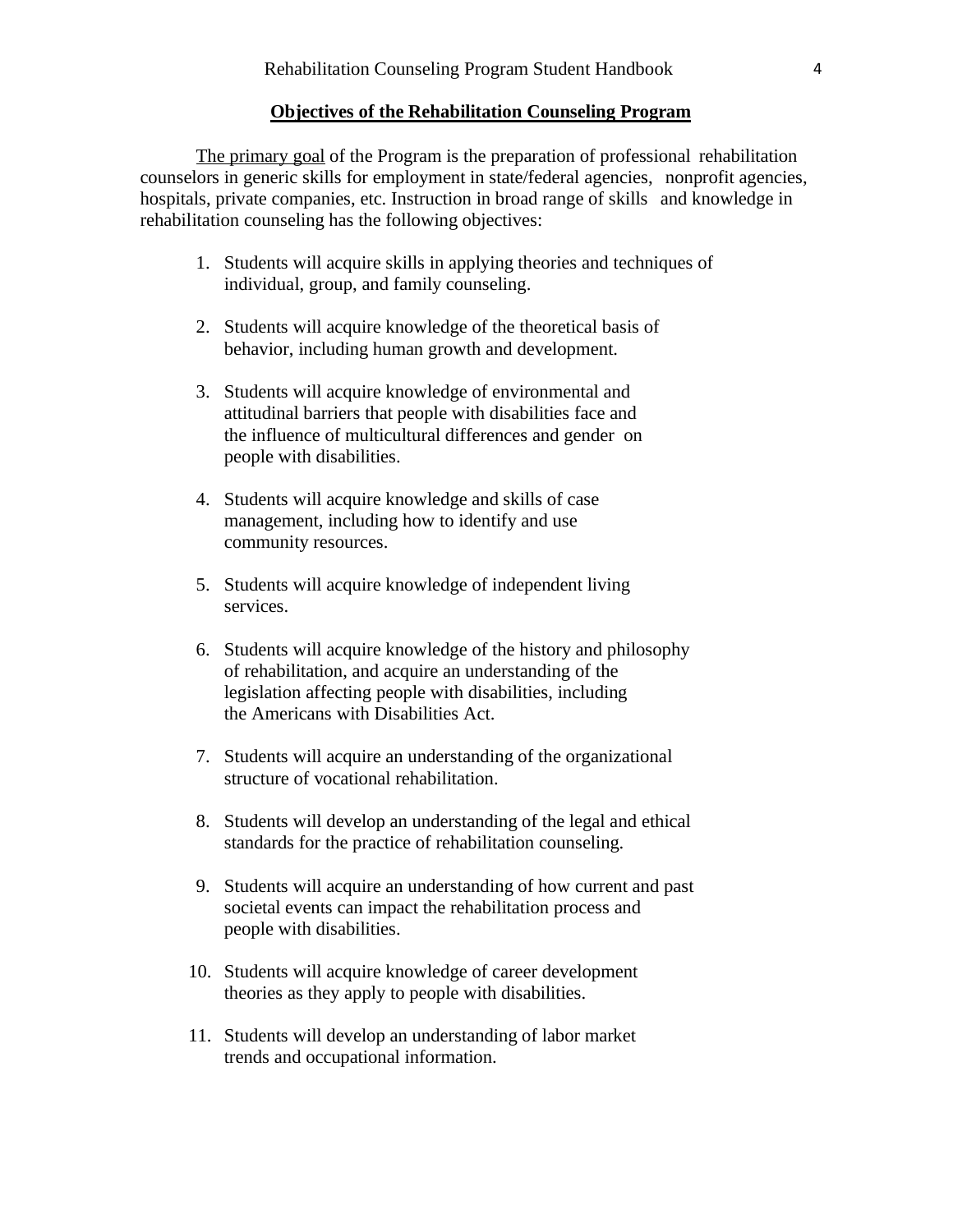- 12. Students will acquire knowledge of the medical aspects of various disabilities, including functional assessments and appropriateness of various interventions.
- 13. Students will acquire knowledge of the psychosocial aspects of disabilities, including the effects on the person with the disability, their family, and their social network.
- 14. Students will develop skills in evaluation approaches, including techniques and interpretation of results. Additionally, students will acquire skills in vocational evaluation.
- 15. Students will acquire knowledge of job analysis, job modification, and job restructuring.
- 16. Students will acquire skills in job development, job placement, and follow-up or follow-along services.
- 17. Students will acquire knowledge of supported employment practices.
- 18. Students will acquire knowledge of rehabilitation research literature and methods of analyzing research quality in professional journals.
- 19. Students will acquire knowledge of statistical methods and types of research analyses.
- 20. Students will acquire knowledge of research designs, including survey methods and needs assessment approaches.
- 21. Students will acquire knowledge of issues and practices of transitions from school to work.
- 22. Students will acquire knowledge of state and federal entitlements for people with disabilities.
- 23. Students will acquire knowledge and skills in advocacy to advance the interests of their clients and of the profession.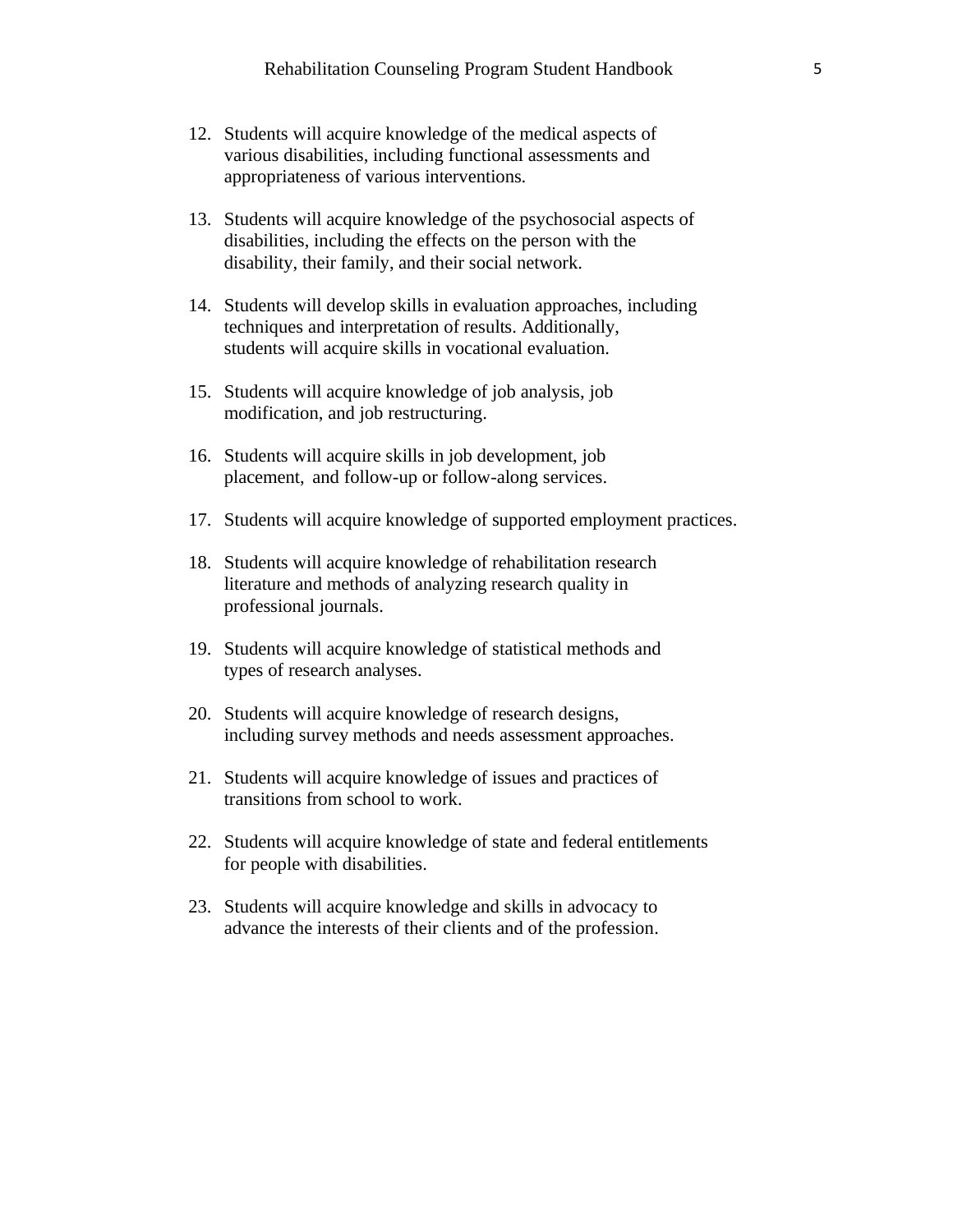#### **Institutional Structure**

#### <span id="page-5-0"></span>**The University of Massachusetts Boston:**

The University of Massachusetts Boston is one of the five campuses of the University of Massachusetts system. It was founded in 1964 to make public higher education available to the people of the Boston metropolitan area. The University has remained committed, over the years, to serving the urban community by making excellent university education truly accessible, and by being responsive to the specific needs of that community. The University currently serves over 17,000 undergraduates and graduate students, distributed among the College of Advancing and Professional Studies, the College of Liberal Arts, the College of Management, the College of Nursing and Health Sciences, the College of Public and Community Service, the College of Science and Mathematics, the Honors College, the McCormack Graduate School of Policy, the School for the Environment, and the College of Education & Human Development, in which the School for Global Inclusion and Social Development, is housed. Its doctoral programs include clinical psychology, education, environmental sciences, gerontology, and public policy, among several other notable fields of doctoral study.

# **The School for Global Inclusion and Social Development:**

The School for Global Inclusion and Social Development (SGISD), housed within the College of Education and Human Development (CEHD), explores the intersections of health, wellness, economic development, and social development in communities worldwide. Our transdisciplinary training program recognizes the need for leadership in the nonprofit sector. We also foster increased skills in research, knowledge generation, model demonstration, dissemination, and systemic change from the local through the international levels.

SGISD has graduate programs that include a master's and doctorate in global inclusion and social development; master's in rehabilitation counseling; master's in vision studies, which includes three specializations: teacher of the visually impaired, orientation and mobility, and vision rehabilitation therapy; as well as certificate programs in human rights, rehabilitation counseling, transition leadership, and vision studies.

SGISD's mission is to prepare our graduates to be thoughtful and responsive professionals, particularly in meeting the needs of those who live in urban and diverse environments. Our primary goal is to prepare highly qualified, thoughtful, and responsive professionals to serve a diverse multicultural international population.

Here is more about what our students learn as they pursue this goal:

Students will become knowledgeable and skilled practitioners through training and experiences in:

- theories of human development
- theories of individual and group counseling
- theories of psychological, educational, and vocational assessment
- dynamics of multicultural influences on individual worldviews and individual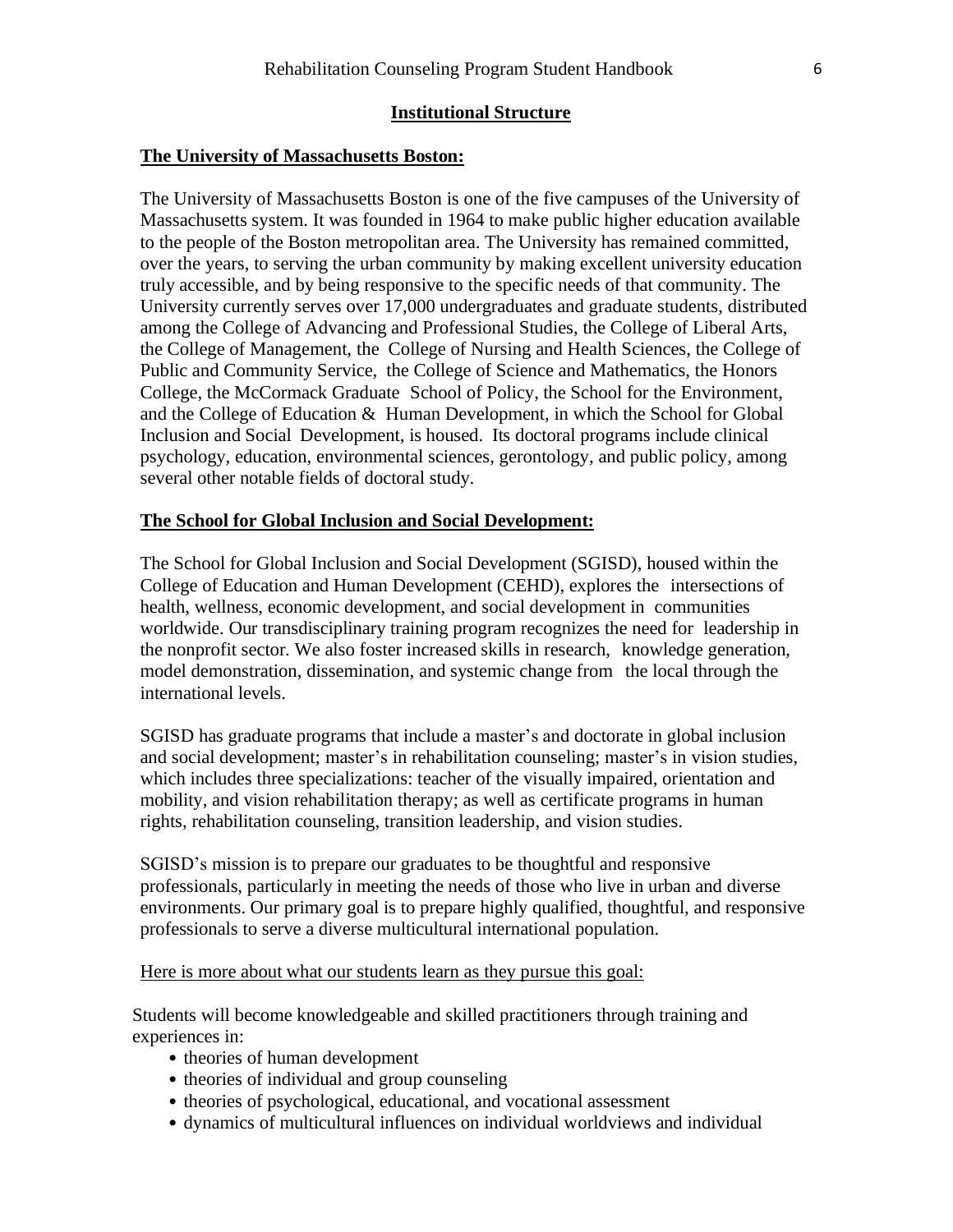# Rehabilitation Counseling Program Student Handbook 7

uniqueness

• the use of technologies in the practice of our professions, including the psychological limitations and benefits of technology

Students will become caring, principled, and respectful professionals through training and experiences in:

- humanistic and person-centered approaches
- guided practice in acquiring interpersonal skills
- ethical principles, standards of practice and respect for all people
- the actual practice of the profession through practicum and internship

 $\Box$  Students will become committed agents of change for social justice through training and experiences in:

- laws and regulations governing the practice of their profession
- theories of empowerment
- theories of oppression and dominance
- theories of change and advocacy
- history of the profession

 $\Box$  Students will become committed reflective and critical thinkers through training and experiences in:

- reading, interpreting, and using the professional research literature (becoming a practitioner-scientist)
- theories and techniques of program evaluation and assessments
- self-evaluation and self-reflection activities during practical and internship experiences
- self-evaluation and feedback through a culminating experience in graduate training (the capstone)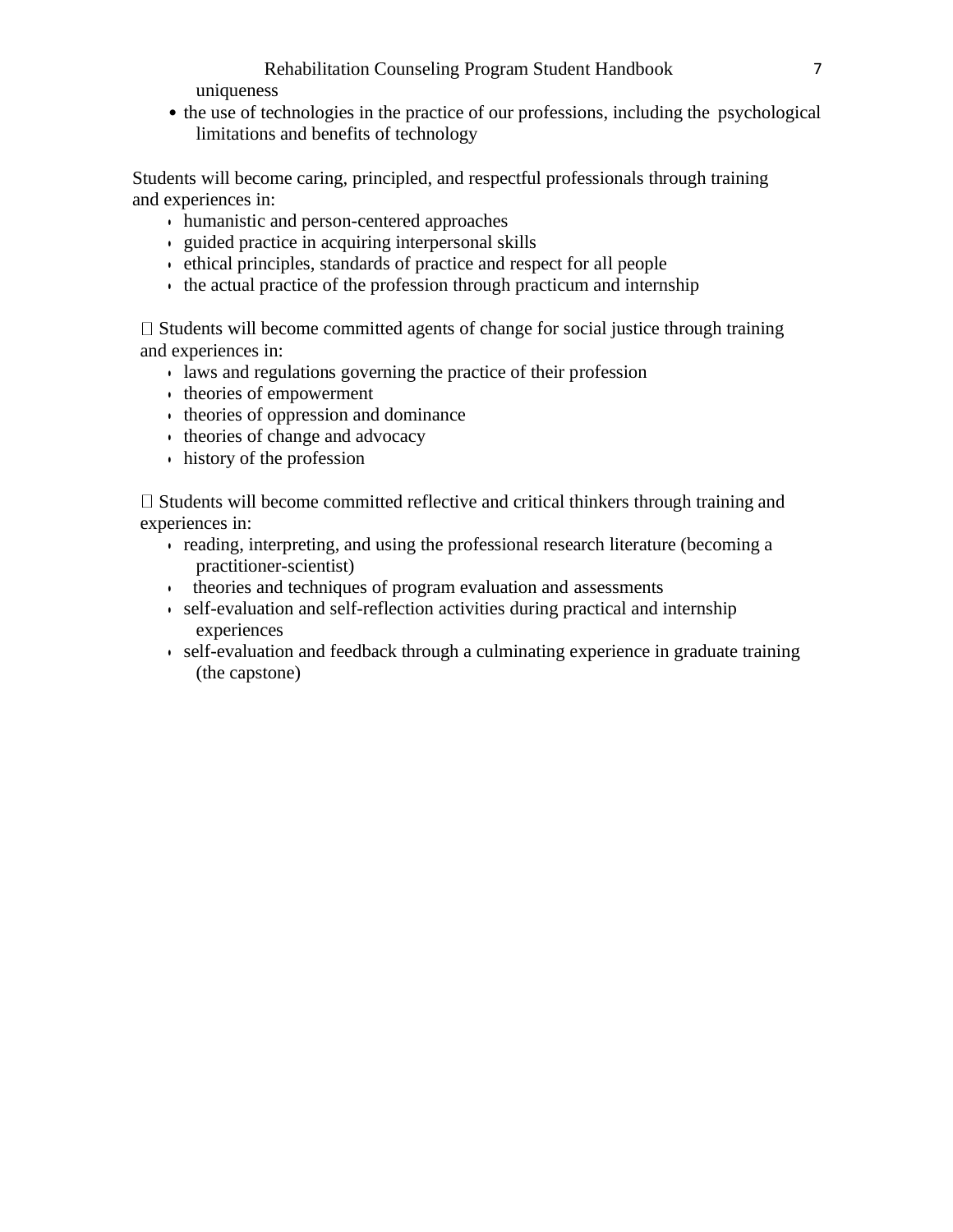#### **Rehabilitation Counseling Program Faculty**

<span id="page-7-0"></span>Full-time faculty and administration with primary assignment and advising responsibilities to the Rehabilitation Counseling Program are:

#### **Sheila Fesko, PhD, CRC, Associate Dean and Director of SGISD.**

Rehabilitation Administration and Special Education, Boston College. **Specializations:** Workforce development system, inclusive healthcare, employment for people with disabilities, education of rehabilitation counseling professionals, flexible workplaces and universal design.

**Dimity Peter, PhD, C R C , Associate Professor.** Rehabilitation Counseling and Disability Studies, Syracuse University. **Specializations:** Education of rehabilitation counseling professionals, education of direct care workers supporting people with disabilities, empowerment and societal participation of people with disabilities, cultural diversity, advocacy and social justice issues for people with disabilities.

**James L. Soldner, PhD, CRC, Associate Professor and Graduate Program Director.** Rehabilitation, Southern Illinois University. **Specializations:** Applications of behavior analysis to rehabilitation, clinical and administrative supervision in rehabilitation, evidence-based practice in rehabilitation, rehabilitation administration and leadership, brain injury rehabilitation, scholarship of teaching and learning.

Part-time faculty members who have been contributing on a long-standing basis to the functioning of the Rehabilitation Counseling Program are:

**David Hershenson, PhD, CRC, Senior Lecturer.** Psychology, Boston University. **Specializations:** Rehabilitation counseling history and theory, work adjustment and disability, community counseling, aging and disability.

**Amy Vercillo, ScD, CRC, Associate Lecturer.** Rehabilitation Counseling, Boston University. **Specializations:** Disability public policy; expert testimony; vocational testing, placement, and support services; work and health; job retention; provision of disability management services with employers; homelessness and disability; grief and disability; certification/licensure for counselors.

**Kelli Collomb, MS, CRC, LMHC, Associate Lecturer.** Rehabilitation Counseling, University of Massachusetts Boston. **Specializations:** Transition to adult services and mental health counseling.

**Elaine Davey, MS, CRC, LMHC, Associate Lecturer.** Rehabilitation Counseling, Salem State University.

**Specializations:** Transition to adult services and mental health counseling.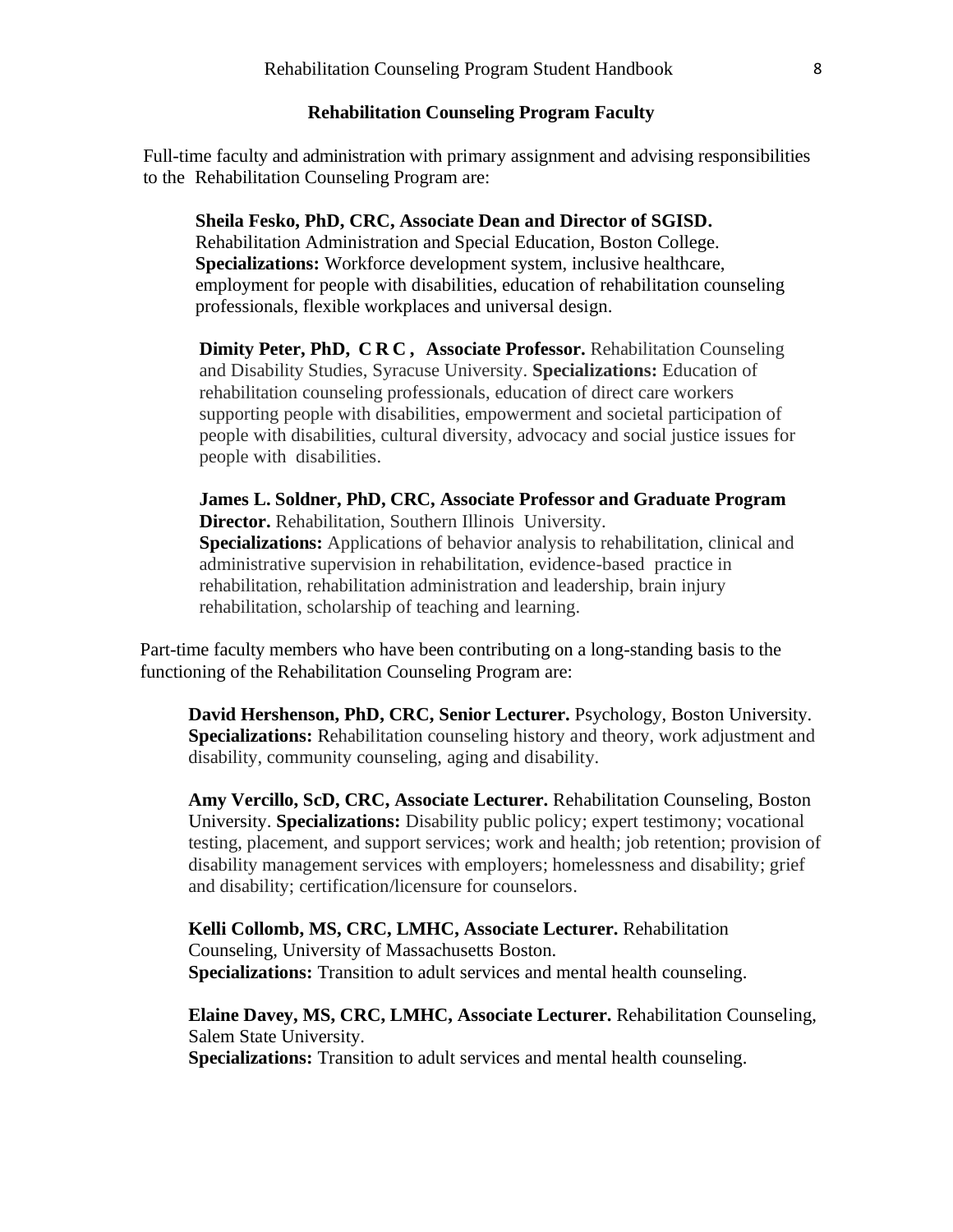Additional full-time faculty members from the counseling program in the College of Education and Human Development who contribute to the functioning of the Rehabilitation Counseling Program are listed below:

- **Amy [Cook](https://www.umb.edu/academics/cehd/faculty/amy_cook)**, PhD, University of Connecticut. Research interests: multicultural issues and counselor educator preparation, examining ways to promote academic achievement and wellness among Latino students.
- **[Sharon](https://www.umb.edu/academics/cehd/faculty/sharon_horne) Horne**, PhD, University of Georgia. Research interests: gender issues; gay, lesbian, bisexual, and transgender issues; social justice and international psychology. Dr. Horne is a professor in the Mental Health program and is the director of the Counseling Psychology PhD program.
- **Steven [Vannoy](https://www.umb.edu/academics/cehd/faculty/steven_vannoy)**, PhD, University of Wisconsin, MPH, University of Washington. Research interests: evidence-based and alternative psychotherapies, integrated mental health care in medical settings, suicide prevention.
- **Lisa Cosgrove**, PhD, Duquesne University, Clinical Psychology. Research interests: public policy implications of homelessness, post-traumatic stress disorder, bias in psychiatric diagnosis, women's health.
- **Sharon Lamb**, EdD, Harvard University, Human Development. Research interests: gender and development, abuse and victimization, effects of media on children's development, sexualization of girls, moral psychology.
- **Boaz Levy**, PhD, University of Southern California, Clinical Psychology. Research interests: substance abuse, bipolar disorder, mental health of older adults, community-based cognitive treatment strategies.
- **Esmaeil Mahdavi**, EdD, Indiana University, Counseling Psychology. Research interests: mental health counseling, group dynamics, substance abuse.
- **Melissa Pearrow**, PhD, Northeastern University, Counseling and School Psychology. Research interests: mental health services, violence prevention, student empowerment.

#### **Rehabilitation Counseling Tracks**

<span id="page-8-0"></span>Once admitted to the program, students must choose either: 1) the Clinical Rehabilitation Counseling track, OR 2) the Vocational Rehabilitation Counseling track.

#### <span id="page-8-1"></span>**Clinical Rehabilitation Track**

The Clinical Rehabilitation Counseling track prepares students to work with adults or transition-age youth mental health disabilities, as well as other disabilities. The track is fully accredited as a clinical rehabilitation counseling program through the [Council](http://www.cacrep.org/) for [Accreditation](http://www.cacrep.org/) of Counseling & Related Programs (CACREP).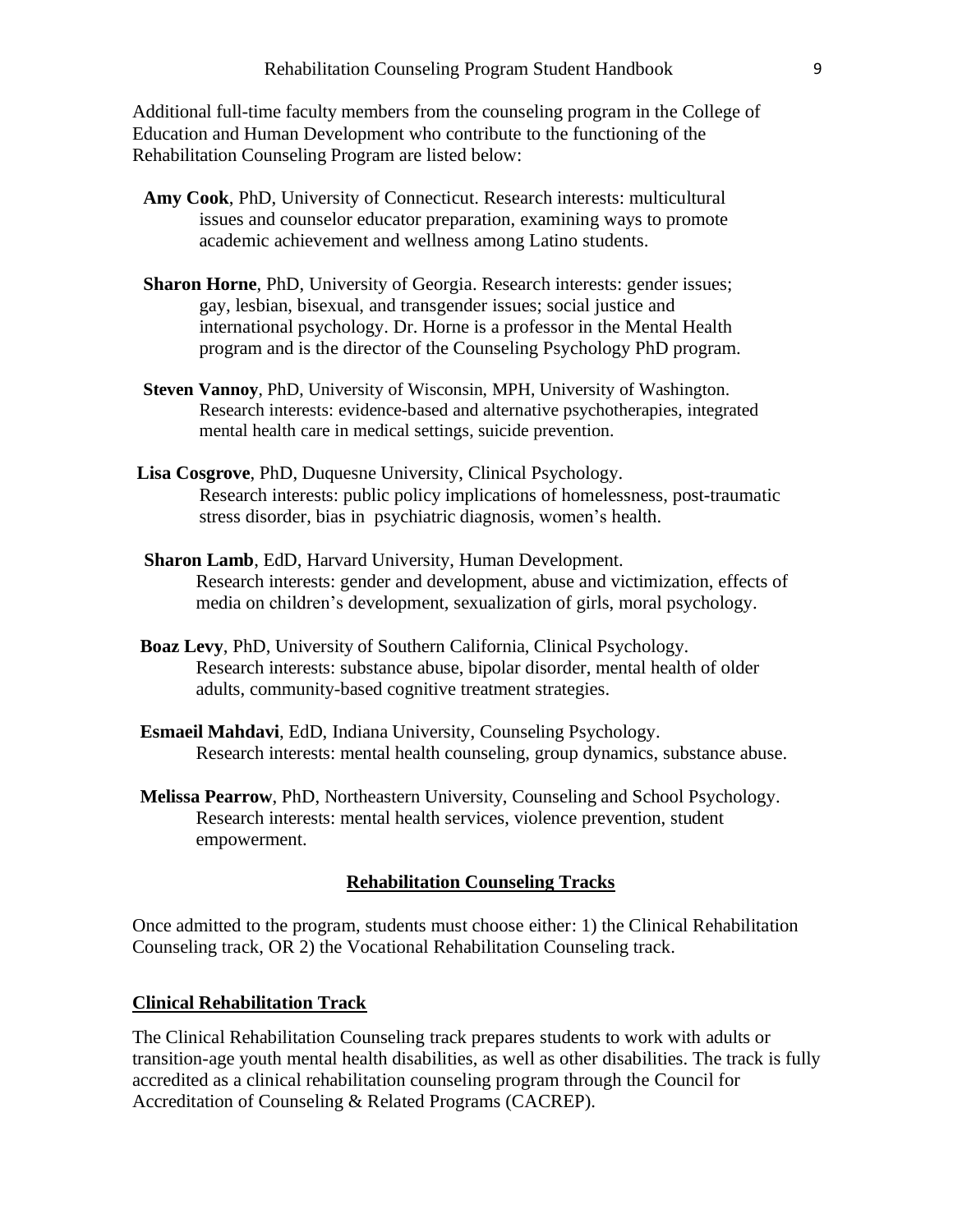This track focuses on evidence-based interventions for people with mental health disabilities, including psychiatric [rehabilitation](http://www.uspra.org/who-we-are/core-principles-and-values) principles and practices, [motivational](http://www.motivationalinterviewing.org/) [interviewing,](http://www.motivationalinterviewing.org/) and the Individual [Placement](https://www.ipsworks.org/about-ips/) and Support (IPS) model, to facilitate employment.

Graduates from the clinical rehabilitation counseling track will be prepared to work in mental health services and other rehabilitation services. They can also then pursue counseling careers in designated federal programs that require students to graduate from a CACREP-accredited mental health accredited program, such as Veterans Affairs (I.e., Vocational Rehabilitation and Employment (VR&E) program) and [TRICARE.](http://www.tricare.mil/) The clinical track provides the opportunity for students to select one elective.

#### *Certification/licensure for clinical track*

- 1. Students who graduate from the Clinical Rehabilitation Counseling track will be able to sit for the **Certified Rehabilitation Counselor (CRC)** exam. This certification is important for maintaining a professional identity as a rehabilitation counselor.
- 2. After completing post-master's supervision requirements, students who graduate from the Clinical Rehabilitation Counseling track will be able to sit for the **National Certified Counselor (NCE)** and **National Certified Mental Health Counselor**  exam. Licensing is a state issue and each state has its own regulations. Students in other states must check with their state's licensing board to verify that our program meets their state's requirements for licensure.
	- a. The program has aligned the curriculum with the educational requirements to become a **Licensed Rehabilitation Counselor (LRC)** in Massachusetts.
	- b. The program has aligned the curriculum with the educational requirements for licensure to become a **Licensed Mental Health Counselor (LMHC)** in Massachusetts.
	- c. The Licensing Board makes the final decision about licensing eligibility. No guarantees of licensure can be made. The Board may require additional classes or deny licensure.

# <span id="page-9-0"></span>**Vocational Rehabilitation Counseling Track**

The Vocational Rehabilitation Counseling track prepares students to work with adults or transition-age youth with disabilities in the federal/state vocational rehabilitation system and in community rehabilitation programs. This track offers more flexibility than the clinical track in terms of class options. The track is fully accredited as a rehabilitation counseling program by the Council for [Accreditation](http://www.cacrep.org/) of Counseling & Related [Programs](http://www.cacrep.org/) (CACREP).

The vocational track provides the opportunity for students to select four elective courses. The selection of electives should be discussed and approved by the students' faculty advisor. It is expected that class selection will be coherent with the student's career goals. Some of the key elective focus areas students can consider include: transition of youth from school to work, substance abuse in counseling practice, sex and sexuality in counseling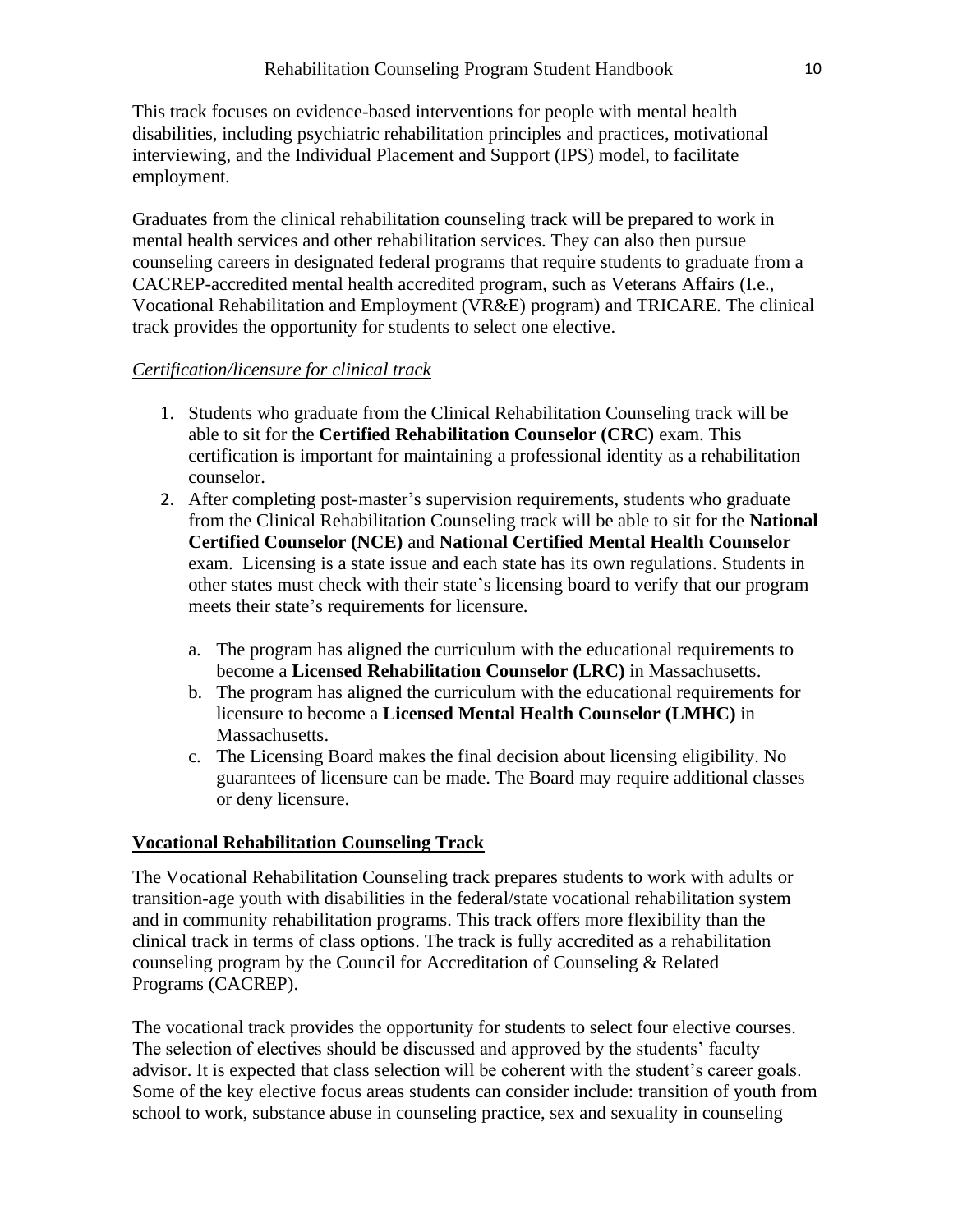# *Certification/licensure for vocational track*

- 1. Students who graduate from the Vocational Rehabilitation Counseling track will be able to sit for the **Certified Rehabilitation Counselor (CRC)** exam. This certification is important for maintaining a professional identity as a rehabilitation counselor
- 2. After completing post-master's supervision requirements, students who graduate from the Vocational Rehabilitation Counseling track will be able to sit for the **National Certified Counselor (NCE)** exam.
- 3. Licensing is a state issue and each state has its own regulations. Students in other states must check with their state's licensing board to verify that our program meets their state's requirements for licensure.
	- *a.* The program has aligned the curriculum with the educational requirements to become a **Licensed Rehabilitation Counselor (LRC)** in Massachusetts.
	- *b.* The Licensing Board makes the final decision about licensing eligibility. No guarantees of licensure can be made. The Board may require additional classes or deny licensure.

# **Faculty Advisors**

<span id="page-10-0"></span>Each student is allocated a faculty advisor at the beginning of their program. The student should address any academic concerns to their faculty advisor. When a student begins in the program the faculty advisor will provide the student with a program of study outlining their course selection throughout the program based on the student's expressed career goals and interests and their status as a part-time or full-time student.

# **Class Registration and Program of Study**

<span id="page-10-1"></span>Students are provided with an individual program of study provided by their faculty advisor. The program does not require students to register each semester through WISER (UMass Boston's online registration system). Instead, each semester students will be provided with a link they will use to select classes for the upcoming semester(s). It is important the student adhere to the program of study provided to them and if changes are made these need to be discussed with the student's faculty advisor. Many classes are only offered once a year, so if students do not stick to their program of study, graduation can be delayed by up to a year because of class availability.

A general program of study for full-time and part-time students in the clinical and vocational tracks can be found in the appendices.

# **Course Descriptions**

<span id="page-10-2"></span>Courses required for rehabilitation counseling students are listed below.

# **COUNSL 601:Research and Evaluation in Psychology**

This course examines several research models and strategies with respect to their various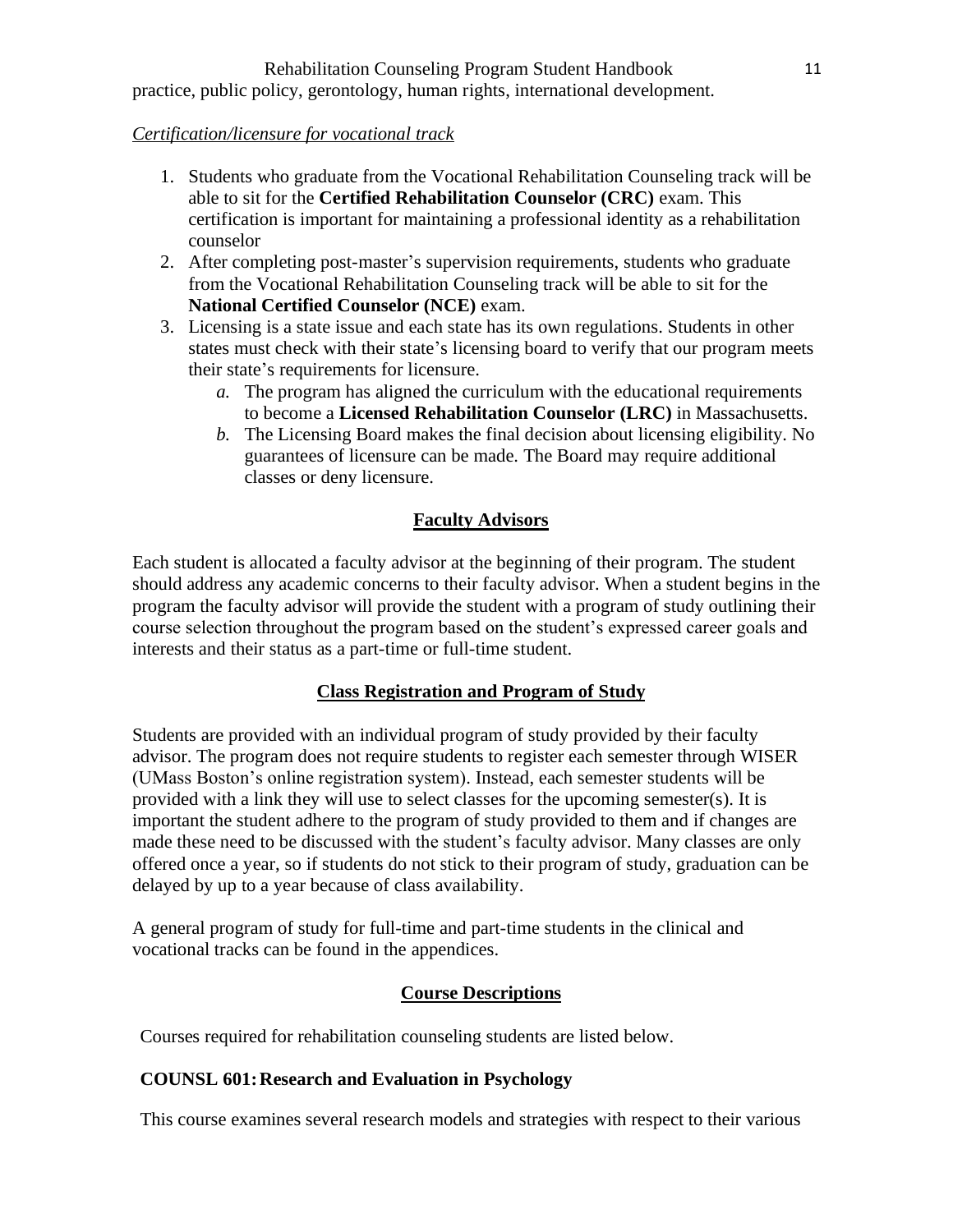# Rehabilitation Counseling Program Student Handbook 12

rationales and methodologies. Relevant statistical topics are introduced conceptually,

especially as they are applied in research about specific academic settings. **3 credits**

# **REHAB 602: Medical, Psychological, and Educational Aspects of Disabilities**

This course is designed to offer students with little or no exposure to advanced life sciences the opportunity to examine a physiological and anatomical basis of many chronic diseases they will encounter in a rehabilitation counseling setting. Students examine the etiology, progress, and potential resolution of a wide range of disorders, as well as the potential implications consequent on these disabilities. **3 credits**

# **REHAB 603:Foundations of Rehabilitation**

This course seeks to provide students with basic information about the process of rehabilitation and its history and philosophy. Discussions also focus on the organizational structure of the rehabilitation system, the professional identity of the rehabilitation counselor, and legal and ethical issues in the practice of rehabilitation counseling. **3 credits**

# **COUNSL 605: Principles of Vocational, Educational, and Psychological Assessment**

This course provides a survey of standardized tests used in assessing aptitudes, interests, and personality traits. The course covers technical and methodological principles and social, ethical, and legal implications of psychological testing and assessment. **3 credits**

# **COUNSL 608:Abnormal Psychology (clinical track only)**

This course provides students with information relevant to the diagnosis, etiology, and treatment of mental illness. Psychopharmacological interventions are addressed. The epistemological assumptions that ground traditional theories of psychopathology and diagnostic systems such as the Diagnostic and Statistical Manual of Mental Disorders (DSM) are discussed, and avoiding bias in psychiatric diagnosis is a major focus of this course. The following DSM categories are covered: mood disorders, anxiety disorders, psychotic disorders including schizophrenia, disorders usually first evident in childhood, and personality disorders. **3 credits**

# **REHAB 609: Psychiatric Rehabilitation (clinical track only)**

This course is designed to assist students to (1) begin to work with individuals who have mental illness, (2) collaborate effectively within the community "network of care," and (3) comprehend the experience of mental illness from a variety of perspectives. This course is designed to build student skills and knowledge in an array of areas including supported employment, social skills training, Wellness Recovery Action Plan (WRAP)

development, co-occurring disorders, Assertive Community Treatment (ACT), and related modalities. **3 credits**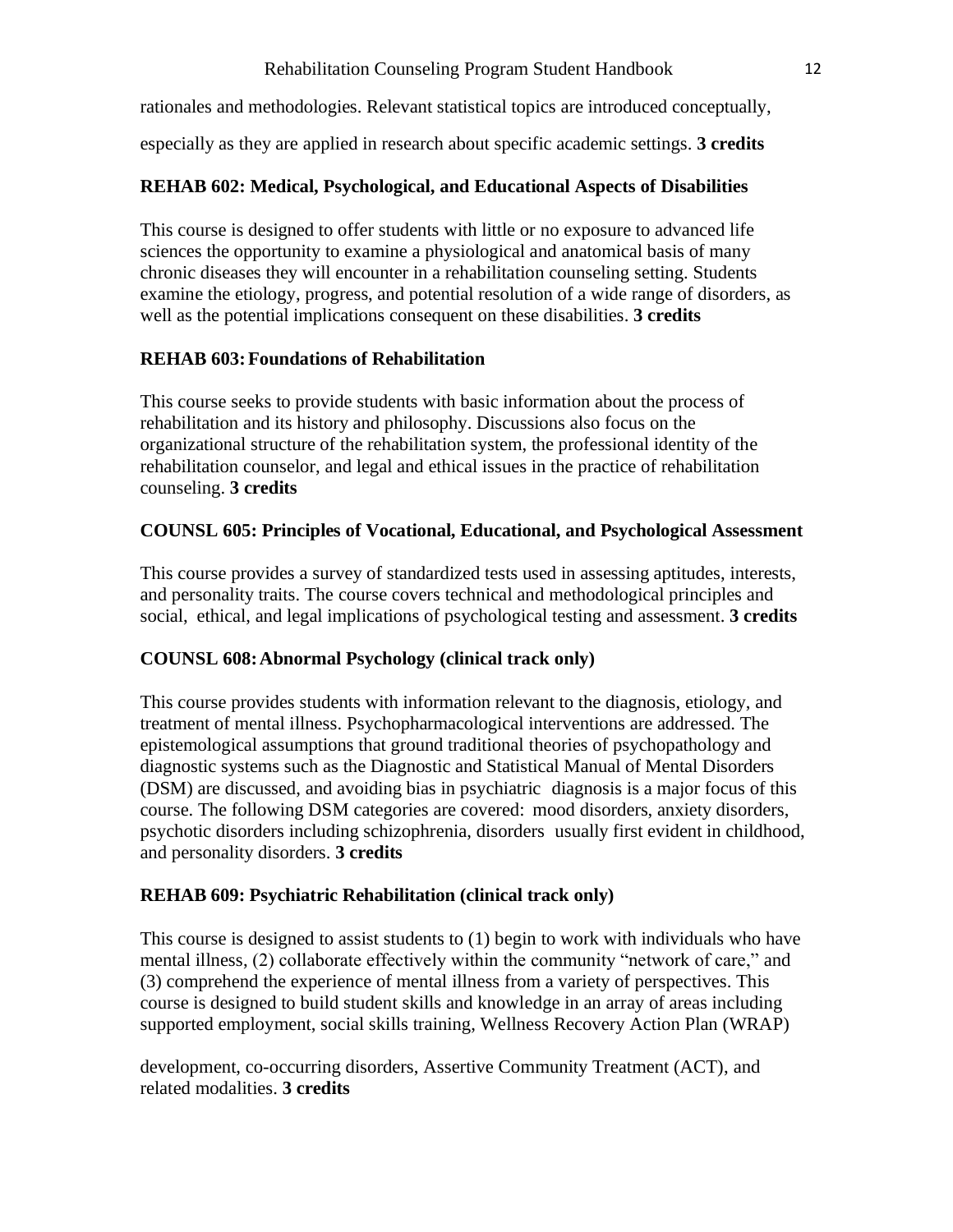#### **REHAB 610: Ethics, Case Management and Planning in Rehabilitation**

This course acquaints students with case management in rehabilitation counseling and with the range of community resources available to the counselor whose goal is the effective and comprehensive rehabilitation of individuals with disabilities. Topics include case finding and case planning, service coordination, and client advocacy activities. **3 credits**

#### **REHAB 611: Rehabilitation Counseling Portfolio**

This course will meet once per month ONLINE during the fall semester and during the first year in which the student is enrolled in the Rehabilitation Counseling program. All students will be expected to attend and participate in each monthly online class meeting.

Each class meeting will focus on the various topics relevant to portfolio and professional development in Rehabilitation Counseling, including: 1) Course overview and an introduction to professional ethics, 2) Professional credentialing in rehabilitation counseling (licensure and certification), 3) Field placement opportunities in rehabilitation counseling (practicum and internship), and 4) Professional identity of self-marketing in rehabilitation counseling and career planning. **1 credit**

#### **REHAB 612: Vocational Rehabilitation and Placement**

This course seeks to provide students with information about the total vocational rehabilitation process, including follow-up services. Topics include the referral process; eligibility criteria; comprehensive (medical, psychological, vocational) assessment; vocational training; and placement. **3 credits**

#### **COUNSL 613:Vocational Development and Career Information**

The vocational development component of this course concentrates on the theories of Roe, Holland, Ginzberg, Super, and Tiedeman. The career information component, a major emphasis, directs the student to locate and use sources of educational-vocational information. These sources will include but not be limited to the Dictionary of Occupational Titles, Occupational Outlook Handbook, Guide to Occupational Exploration, information on local labor market information and on military careers, occupation-education information, and college and vocational school guides and catalogues. **3 credits**

#### **REHAB 614: Motivational Interviewing**

The purpose of the course is to provide the student with an understanding of the basic skills of counseling related to active listening and accurate empathy. In addition, the course will provide students with the foundation of the theory and practice of motivational interviewing as an evidence-based practice in the rehabilitation counseling

profession. Professional ethical sociocultural issues in the client/counselor relationship will be discussed. Lecture, role play, and audio will be used to augment the student's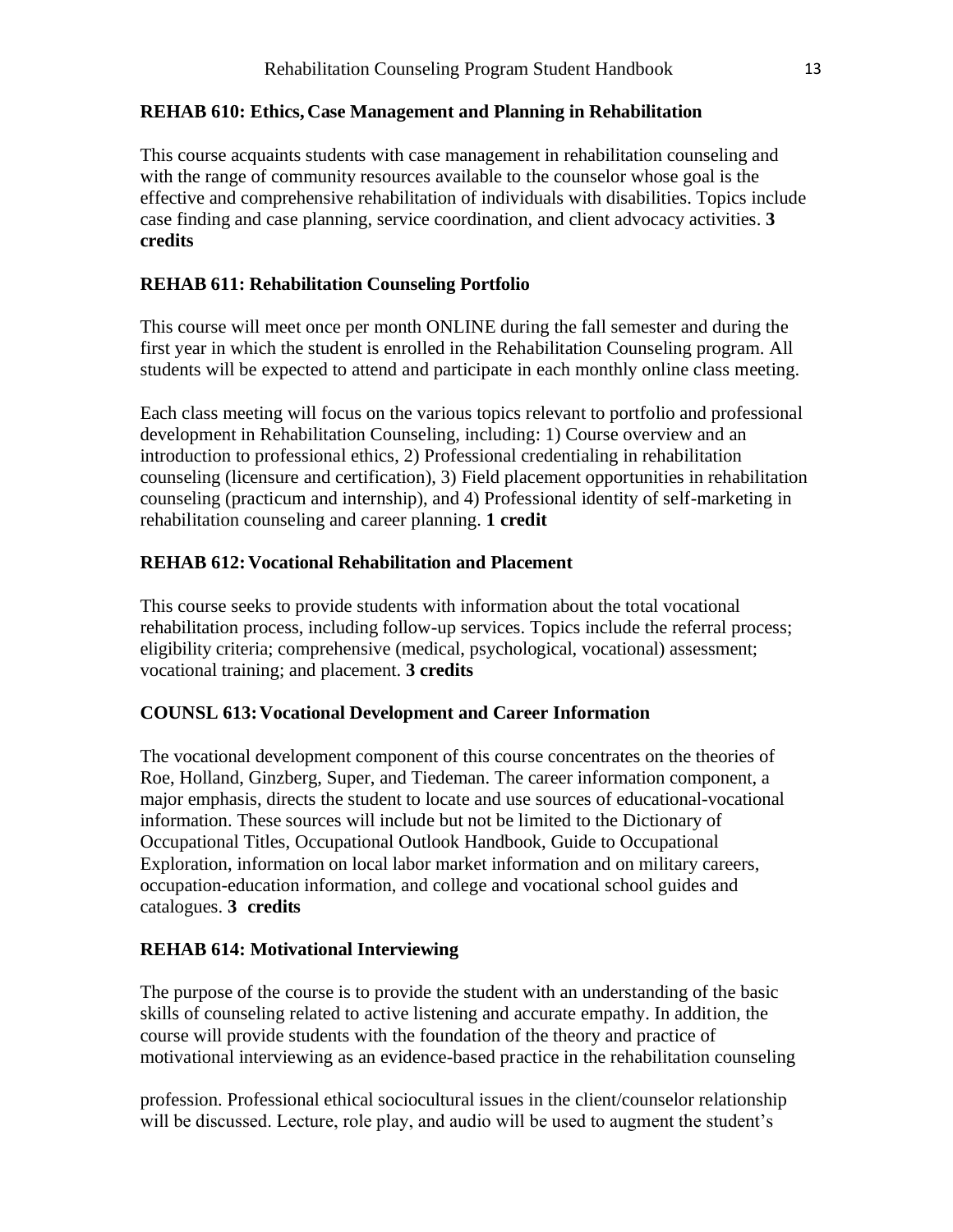# **REHAB 615: Counseling Theories**

This course will focus on the range of different counseling theories and their application to different situations and needs of different individuals. Students will not only learn the theory behind the counseling approach but also will have the opportunity to practice the different approaches. Role-playing will be used to demonstrate different concepts. Throughout the class, students will begin to develop their personal approach toward counseling and will discuss how to integrate the different theories into their counseling. Students will learn how to integrate these theories into practice in developing a therapeutic relationship and in supporting individuals in crisis. **3 credits**

# **COU 616: Group Counseling and Group Dynamics**

This course provides an introduction to group dynamics that uses the group process of the class to provide experience of group membership and data for interpretation. Participation as a group member is required. Readings and lectures will build a cognitive base for evaluating experiential learning. **3 credits**

# **COUNSL 620: Human Development: Research, Theory, and Practice**

This course provides students with a comprehensive view of the life span development from childhood through adulthood from several perspectives: 1) the interaction of age with such factors as gender, cultural background, disabilities, and other significant issues encountered at particular stages of life; 2) how individuals at specific stages of cognitive development process information and experience; and 3) a structural approach to ego development. **3 credits**

# **COUNSL 653:Perspectives in Cross-Cultural Counseling**

This course addresses the role of culture in counseling and psychology by looking at history and at current issues. Discussions use an interdisciplinary framework to approach the question of counseling in multicultural society. The course seeks to contribute to both the personal and the professional development of its participants. **3 credits**

# **COUNSL 674: Psychopharmacology (clinical track only)**

This course examines psychopharmacology for counselors and is taught from a social justice perspective. It will provide students with an overview of the medications used for treating mental disorders. The basic principles of pharmacology and the interrelationships between pharmacokinetics and pharmacodynamics will also be addressed. The emphasis is on practical and clinical application. Special topics will include the nature of alcohol and narcotics and the ways they affect addicts in mind and body before, during, and after treatment as well as psychopharmacological treatment for

addictions; informed consent; how to find accurate and balanced information about the efficacy and side effects of psychotropic medications; and how to educate clients about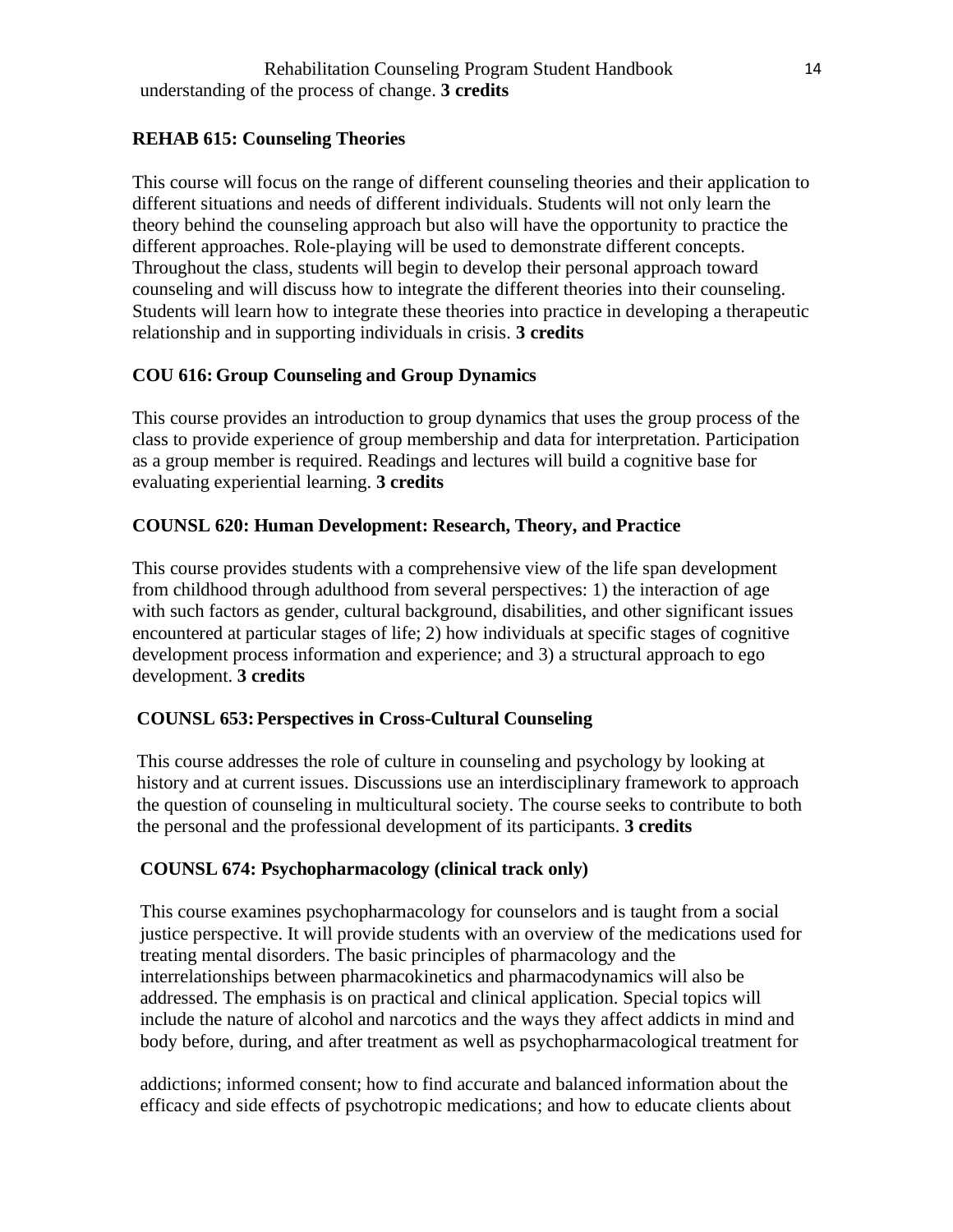#### **REHAB 688:Practicum**

The purpose of the practicum is to expose the student to the field of rehabilitation counseling through actual placement in a facility where appropriate supervision is provided. Class discussions include a review of onsite observations and experiences and discussions of current issues in the field of rehabilitation. **3 credits**

#### **REHAB 698: Internship**

Students are placed as apprentice counselors in rehabilitation facilities under the direct supervision of qualified professionals. Students learn the role and responsibilities of rehabilitation counselors by taking on counseling cases. Students meet weekly on campus for a seminar to discuss issues surrounding the work experience. **2 semesters required at 4 credits each semester.**

#### <span id="page-14-0"></span>*Elective Courses*

**Students must take 1 elective (3 credits total) while in the clinical track or 4 electives (12 credits total) while in the vocational track.** These credits may be chosen from the [School for Global Inclusion and Social Development](https://www.umb.edu/academics/sgisd) or the [College of Education and](https://www.umb.edu/academics/cehd)  [Human Development](https://www.umb.edu/academics/cehd) (e.g., substance abuse, transition leadership, vision studies, global inclusion and social development, study abroad), or other approved graduate courses from other UMass Boston schools or colleges.

#### **Practicum and Internship**

<span id="page-14-1"></span>A summary of practicum and internship information is provided below. Please see the field placement handbook for additional details.

Students must complete 100 hours of practicum experience. The 100 hours will be completed in approved placement sites. Additionally, as part of the practicum experience students attend a seminar class where practicum experiences and current issues in rehabilitation counseling are discussed. Practicum hours should be documented on the appropriate form and signed by site supervisors.

The rehabilitation internship is required of all Rehabilitation Counseling students. It consists of supervised field experiences in rehabilitation facilities including public, nonprofit, and private facilities. It is required that students complete 600 clock hours, 300 clock hours a semester, in the internship.

Internship students must have completed a minimum of 18 semester credits. Prerequisites include Motivational Interviewing, Counseling Theories, Foundations of Rehabilitation, and Practicum. It is highly recommended that students have also completed Ethics, Case Management, and Planning, Medical & Psychosocial Aspects

of Disabilities, and Principles of Vocational, Educational & Psychological Assessment. Students will complete a contract between themselves and their internship site, which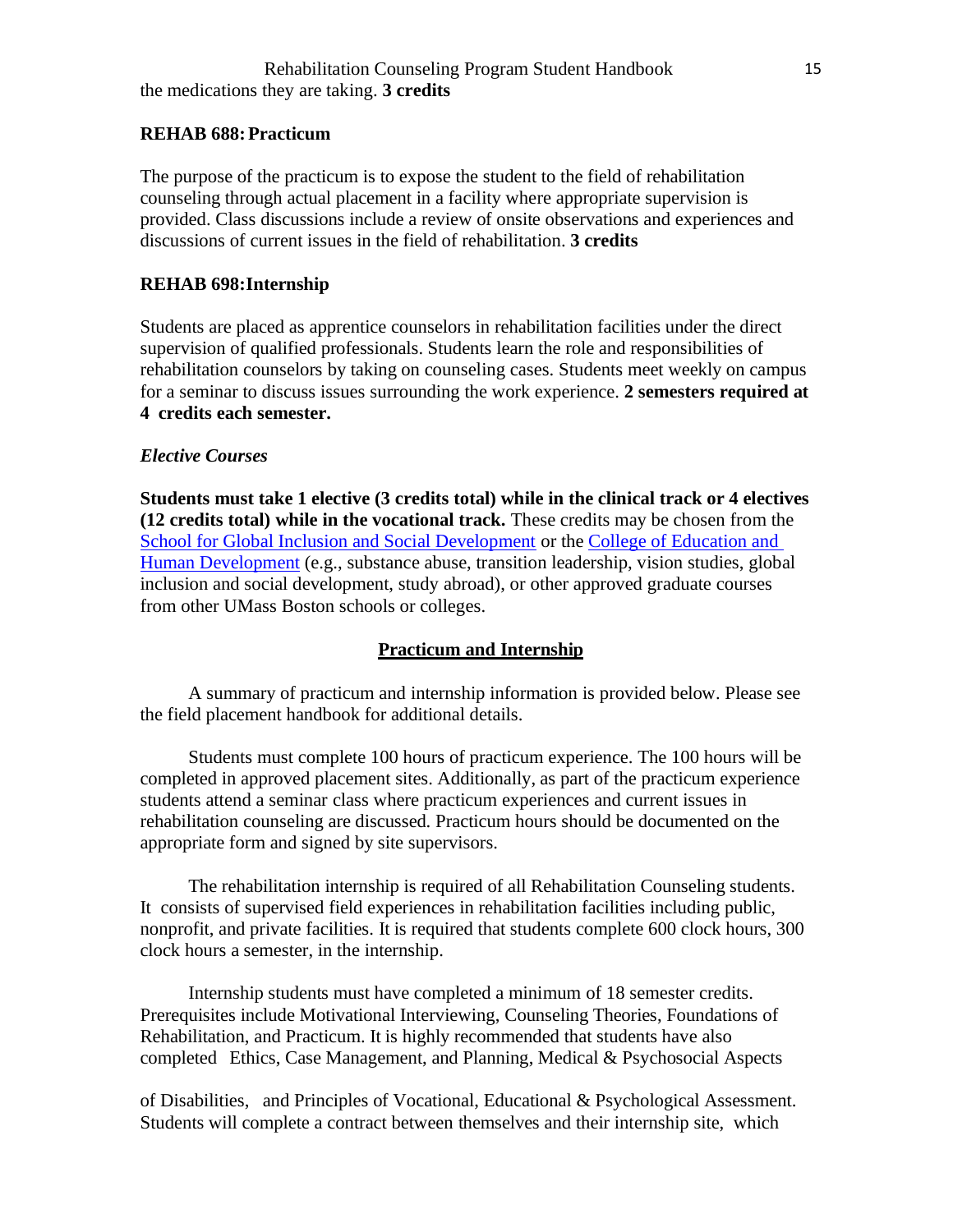Rehabilitation Counseling Program Student Handbook 16 reviews hours, anticipated tasks, ethics, responsibilities and requirements, professional conduct, and acknowledgment. Additionally, the student intern must obtain proper insurance.

The ability to use clinical skills in a real setting is different from learning about the concepts in academic courses. Students are developing those skills in their practicum, but the program is also assessing whether the student has the basic level of skills needed to move on to internship. The program will conduct a Post-Practicum Assessment to evaluate the student's capacity. Based on your performance on the video recording, the Practicum instructor will make a recommendation with regard to moving on to internship and forward this to the Graduate Program Director (GPD). If this recommendation is NOT to continue on, a second viewer will be invited to look at the video. This viewer will be a faculty member.

If there are some doubts with regard to readiness for internship, the GPD, the student, and the Practicum Instructor will discuss the issues and a remediation plan will be put in place (see Field Placement Handbook). Plans may include waiting a year before internship and doing volunteer work to develop skills, working individually with an instructor, or other more individualized plans. The student would submit a new video showing development of skills at the end of this probationary period.

The student's objectives during the internship are to:

- 1. Learn the roles, duties and responsibilities of a professional rehabilitation counselor.
- 2. Develop counseling techniques that must be acquired in actual counseling relationships.
- 3. Integrate counseling theories acquired through coursework to actual issues confronting people with disabilities.
- 4. Engage and participate in the roles, duties, and responsibilities of a professional rehabilitation counselor.
- 5. Have experiences through which they may receive feedback from a professional rehabilitation counselor and a rehabilitation counselor educator.
- 6. Develop the skills of a professional rehabilitation counselor so that the student will begin to feel confident in their ability to function as a professional in the field of rehabilitation.
- 7. Begin to develop and use community resources that are relevant to the practice of rehabilitation counseling.
- 8. Work and function as a team member with other professionals in the rehabilitation process.
- 9. Understand the relationship and functioning of systems, e.g., the relationship between the rehabilitation counseling staff and the administration of the agency.

# *Field placement requirements for students in the clinical track:*

Students in the clinical track who are seeking licensure as a licensed mental health

counselor in Massachusetts must obtain a practicum and internship placement that meets the licensing requirements. Please see the Field Placement Handbook for more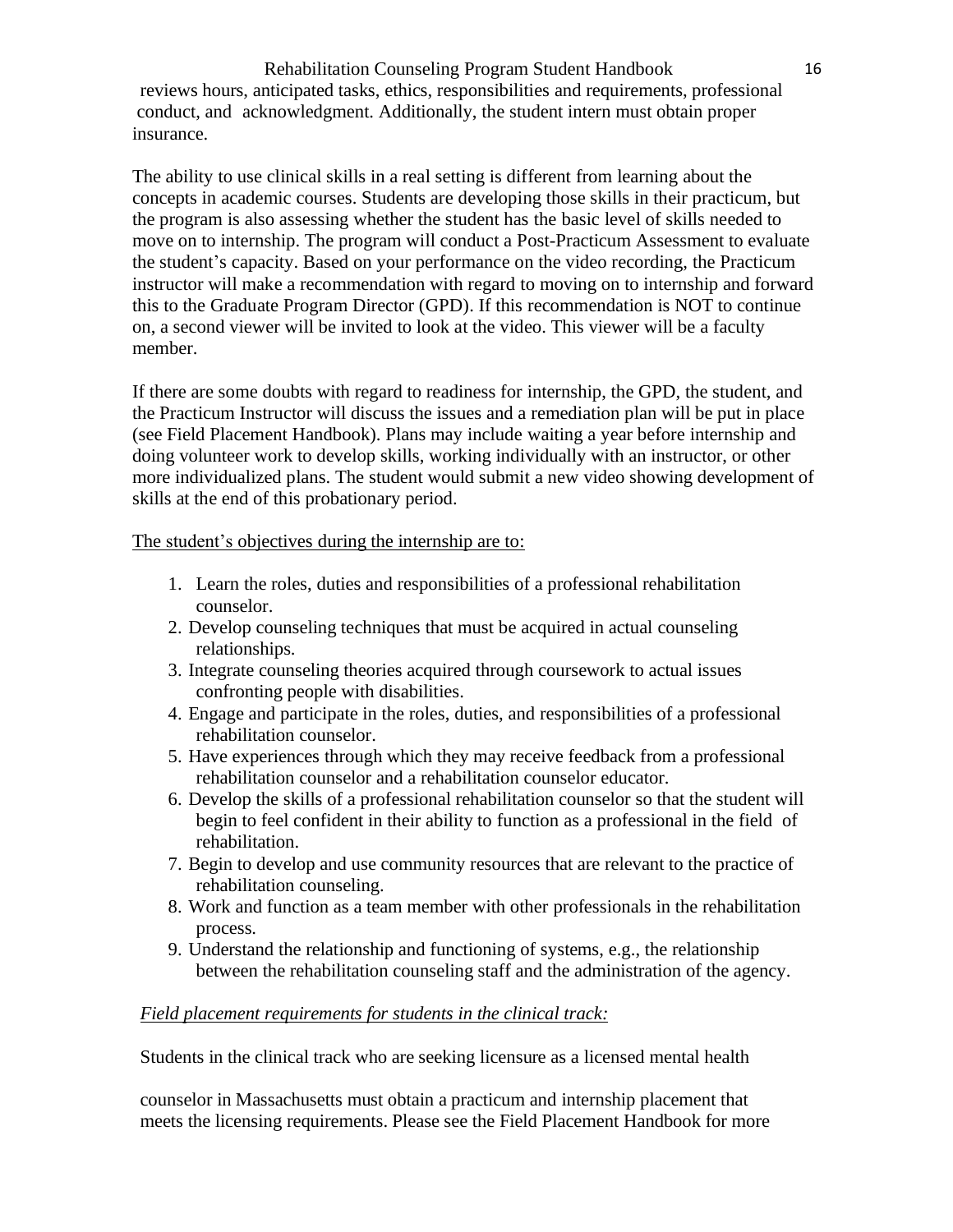<span id="page-16-0"></span>information.

#### **Online and Summer Programs**

The online program begins in the summer semester and continues in the fall and spring semesters. Online courses run using both synchronous and asynchronous teaching methods. For the synchronous meetings, we hold weekly 1-hour to 1.5-hour classes in which students verbally participate in an online classroom with their peers and professor. Typically, synchronous meetings are held from 5:00pm ET onward during the week. In terms of the asynchronous classes, we use Blackboard in which faculty post course-related information.

During their first summer, the online cohort students take two courses and complete them in one intensive week on the UMass Boston campus. There will be 8 hours of class every weekday. These in-person classes are typically held in mid-June and students are strongly encouraged to participate so that they can meet faculty and students in the program.

During that week during the summer semester, students have the choice to live on campus in the dormitories (the vast majority of students have chosen to live on the UMass Boston campus).

In order to successfully participate in the UMass Boston Rehabilitation Counseling online courses, a student must have a working computer with a current version of Google Chrome or Firefox and internet access. We highly recommend a high-speed internet connection as that will make your online learning experience much smoother.

For the synchronous meeting time for online classes, we will be using Zoom or Backboard Collaborate Ultra. The **optimal Zoom and/or Blackboard Collaborate Ultra experience** for all users is with Google's Chrome or Firefox browsers. Chrome and Firefox support all of the functionality necessary to run a full-featured Zoom and/or Blackboard Collaborate Ultra session. **Please make sure that you are using one of those two browsers when you are accessing Zoom and/or Blackboard for class.**

The following factors are important in a successful experience for the synchronous meting time:

- Use a computer (either desktop or laptop) with good internet access—a wired connection is stronger than wireless.
- Connecting with a tablet or phone is much less stable and is more likely to result in accidentally being dropped out of the class meeting. Tablets or phones should only be used in emergency situations.
- Make sure your computer has the updated operating system and browser.
- Treat a synchronous class similar to how you would an in-person class, so that you are in a quiet space with limited distractions and focused on the discussion online.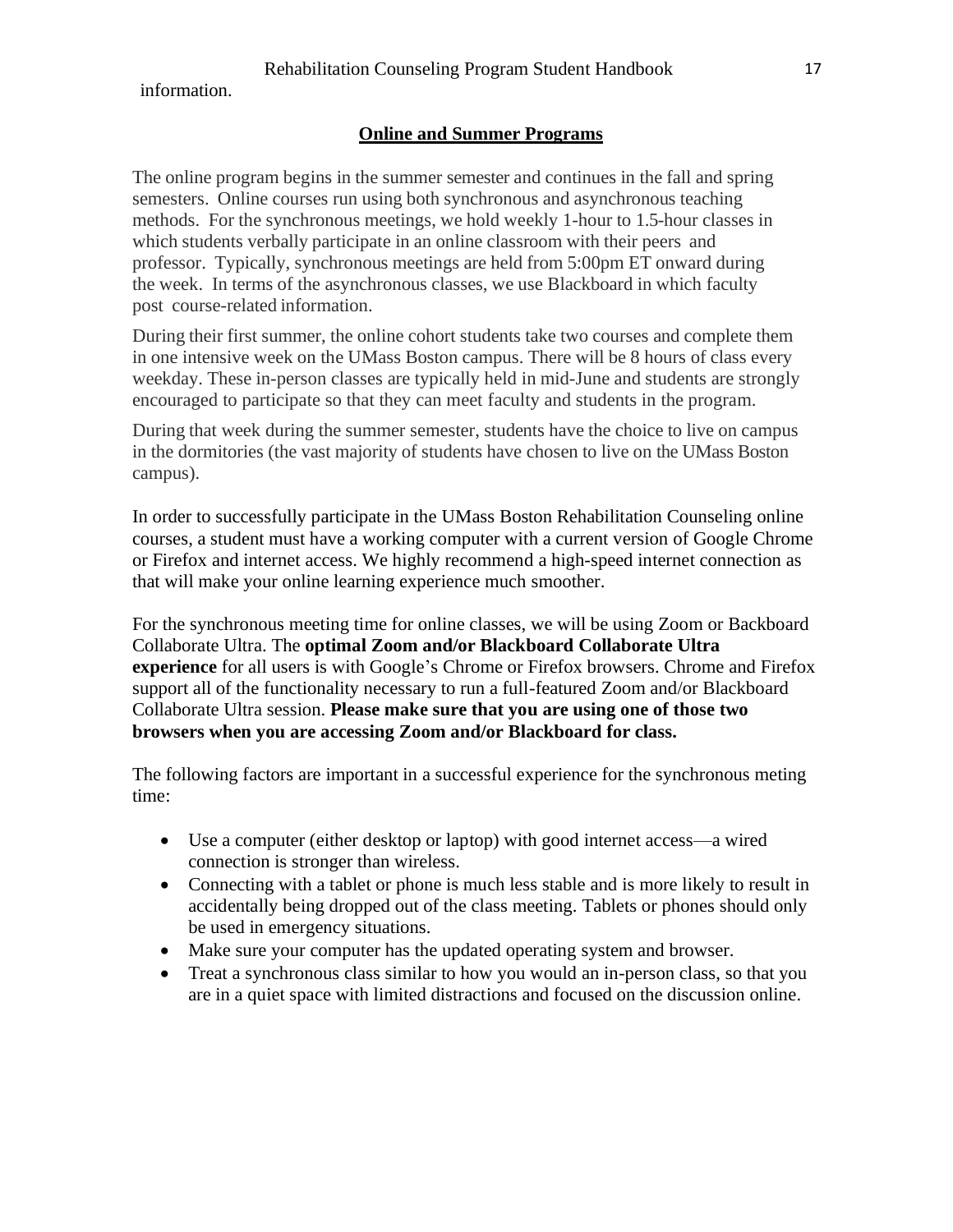# **Guides for Successful Learning at UMass Boston**

# <span id="page-17-0"></span><https://help.blackboard.com/Learn/Student>

This is the place to begin your introduction to Blackboard Learn. It includes the **Blackboard Learn 9 Requirements and Browser Settings**.

Take some time to explore this introduction to using the Blackboard Learn platform which is the basis for all of our classes.

**Browser Tune-up** and **Browser Set up:** <https://www.umb.edu/it/security/browsers> Click on the link for the browser check and follow instructions to resolve any issues indicated in the results.

# **Student Support Services**

<span id="page-17-1"></span>The University provides the following student support services:

# **Disability support services:**

Disability services are provided and overseen by the Ross Center. The mission of the Ross Center is to serve as a resource for the UMass Boston campus community in order to ensure academic access and inclusion for students, promoting a view of disability informed by social, cultural, and political forces. The Ross Center strives to create inclusive academic environments by advancing the construct of universal design throughout the university. We accomplish this by providing academic accommodations, resources and training in assistive technology, and information to increase the understanding of disability throughout the university community. For more information, visit the Ross Center for Disability Services, Campus Center, 2<sup>nd</sup> floor, call 617-287-7430, visit online at <http://www.umb.edu/academics/vpass/disability> or email [ross.center@umb.edu](mailto:ross.center@umb.edu)

# **Mental health counseling:**

The University Health Services Counseling Center provides consultation, assessment, crisis intervention, focused therapy, education/outreach, and referral assistance for mental health symptoms and concerns. The counseling center is located on the second floor of the Quinn Administration Building. All enrolled UMass Boston students, regardless of insurance, are eligible for services. For more information or to make an appointment call 617-287-5690 or visit

[http://www.umb.edu/healthservices/counseling\\_center/counseling\\_services](http://www.umb.edu/healthservices/counseling_center/counseling_services)

# **Health services:**

UMass Boston Health Services accepts most health plans and is available to the entire student body. Services include treating episodic illnesses (sore throat, flu), women's health, men's health, HIV testing and counseling, and immunizations. For more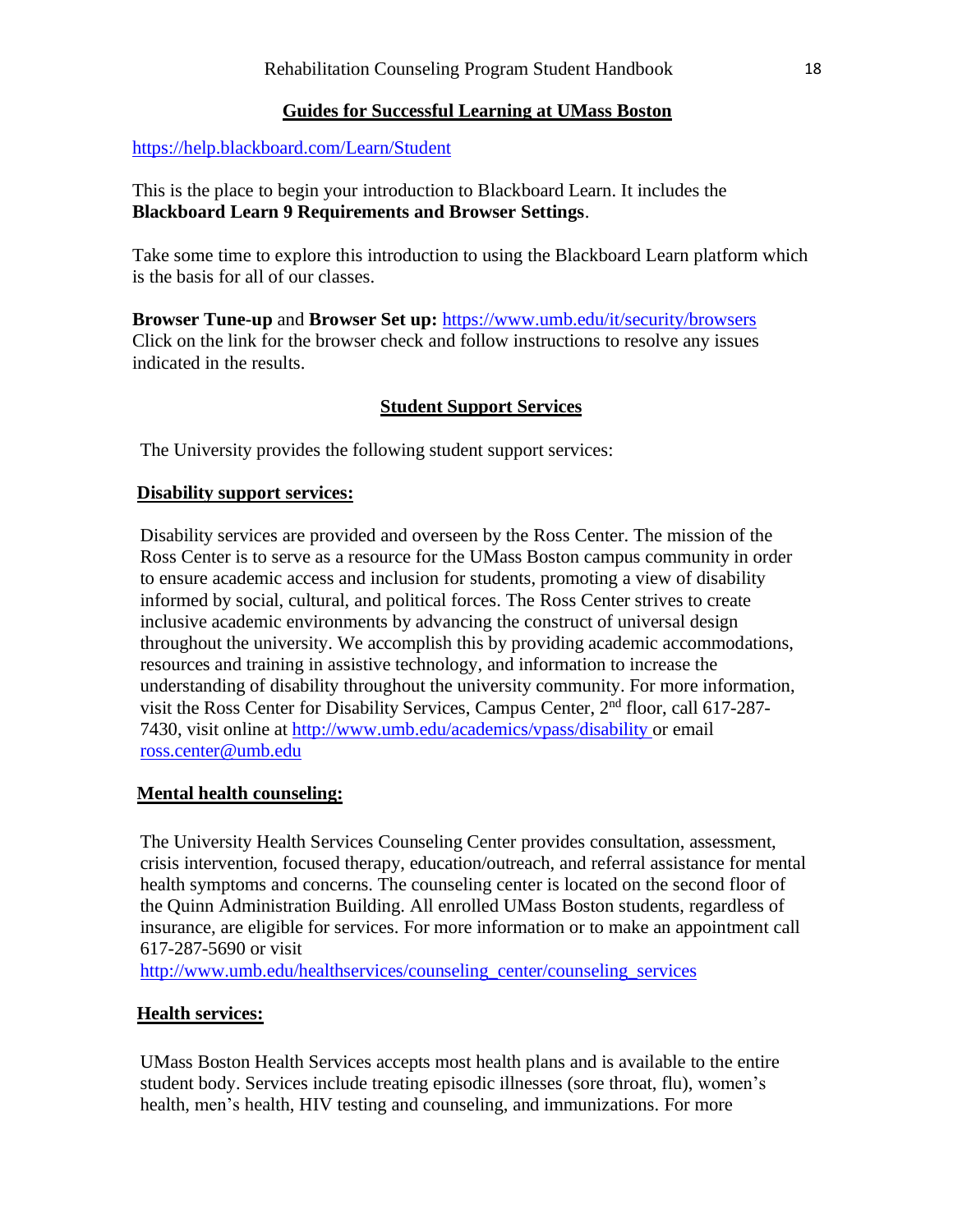# **Career services:**

Your academic advisor can provide you with career support as you approach graduation and we encourage you to stay in touch with the faculty after graduation. If you need

support finding a job while studying at UMass Boston, the Career Center offers a range of services, including a career resource library and connections with alumni and local employers. For more information call 617-287-5519 to make an appointment (via phone or remote access, such as Zoom) with a career specialist or visit [http://www.umb.edu/academics/vpass/career\\_services/students](http://www.umb.edu/academics/vpass/career_services/students)

# **Professional and Ethical Behavior and Academic Success**

<span id="page-18-0"></span>Academic performance is only one indicator of success for UMass Boston graduate students. Students are expected to demonstrate professional and personal competency beyond theory and basic skill acquisition.

Professional behavior is expected across a wide variety of environments, whether the student is engaged in clinical practice, classroom instruction, peer or faculty interaction, or research. Students in the Rehabilitation Counseling Program are obligated to meet all of the following conduct and training obligations throughout their enrollment in classroom and fieldwork experiences:

- 1. Adherence to the policies of the University of Massachusetts Boston, including the Code of Conduct: [https://www.umb.edu/life\\_on\\_campus/policies/community/code](https://www.umb.edu/life_on_campus/policies/community/code)
- 2. Adherence to the ethical standards and ethical values outlined in the Commission on Rehabilitation Counselor Certification (CRCC) Code of Professional Ethics for Rehabilitation Counselors: [https://www.crccertification.com/filebin/Ethics\\_Resources/CRCC\\_Code\\_Eff\\_20170](https://www.crccertification.com/filebin/Ethics_Resources/CRCC_Code_Eff_20170101.pdf) [101.pdf](https://www.crccertification.com/filebin/Ethics_Resources/CRCC_Code_Eff_20170101.pdf)
- 3. Adherence to the professional dispositions (as outlined below).
- 4. Adherence to the rules/policies of the cooperating school or agency placement that do not conflict with UMass Boston policy.

The Rehabilitation Counseling Program at UMass Boston is responsible for preparing students to have the required knowledge, skills, and professional dispositions to become effective counselors. Therefore, your chosen track of study will prepare you to develop and model the knowledge, skills, and dispositions expected of professional counselors. Faculty and/or supervisors will evaluate your demonstration of these professional dispositions and provide you with feedback about your progress.

Professional dispositions include the attitudes, values, and beliefs demonstrated through both academic and non-academic behaviors as student counselors as students interact with faculty, other students, professional colleagues, and communities.

In the context of the program, it is expected that students demonstrate respect to faculty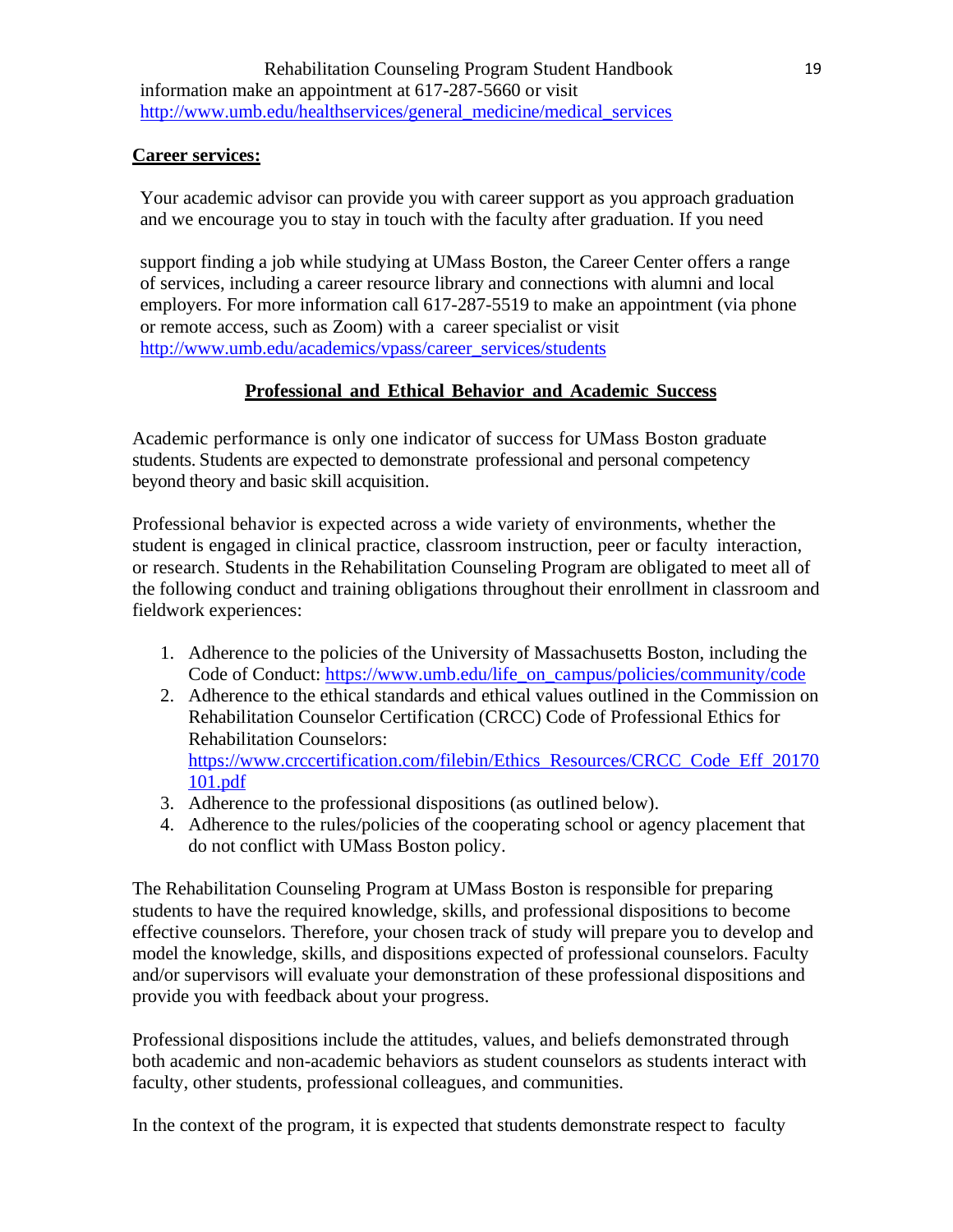Rehabilitation Counseling Program Student Handbook 20 and classmates by arriving on time, coming to class prepared to learn, and listening attentively to lectures and class discussions. Assignments are prepared professionally and turned in on time. In-class activities are completed with care and efficiency. Students take responsibility for their own learning by asking questions and by clarifying instructions as needed. Correspondence (written and electronic) and telephone communications should be conducted in a professional manner, whether you are making an informal call to the Rehabilitation Counseling Program office or to arrange an interview at a prospective internship site.

Also, keep in mind that your choice of email address and your home voicemail message give information about you to faculty, internship supervisors, and potential employers. When you complete your program, you may be requesting a reference from faculty who will be taking all of the above factors into account.

### **Outlined on the following pages is a specific description of the professional dispositions expected of students.**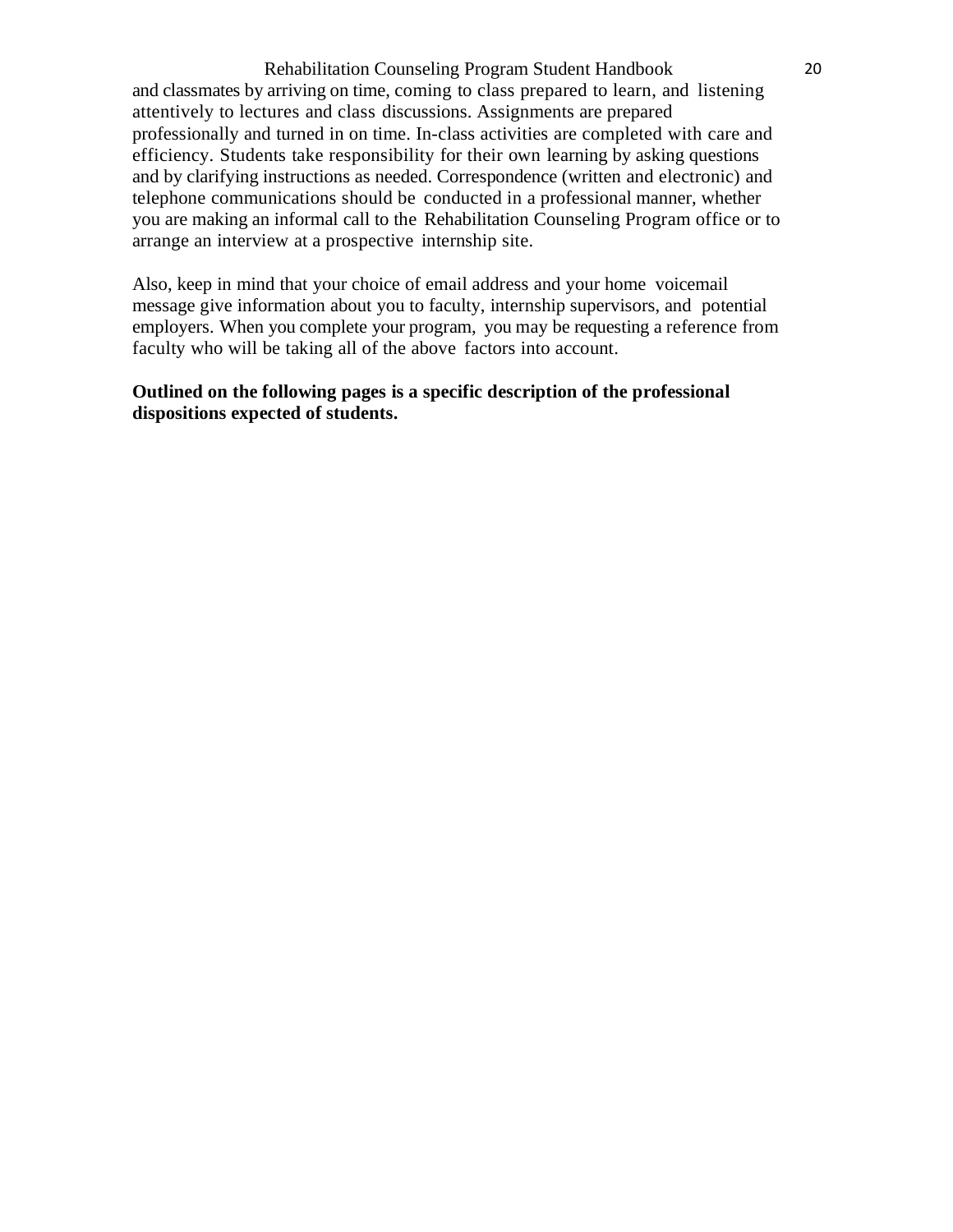# **Professional Dispositions**

<span id="page-20-0"></span>

| <b>Primary Professional Dispositions</b>    | <b>Specific Professional Disposition Descriptors</b>                                                                                                                                                                                                                                                                                  |
|---------------------------------------------|---------------------------------------------------------------------------------------------------------------------------------------------------------------------------------------------------------------------------------------------------------------------------------------------------------------------------------------|
| <b>Professional Ethics</b>                  | Adheres to the ethical guidelines of the ACA, ASCA, IAMFC,<br>APA, and NBCC, including practices within competencies. Can<br>identify the difference between right and wrong.                                                                                                                                                         |
| <b>Professional Behavior</b>                | Behaves in a professional manner toward supervisors, peers, and<br>clients (includes appropriate communications, dress, and<br>attitudes). Able to collaborate with others.                                                                                                                                                           |
| Professional and Personal Boundaries        | Maintains appropriate boundaries with supervisors, peers, and<br>clients.                                                                                                                                                                                                                                                             |
| Knowledge of and Adherence to Site Policies | Demonstrates understanding of and appreciation for all<br>counseling site policies and procedures.                                                                                                                                                                                                                                    |
| Task Completion and Record Keeping          | Completes assignments on time or requests extensions.<br>Completes all weekly record keeping and tasks correctly and<br>promptly (e.g., case notes, psychosocial reports, treatment plans,<br>supervisory reports).                                                                                                                   |
| <b>Multicultural Competencies</b>           | Demonstrates awareness of, appreciation of, and respect for<br>cultural difference (e.g., gender, race, ethnicity, spirituality,<br>sexual orientation, ability/disability, SES).                                                                                                                                                     |
| <b>Emotional Stability and Self-Control</b> | Demonstrates emotional stability (i.e., congruence between<br>mood and affect) and self-control (i.e., impulse control) in<br>relationships with supervisor, peers, and clients. Demonstrates<br>insight about psychological or other barriers that may hinder<br>academic or professional success and takes appropriate<br>measures. |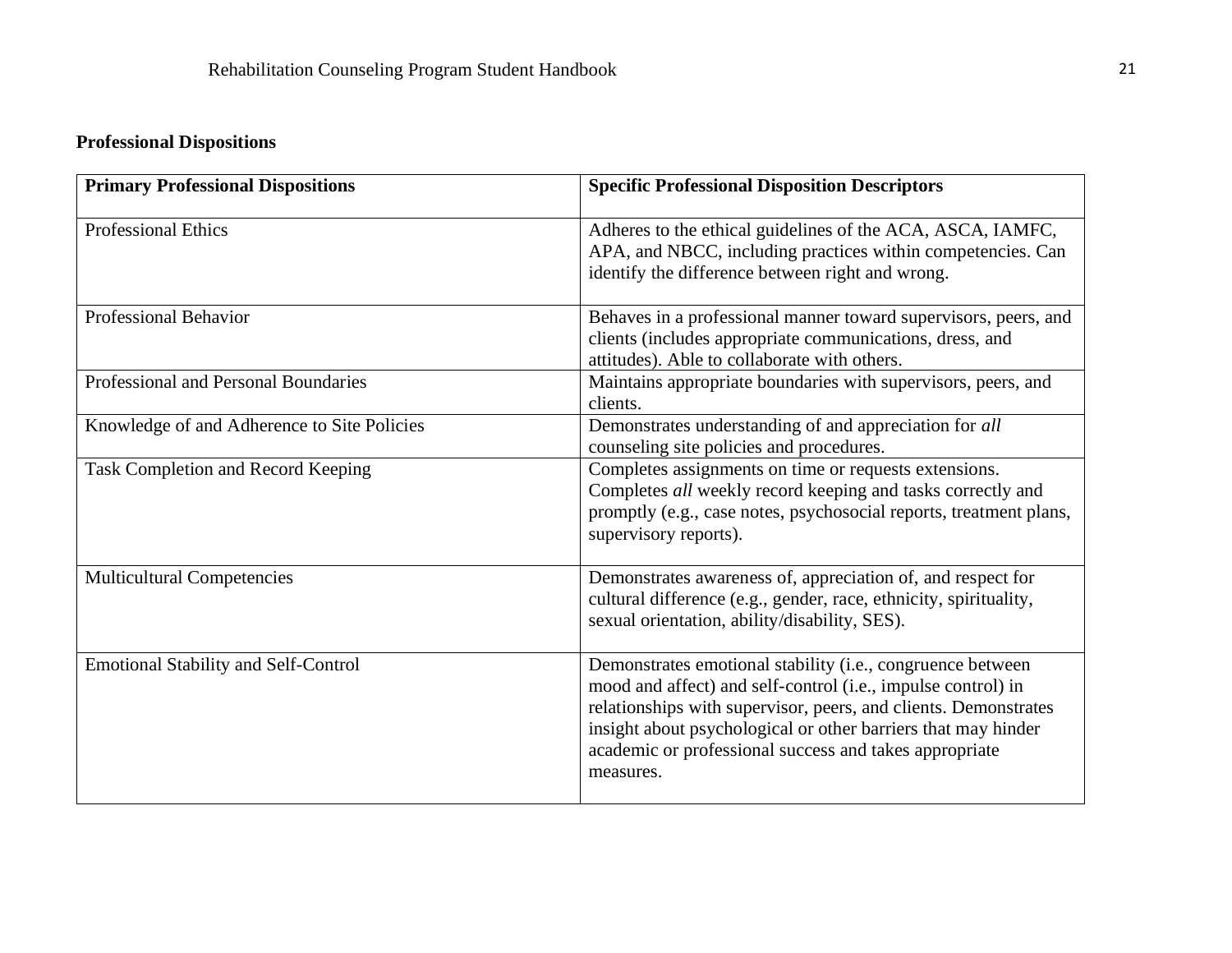| Motivated to Learn and Grow / Initiative / Responsibility for<br>Problem Solving | Demonstrates engagement in learning and development of<br>counseling competencies. Demonstrates initiative and is<br>proactive in solving problems. Takes responsibility for ensuring<br>course expectations are met and uses initiative to solve issues. |
|----------------------------------------------------------------------------------|-----------------------------------------------------------------------------------------------------------------------------------------------------------------------------------------------------------------------------------------------------------|
| <b>Openness to Feedback</b>                                                      | Responds non-defensively and alters behavior in accordance<br>with supervisory feedback.                                                                                                                                                                  |
| <b>Flexibility and Adaptability</b>                                              | Demonstrates ability to flex to changing circumstances,<br>unexpected events, and new situations.                                                                                                                                                         |
| Congruence and Genuineness                                                       | Demonstrates ability to be present and to be true to oneself.                                                                                                                                                                                             |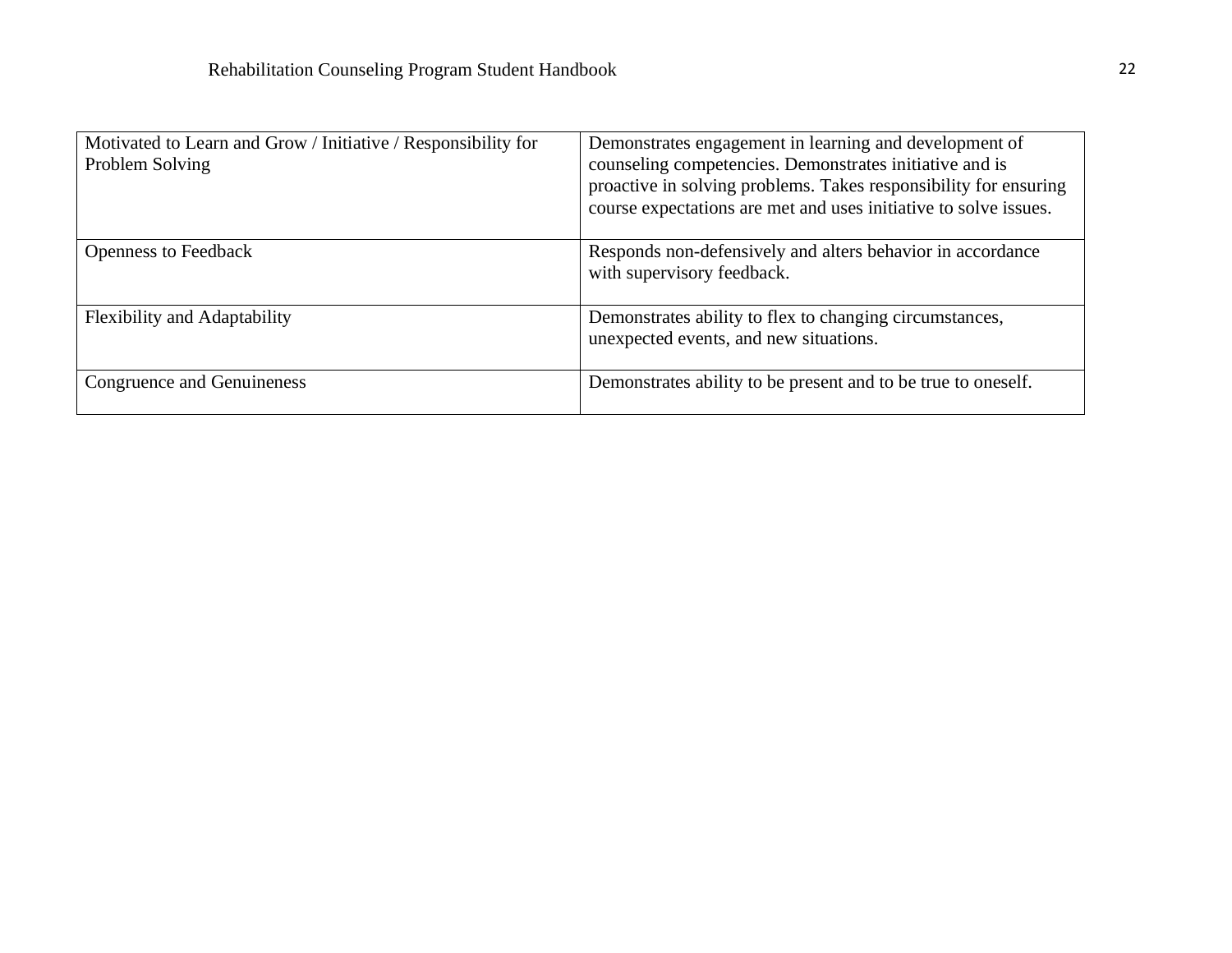# **What happens when a rating of "Needs Improvement" is noted on a candidate's professional dispositions assessment?**

In keeping with the values articulated in the School for Global Inclusion and Social Development, professional disposition expectations for rehabilitation counseling students are at the core of our mission. The vast majority of our students emerge as highly effective and ethical graduates who demonstrate knowledge, effectiveness, and commitment to transforming lives by having a positive impact on the lives of people with disabilities. However, occasionally there is a need to remediate candidates on the dispositional requirements of the profession. These procedures outline the process for tracking students who are identified as needing improvement on a professional dispositions assessment.

Candidates may receive a rating of "Needs Improvement" in one of two ways:

- 1. In a conference with the student's advisor or other faculty at a review point noted above.
- 2. When student issues arise in the program.

A student who receives a rating of "Needs Improvement" in any of the professional dispositions outlined above, will:

- a. be counseled by their faculty advisor, the GPD, or other faculty about the issue and be provided with a written Professional Dispositions Review Report (PDRR) with the following information:
	- i. A description of the behaviors (or lack of behaviors in question).
	- ii. An outline of the expected behaviors.
	- iii. A plan outlining any actions that the student must take to meet the professional dispositions expectations, including support actions that that the student must take.
	- iv. The action plan will also outline the faculty support in regard to instruction, coaching, informing, and remediating the student's professional dispositions.
	- v. A time frame for re-evaluation.
	- vi. The PDRR will be signed by the student, the student's advisor, the GPD, and the associate dean.

At the time of the first re-evaluation meeting, which occurs with the student and a faculty member, there is one of three possible outcomes:

- a. The issue is resolved and the matter is closed, or
- b. The issue is partially resolved, there have been significant improvements in behavior, but continued action is required and this is outlined in a second PDRR, or
- c. There has been insufficient progress in resolving the issue. A second PDRR is written and the student will be placed on probation. The Dean of Graduate Studies will be advised. If the student behavior is not resolved at the second professional dispositions review, the student may be dismissed from the program.

A student dismissed from the program may appeal the decision, in writing, to the Dean of Graduate Studies.

Students who violate the code of ethics can be immediately dismissed from the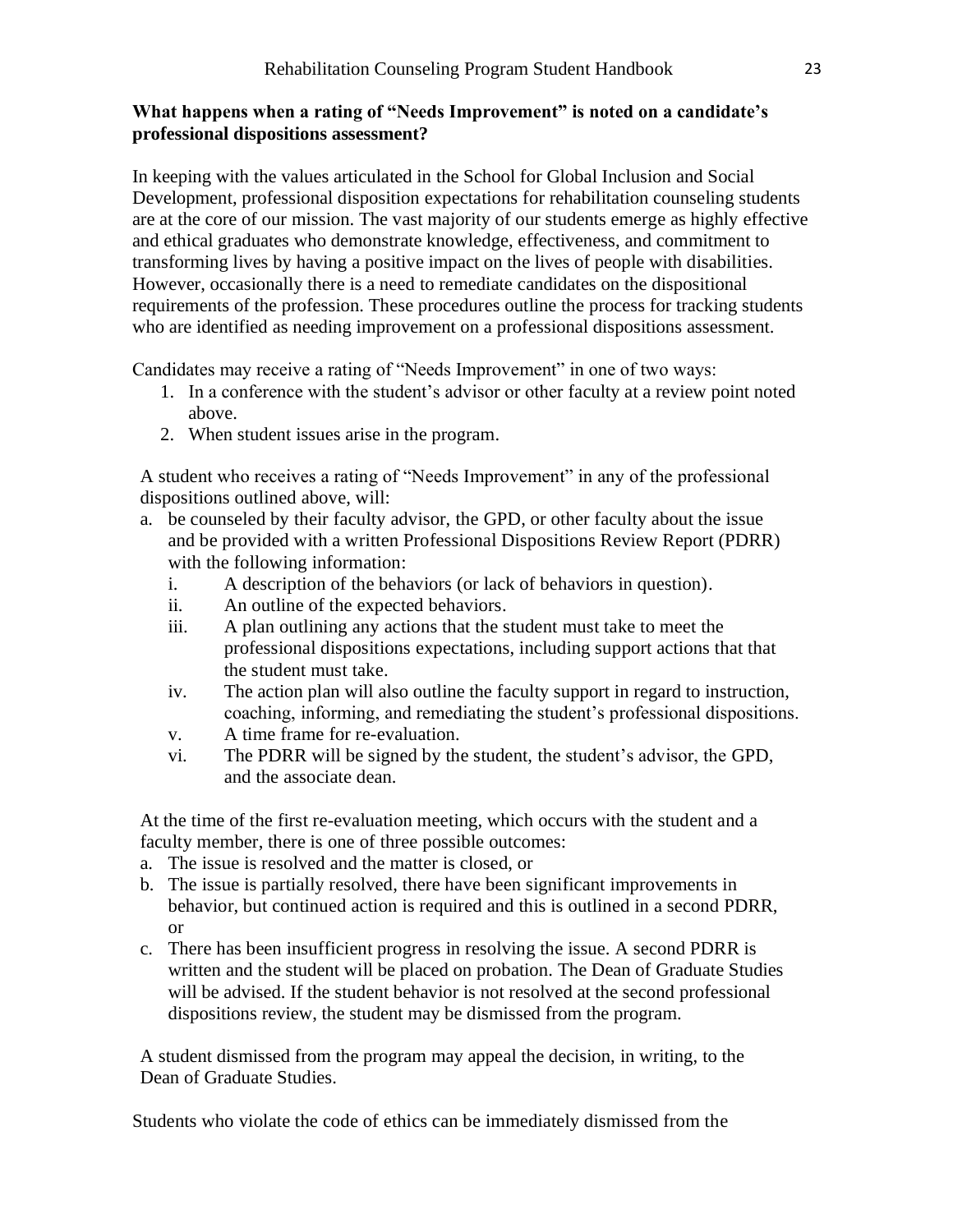program.

#### <span id="page-23-0"></span>*Background Check and Violations of Law*

Students applying for field placement may be required to undergo a Criminal Offender Record Information (CORI) check through their placement site and may be required to undergo a National Background Check (NBC), including fingerprinting. The purpose of

these checks is to ensure public safety and avoid unacceptable risk to vulnerable populations. Students who refuse to consent to a CORI/NBC may be administratively withdrawn from their program.

Background checks are typically conducted by the placement site. If a violation is discovered or self-reported, authorized personnel at the school or agency determine the suitability of a candidate for placement at the facility. The Rehabilitation Counseling GPD may also determine the suitability of a candidate for field placement eligibility based on discovered or self-reported information. Unless otherwise provided by law, factors considered in determining suitability may include, but are not limited to, the following:

- relevance of the crime to the practical experience
- nature of the work to be performed
- time since conviction
- age of the candidate at the time of the offense
- seriousness and specific circumstances of the offense
- number of offenses
- existence of pending charges
- any relevant evidence of rehabilitation

Students may challenge a CORI finding by appealing to the Commonwealth of Massachusetts Criminal History Systems Board.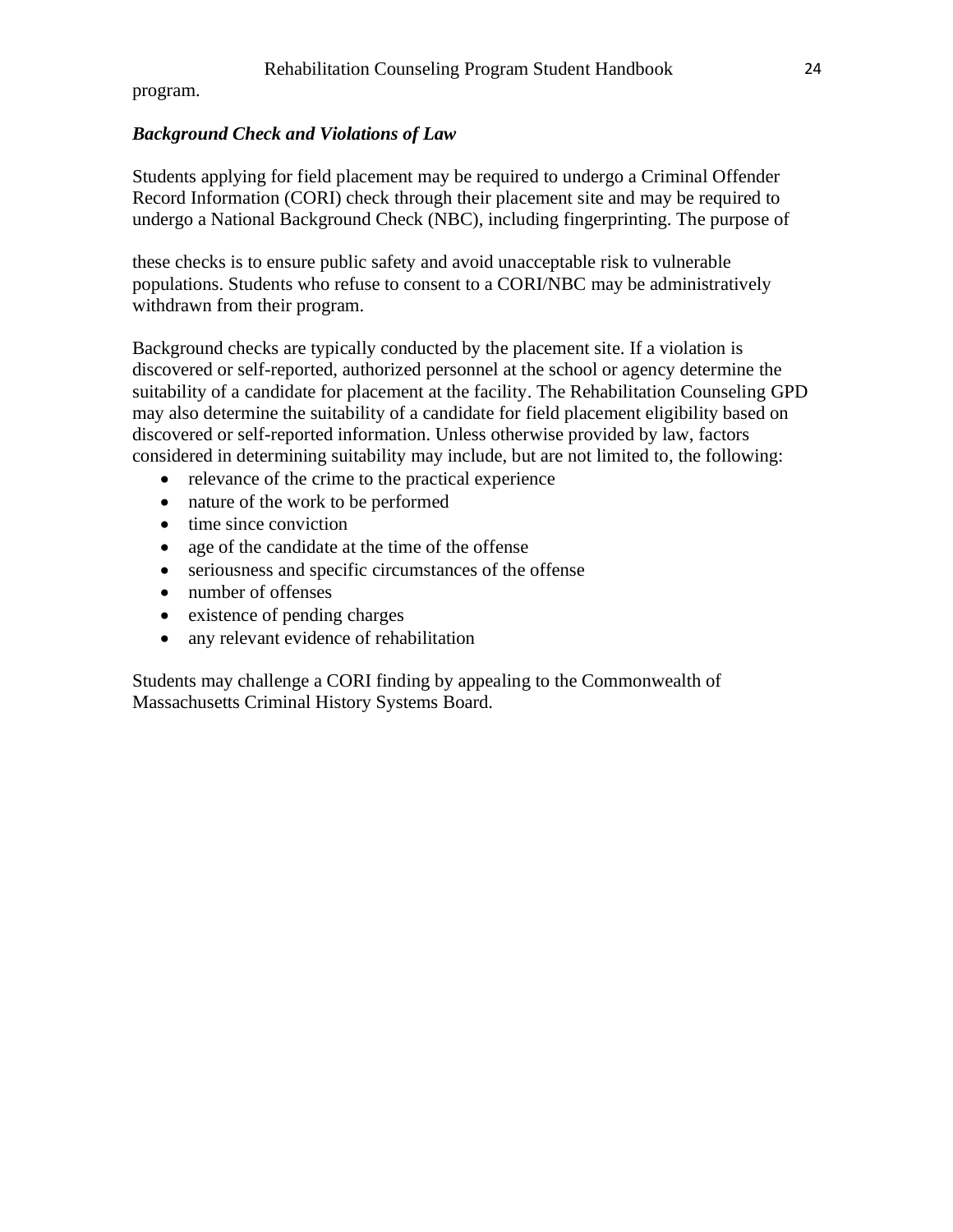# **Capstone**

#### <span id="page-24-0"></span>Purpose:

The successful completion of the capstone is a requirement for graduation. The purpose of the capstone in the UMass Boston Rehabilitation Counseling Program is to provide a culminating experience that requires students to comprehensively employ classroom knowledge with professional rehabilitation counseling skills.

We value and emphasize students' use of a practitioner-scientist approach to their work in the context of our urban mission. The practitioner-scientist approach emphasizes practice first, with the use of research as a solid foundation. Students are expected to demonstrate skills of systematic interpretation of research presented in journals and other scientific sources along with professional experience in the practice of rehabilitation counseling.

Students complete the capstone during the same academic year they complete their internship classes. To help students begin planning for successful of the capstone, a core Rehabilitation Counseling faculty member will visit the practicum class (completed over the summer and prior to internship) to discuss the capstone options and answer any questions.

Students must choose <u>one of three</u> capstone options: 1) clinical case analysis, 2) professional project, or 3) research project. A written paper is required for the capstone project, regardless of option chosen, which has a pass/fail grade. Students are also required to present their capstone by PowerPoint during the internship weekly seminar (typically in the spring semester). Although the capstone project has no impact on the grade for the internship course, two faculty members will grade and comment on the project.

Each capstone project has the following characteristics:

- 1. Written paper is approximately 10 pages in length and written in APA style.
- 2. The PowerPoint presentation is approximately 20 minutes long.
- 3. Capstone project submission due date is April 1.
- 4. The paper includes at least 1–3 pages of reflections on your learning/insight gained from the capstone project.
- 5. The paper links the capstone project to research articles and the professional literature.

The written papers and presentation will be reviewed by two Rehabilitation Counseling faculty. The grade is either a pass or fail. If there is a difference of opinion between the two faculty, then a third faculty member will be asked to review the materials. Evaluation of the documentation will be completed by faculty no later than May 1 in order for the student to revise and then resubmit the written analysis of the case, if requested by either reviewer. The resubmission must be returned to the student's advisor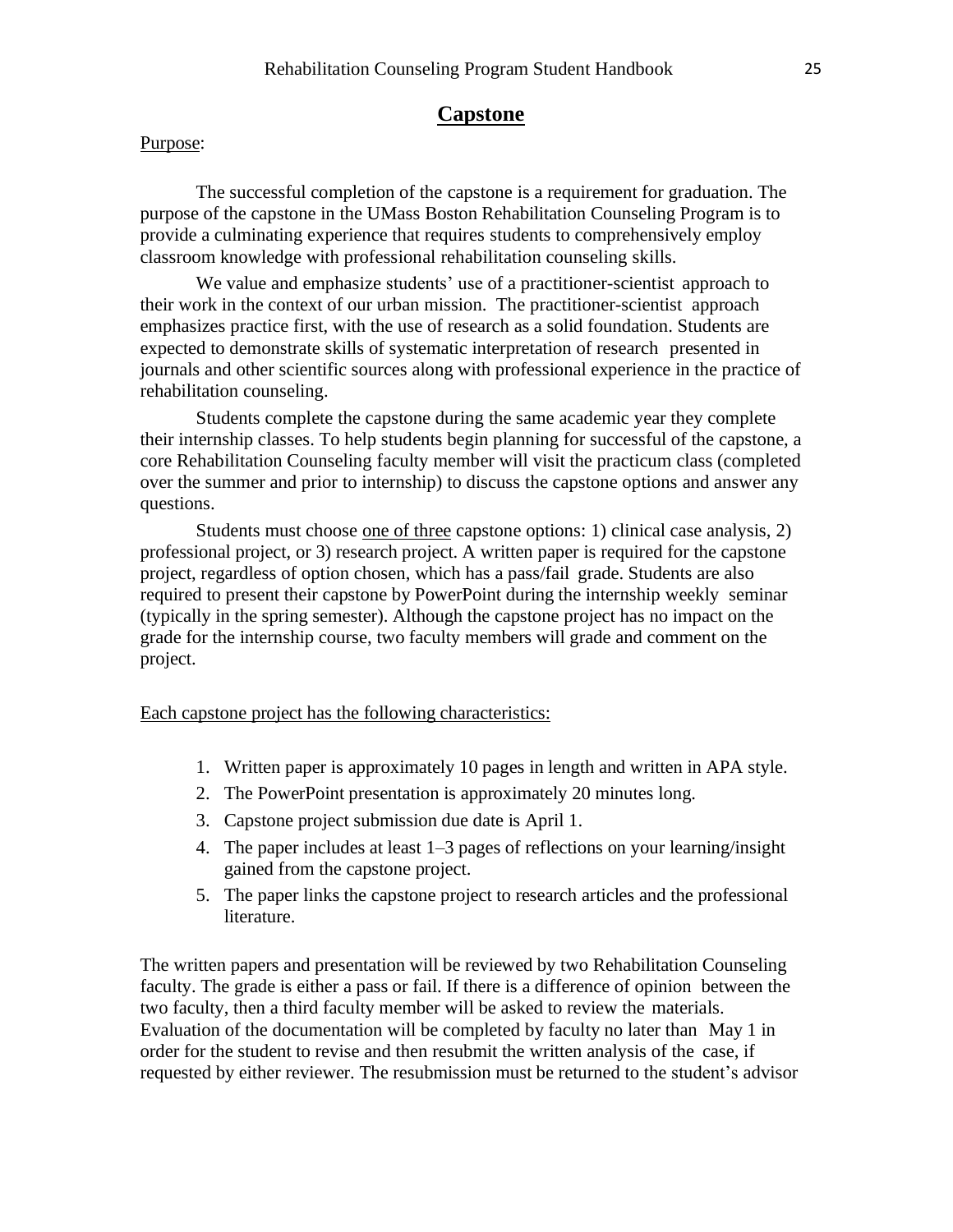<span id="page-25-0"></span>no later than May 15 in order for a student to meet requirements for graduation.

# i. **Clinical Case Analysis**

The intent of the **Clinical Case Analysis** is to engage students in an experience which, in its comprehensiveness, brings together their entire clinical learning experience throughout their enrollment in the program, and reinforces their own self-efficacy and feelings of competence as a rehabilitation counselor. The supervisor for the clinical case analysis will be the instructor for the Fall/Spring internship classes.

During the internship experience, students are required to identify a clinical case: an individual they are working with in the rehabilitation counseling internship. The client identified for the case analysis project must be a case that a student has worked with over several sessions.

#### The following components need to be submitted:

1. Students will audio/video tape a counseling session of the identified case. The video should be 20–40 minutes in length. The student does not need to have the camera on the client, but does need to film themselves. This video is in addition to any other video requirements for the internship.

Signed consent form from the client or their authorized representative for purposes of others having access to session content. (You as the intern will keep a record of the consent. Do not place a copy in the materials submitted.) You will also need a signed consent form from the supervisor who represents the institution providing services to the client.

- 2. Transcription of the complete counseling session.
- 3. A written review of the video outlining the strengths of the interview and identifying areas of improvement for the counselor (3–4 pages).
- 4. A 10-page written case analysis (more details are below) using APA style.
- 5. A PowerPoint presentation of approximately 20 minutes that will be presented during the internship class.

The written case analysis report (#5 above) should have the following components:

- a. A complete psychosocial history including a summary of the client's educational and work background.
- b. An overview of the client's strengths.
- c. A summary of medical issues related to the client's disability and how the disability has impacted them, particularly in regard to employment.
- d. A discussion of ethical and legal implications in working with this particular client. This should include citations from the ethical codes and professional literature, illustrating the case through theories and basic concepts.
- e. Discussion of the client's transferable skills, vocational goal, and process of identify that goal.
- f. A discussion of how developmental and contextual issues influenced this client and their current problems.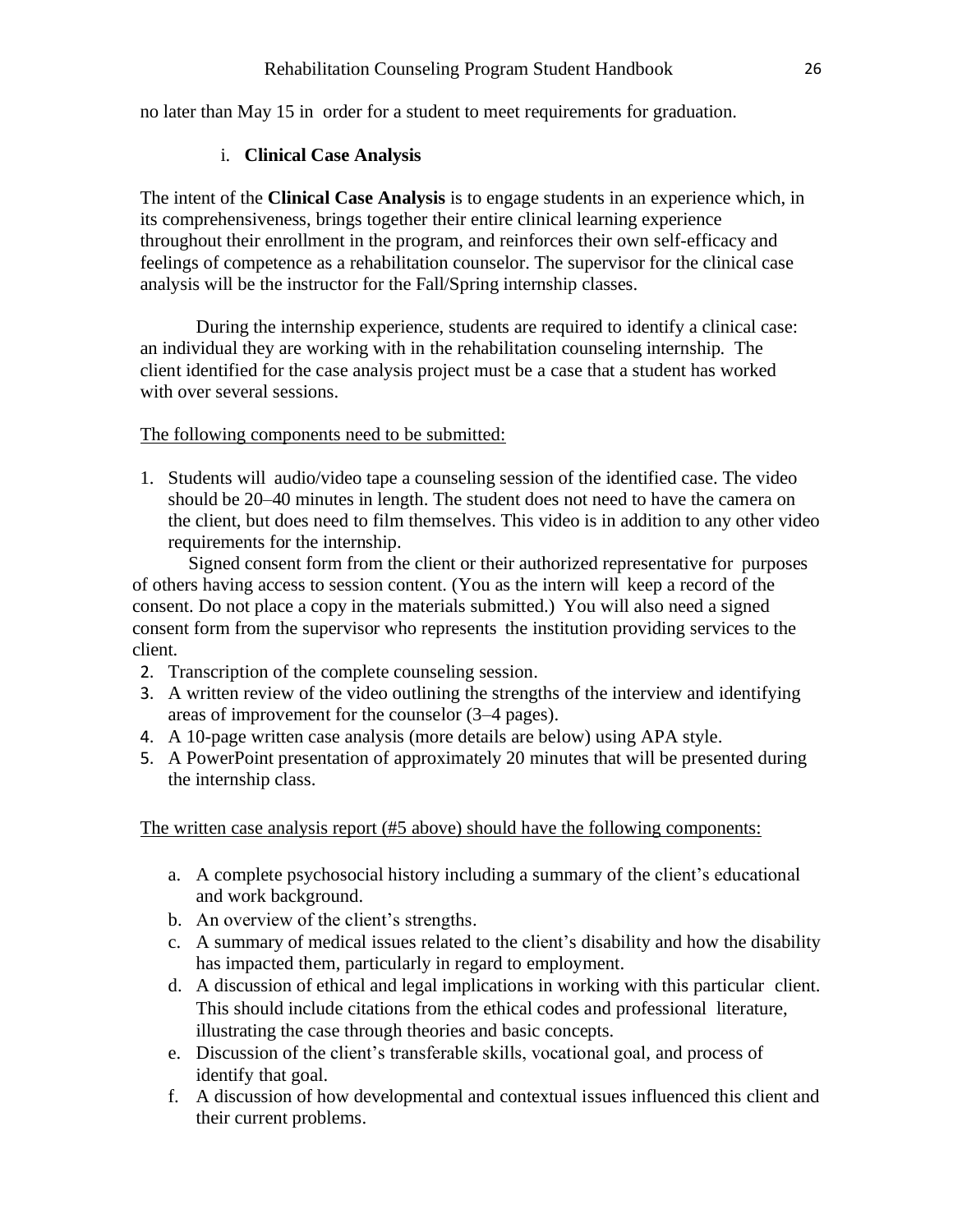- g. Barriers to employment and how these barriers will be/were addressed. This might include a discussion of how the client's disability may result in discrimination and/or exclusion and opportunities for inclusion.
- h. A summary of an individual written rehabilitation plan (IWRP) or treatment plan. This should include the client's rehabilitation/treatment goal, objectives, and interventions.
- i. Process you have used to evaluate the counseling outcomes working with this client.
- j. Link to the research relevant to the issues that are impacting the client's well-being (at least three peer-reviewed articles). APA citations should be included in the reference section at the end of the paper.
- k. A discussion of the student-counselor's personal reactions to the client, including any countertransference issues. This should include a discussion of your personal attitudes and feelings about working with this particular client.
- l. A reflection on your professional identity as a clinical rehabilitation counselor.

The faculty supervisor and one other faculty member will evaluate the clinical case analysis report and PowerPoint presentation. The counseling skills demonstrated by the student will be evaluated by the internship supervisor. Students may either receive a pass or fail based on their evaluation from the internship supervisor.

# ii. **Professional Project**

<span id="page-26-0"></span>Students can elect to complete a professional project that is relevant for their career goals. The project must apply and integrate the knowledge and research skills acquired during the student's coursework related to the profession of rehabilitation counseling. The primary purpose is to integrate theory and practice and compile a relevant and useful product for future use. Students can choose to work with any appropriate faculty member on the professional project. The key to a successful professional project is to begin early.

The project could relate to some policy issue relevant to the internship placement site. It could be a training module to give to clients or professional staff at the internship site, a professional manual for use by staff, or a report about a particular issue or challenge. The project may well be a product such as a manual or curriculum. If so, it is anticipated that the student and/or appropriate others have an opportunity to implement it. It is hoped that the project would have benefit and relevance to your practicum/internship site.

The final professional project paper will have the following sections:

- 1. Overview of the problem or issue.
- 2. Literature review summarizing previous research addressing this issue (at least 5 peerreviewed articles, no websites).
- 3. Description of the project activities.
- 4. Evaluation section outlining the outcomes of the project.
- 5. Personal reflection regarding the learning outcomes from this project and implications for personal practice.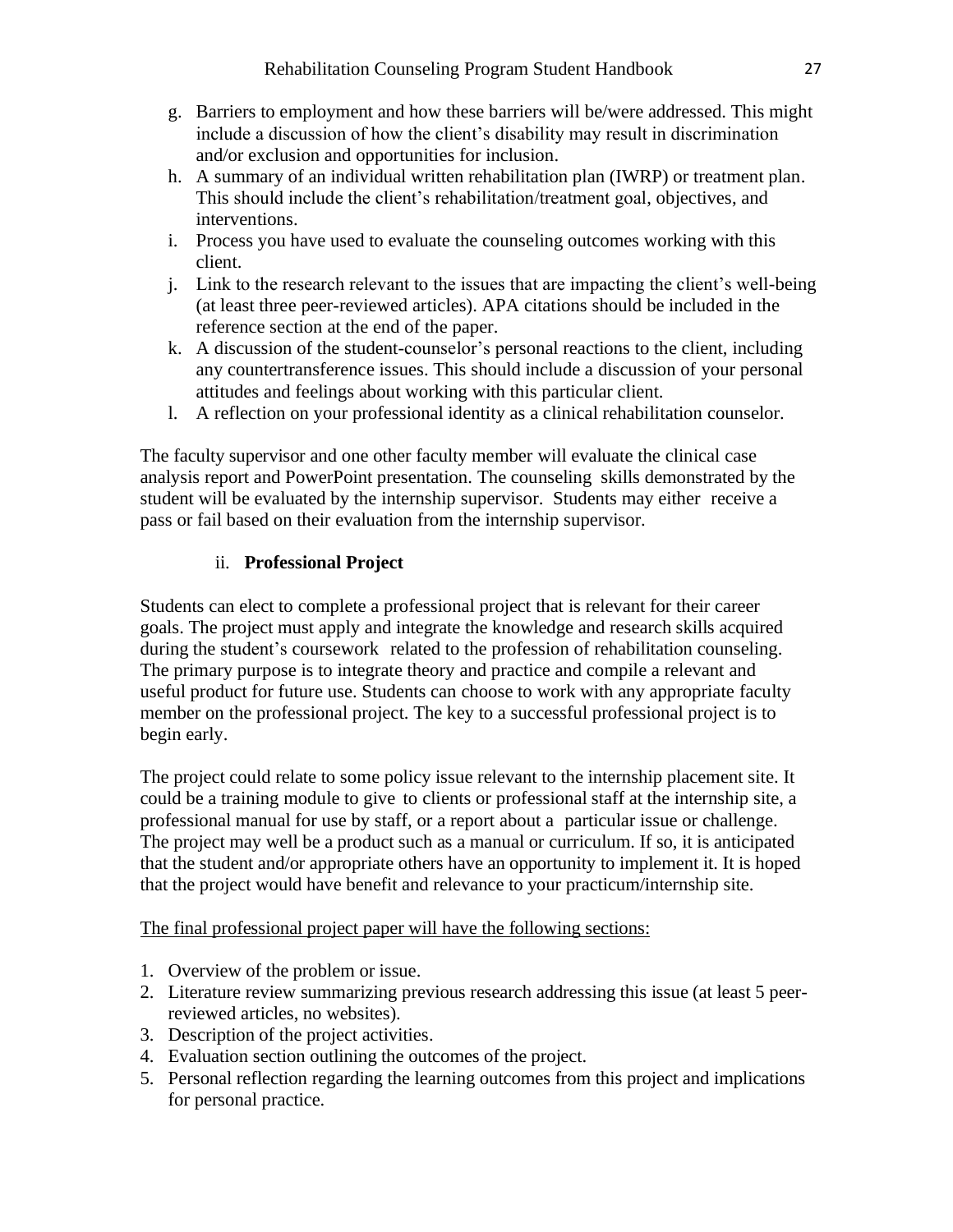| Summer with     | Student to think about possible professional project. Discuss ideas    |
|-----------------|------------------------------------------------------------------------|
| practicum class | with site supervisor, practicum instructor, and/or faculty. Identify a |
|                 | capstone supervisor.                                                   |
| Nov. 15         | Submit 2-page project proposal addressing points 1–4 above to          |
|                 | project supervisor and GPD.                                            |
| Feb. 15         | Provide a 500-word progress report to capstone supervisor.             |
| Apr. $1$        | Final project due.                                                     |

Time frames for the professional project:

# iii. **Research Project**

<span id="page-27-0"></span>The purpose of completing a **research project** is to prepare students to become practitioner-scientists. For students who are contemplating a future doctorate or a career as a master's-level researcher, this is an important option. Students can choose to work with any faculty on a research project. The key to a successful research project is to begin early. Students who are using human subjects will need to seek IRB (university ethics board) approval and this can take 4–6 weeks or more.

Students are expected identify a problem or issue confronting them as practitioners that they can discuss with their supervisor. Typically, students identify a project early in their practicum. However, a research project may be developed independent of the practicum/internship. Essential in the choice of the research activity will be how the issue relates to practice as a rehabilitation counselor. Students may choose to address the identified issue with a focus on interventions, adaptive technologies, systems functioning, or cultural and diversity issues confronting those with disabilities.

The final research project will have the following sections:

- 1. Overview of the problem.
- 2. Literature review summarizing previous research (at least 10 peer-reviewed articles, no websites).
- 3. Methods section describing the population being studied and how data will be collected and analyzed.
- 4. Results section outlining the findings.
- 5. Discussion section commenting on the significance of the findings.
- 6. Personal reflection regarding the learning outcomes from this project and implications for personal practice.

| Summer with     | Student to think about possible professional project. Discuss ideas    |
|-----------------|------------------------------------------------------------------------|
| practicum class | with site supervisor, practicum instructor, and/or faculty. Identify a |
|                 | capstone supervisor.                                                   |
| Oct. 15         | Last day to submit a 2-page written research proposal addressing       |
|                 | points 1–3 above to capstone supervisor and GPD.                       |
| Nov. 15         | Submit IRB proposal to supervisor.                                     |

Suggested time frames for research project: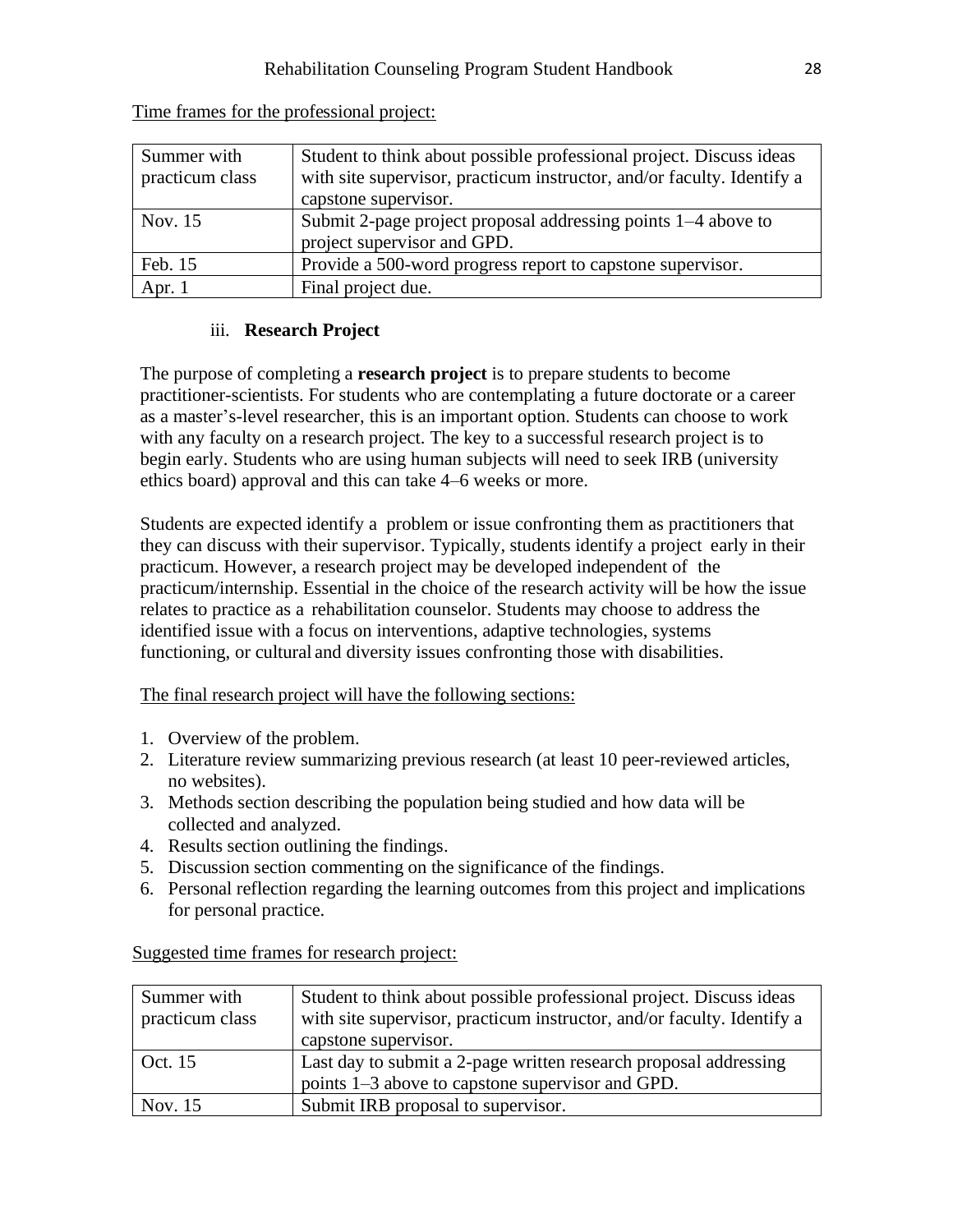| Feb. 15 | Provide a 500-word progress report to capstone supervisor. |
|---------|------------------------------------------------------------|
| Apr.    | Final project due.                                         |

# **Academic Integrity and Code of Conduct**

<span id="page-28-0"></span>All students in the School for Global Inclusion and Social Development are required to be familiar with and comply with the University Code of Conduct and Academic Integrity. The Code of Student Conduct defines the standard of acceptable behavior for students and reflects the expectations in all elements of the program:

# **ht[tps://www.](http://www.umb.edu/life_on_campus/policies/community/code)um[b.edu/life\\_on\\_campus/policies/community/code](http://www.umb.edu/life_on_campus/policies/community/code)**

It is important that students are attentive to appropriately citing other sources in their written papers. To use other people or other sources' ideas without giving them credit is plagiarism and could result in academic discipline. Frequently people make mistakes with plagiarism because they are waiting to the last minute and errors are made. There are several resources for students to help them make sure that they prevent plagiarism at the following site: <https://www.umb.edu/elearning/tools/turnitin>

# <span id="page-28-1"></span>*Academic Policies*

The following are academic policies that apply to all students at UMass Boston. Material is adapted from the Graduate Studies web page.

# **Continuous Registration:**

Each degree-seeking graduate student must maintain continuous registration until the degree sought by the student has been formally awarded. If the student does not register in any Fall or Spring semester for courses, they will be required to pay a program fee for that semester.

# **Statute of Limitations:**

Achievement of a master's degree signifies mastery of one's chosen discipline. Rather than being merely a collection of courses, a graduate degree requires intense commitment to scholarship and practice within a specific period of time. Such focus and coherence is lost if the degree is not completed within a reasonable time period. Therefore, each program requires that students complete their course of study within designated time limits.

Students in the SGISD master's program need to complete their program within 7 years. A student who fails to complete a program within that established time limit is subject to dismissal. In exceptional cases, an extension of the time limit may be granted by the Dean of Graduate Studies. In such cases, the student must submit a request to the GPD with a letter of explanation accompanied by a detailed schedule for completion. A letter from the student's Graduate Program Director concurring with the request must be submitted to the Dean of Graduate Studies with the student's request.

# **Leave of Absence:**

A student may obtain a leave of absence up to a maximum of two years by filing a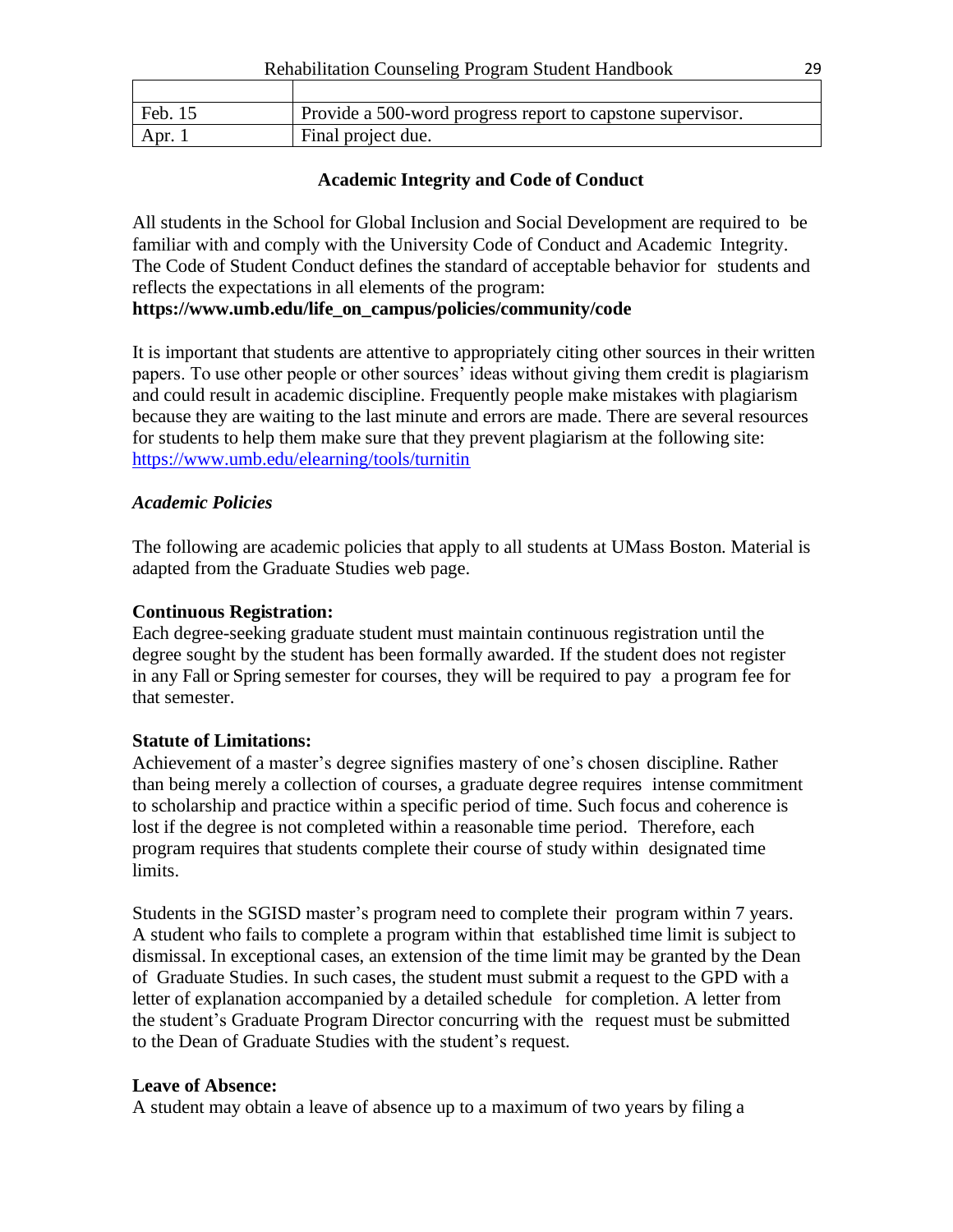request that must be approved by the GPD and the Dean of Graduate Studies. A leave of absence extends the time limit by the length of the leave, but the student must pay the program fee for each Fall and Spring semester of the leave.

#### **Academic Average for Graduate Degrees and Certificates:**

A student must maintain a cumulative grade point average of 3.0 in courses taken to satisfy graduation requirements. For complete information on degree requirements, please see the University's graduate bulletin.

#### **Academic Probation:**

A student is placed on academic probation for the following reasons:

- a. The student's grade point average falls below 3.0. As outlined in the academic policies of the University, if a student has a GPA below 3.0 for two semesters, they may be dismissed from the program.
- b. A student has accumulated more than two incomplete grades.
- c. The GPD requests such action. A memorandum explaining the reasons for the recommendation along with the criteria that the student must meet before the status is removed is forwarded to the Dean of Graduate Studies and placed into the student's file. Probation can be removed only by the Dean of Graduate Studies and only upon the recommendation of the GPD. Justification for either restoration to degree-seeking status or dismissal must accompany the request.

#### **Maximum Credit Load:**

A graduate student may register for up to 12 credits during the fall and spring semesters and nine credits during the summer. Any student who wishes to register for more than the maximum credit load must secure written permission from the GPD.

#### **Retaking Courses:**

A student may repeat any course, provided they have not taken and passed a more advanced course for which it is a prerequisite. The course may be repeated regardless of the grade received, but there may be only one such repetition. If a student repeats a course, both grades will appear on the student's transcript, but only the second grade will be computed in the student's cumulative average.

#### **Full-time and Part-time Status:**

For most purposes, full-time graduate study is defined as nine or more credits and parttime as eight or fewer credits. Doctoral candidates engaged in dissertation research may be considered full-time students, for some purposes, regardless of the number of dissertation credits for which they register, provided their graduate program certifies that they are working full time on research. Students seeking financial aid should obtain detailed information about full-time and part-time status requirements from the Office of Financial Aid Services.

#### **Withdrawing from the University:**

The effective date of withdrawal from the University is that on which all forms are completed, signed, and returned to the Office of Graduate Admissions and the Graduate Registrar. The last day students may withdraw is the last day of classes of the semester. Students withdrawing receive a W for each course in which they are enrolled. Failure to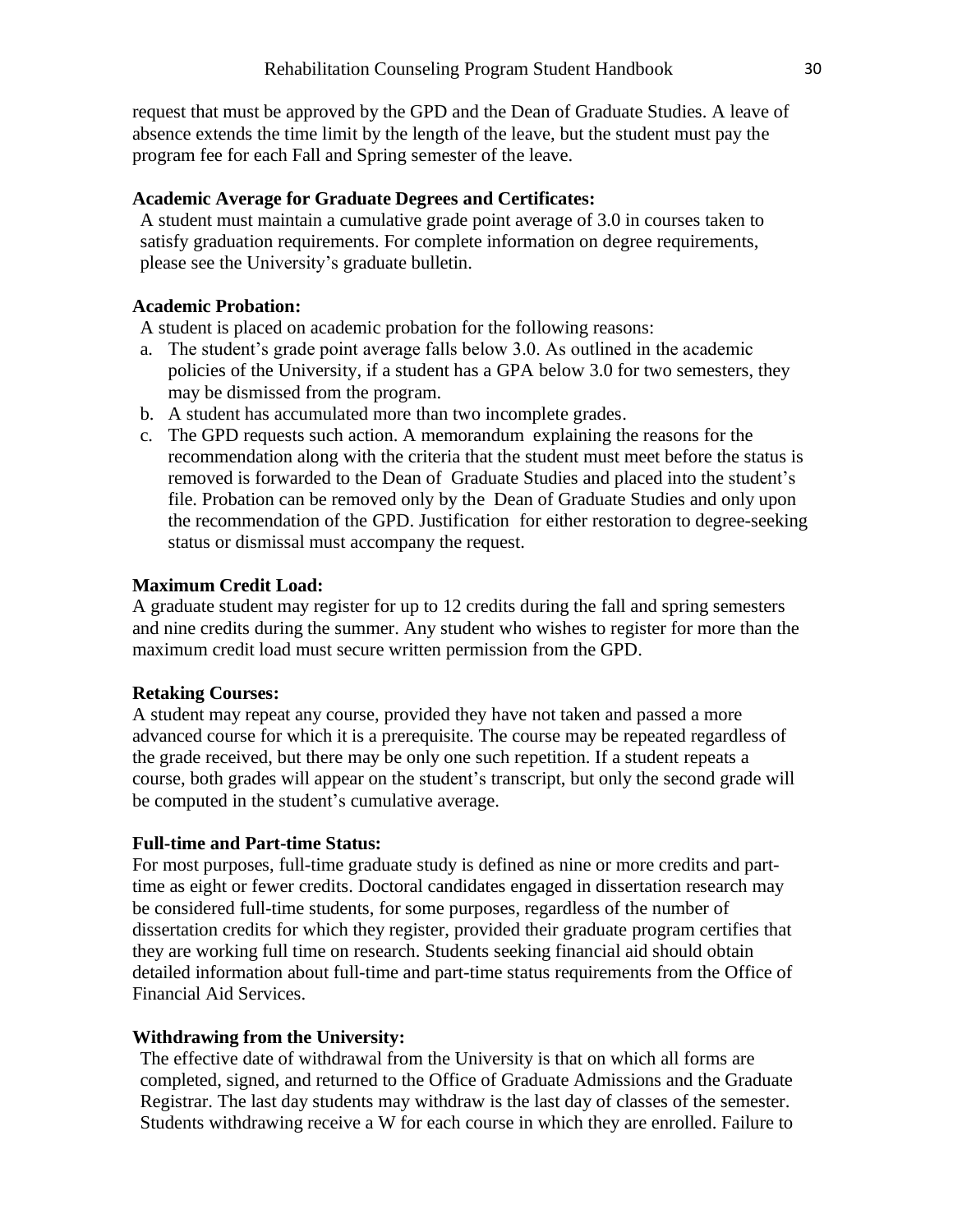complete a withdrawal form will result in the recording of the grade of F (failure) for all courses at the end of the term. To withdraw from the University, a student must consult with the GPD and receive clearance from any University office in which financial charges have been incurred.

#### **Readmission:**

Graduate degree candidates must maintain continuous registration, either by enrolling for course, thesis, capstone, or dissertation credits; or by paying a program fee. Any student who has failed to maintain continuous registration and who wishes to resume pursuit of the degree must apply for readmission, and will be subject to the policies and requirements in effect at the time of readmission. The applicant must complete a readmission application form and pay readmission and all back program fees before the application will be considered.

Before the applicant can be readmitted, the application must be approved by the GPD and the Dean of Graduate Studies. The deadline for readmission applications is one month before the beginning of the semester for which application is being made. Any student wishing readmission should contact the Office of Graduate Admissions and the Graduate Registrar for further information. Eligibility for readmission is limited to students who were in good standing at the time of their withdrawal, and who are still in compliance with the statute of limitations policy governing the completion of the degree. For complete information, please see the University's graduate bulletin.

#### **Grades – Not Attending:**

The Not Attending (NA) grade signifies that although a student registers for a course and appears on the class roster, the student never attended the class. The NA grade is not a substitute for dropping a course, since a student is still responsible for all tuition and fee charges for courses designated NA on their record. The NA grade has no effect on the student's cumulative grade point average.

The NA grade designation may be replaced on a student's record by a "W" (withdrawal) provided that the student submits a withdrawal form to the Office of Graduate Admissions and the Graduate Registrar before the withdrawal deadline.

#### **Grades – Incomplete:**

The grade incomplete (INC) is reported only where a portion of the assigned or required class work, or the final examination, has not been completed because of serious illness, extreme personal circumstances, or scholarly reasons at the request of the instructor. Incompletes are given at the discretion of the instructor and the Incomplete contract form must be completed by the faculty member and the student, specifying the work to be done and the deadline. If you are receiving the grade of incomplete, you are allowed up to one year to complete the course. The new grade must be submitted to the Registrar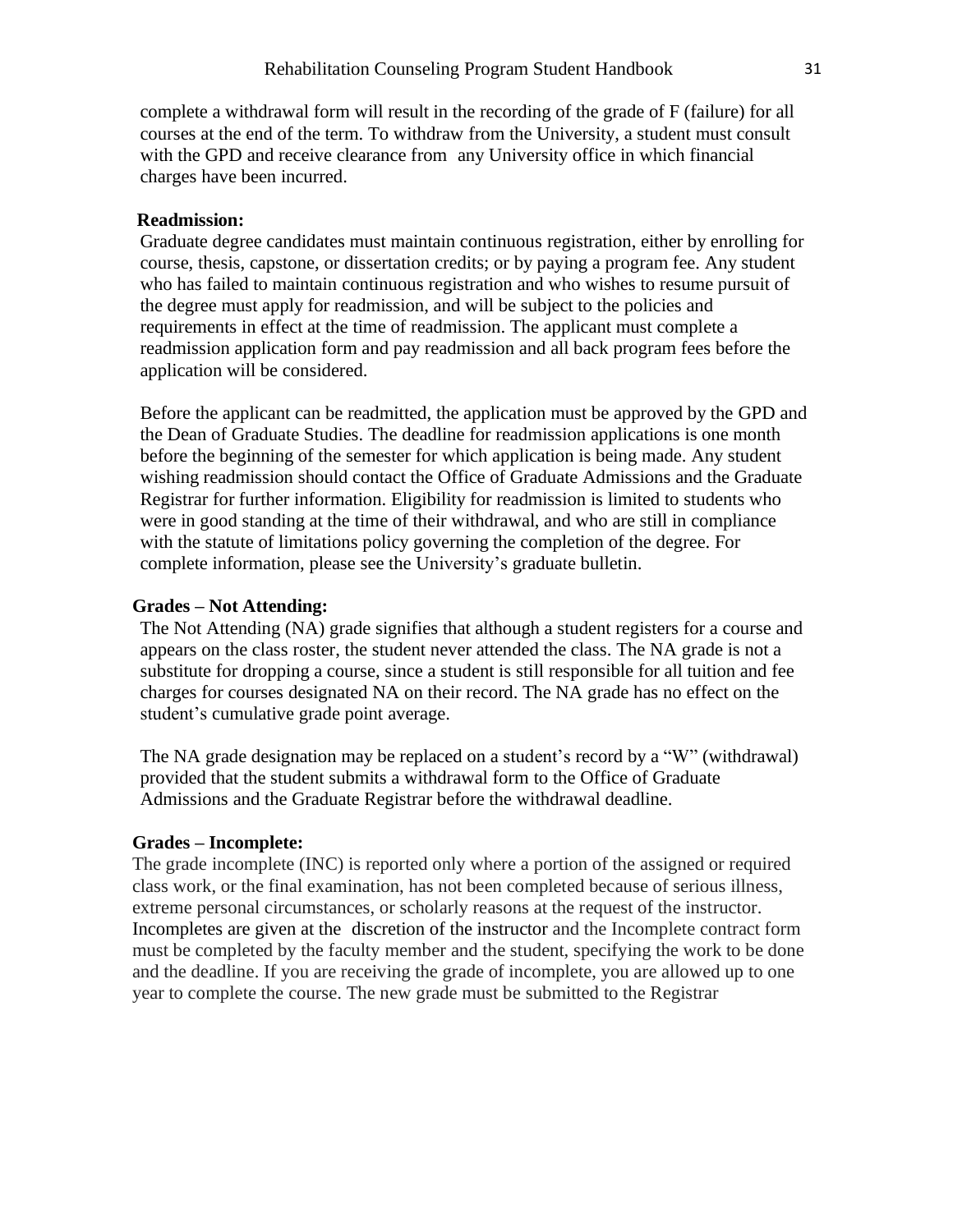by the grading deadline for that semester, i.e., by the end of the **next fall** for the fall semester incompletes. The grade for any course not completed by this deadline will be converted to the grade of 'F'.

The initiative in arranging for the removal of an "Incomplete" rests with the student. This regulation does not apply to thesis, dissertation, or capstone credits. In all cases, a student can obtain credit for an "Incomplete" only by finishing the work of the course before the end of one calendar year from the time of enrollment in that course. At the end of that period, if a grade is not submitted, an F (Failure) will be recorded.

#### **Audits:**

A graduate student may audit any class on a space-available basis but may not use that course to complete any degree requirement. Registration for audits is not permitted during pre-registration. To register as an auditor, a student must complete the regular registration or add/drop form (including written permission from the instructor to audit the course), write "AUD" in the course credit column, and submit the form to the Office of Graduate Admissions and the Graduate Registrar by the end of the add-drop period. Once the course is designated "AUD," the student cannot receive a grade for it. Students are assessed full tuition and fees (including lab fees) for an audited course. Conditions for the audit are negotiated by the student and the instructor.

#### **Transfer of Courses and Credits:**

Applicants who have completed graduate course work at other accredited institutions may transfer towards the completion of a UMass Boston graduate degree up to the equivalent of 6 credits from courses in which the applicant received a grade of B or higher, provided these are courses that a) have not been used to fulfill requirements for another degree, and b) were earned no more than seven years before matriculation in the program into which the student wishes to transfer credit.

#### **Adding or Dropping Courses:**

During the "add/drop period"—usually five days at the beginning of each semester—a student may add, drop, or change courses without penalty; that is, no entry will be made on the student's permanent record. No courses may be added after this period. Please note: a student enrolled in only one course and wishing to drop that course must either pay the program fee to remain active in the program, or withdraw from the program.

#### **Withdrawing from Courses:**

After the add/drop period, a student may withdraw from a course by completing a course withdrawal form before the withdrawal deadline noted for each term in the academic calendar. Withdrawal forms are available from the Office of Graduate Admissions and the Graduate Registrar and must be submitted to that office by the published deadline. A grade of W will appear on the student's transcript for any course the student has withdrawn from.

#### **Refunds and Reductions:**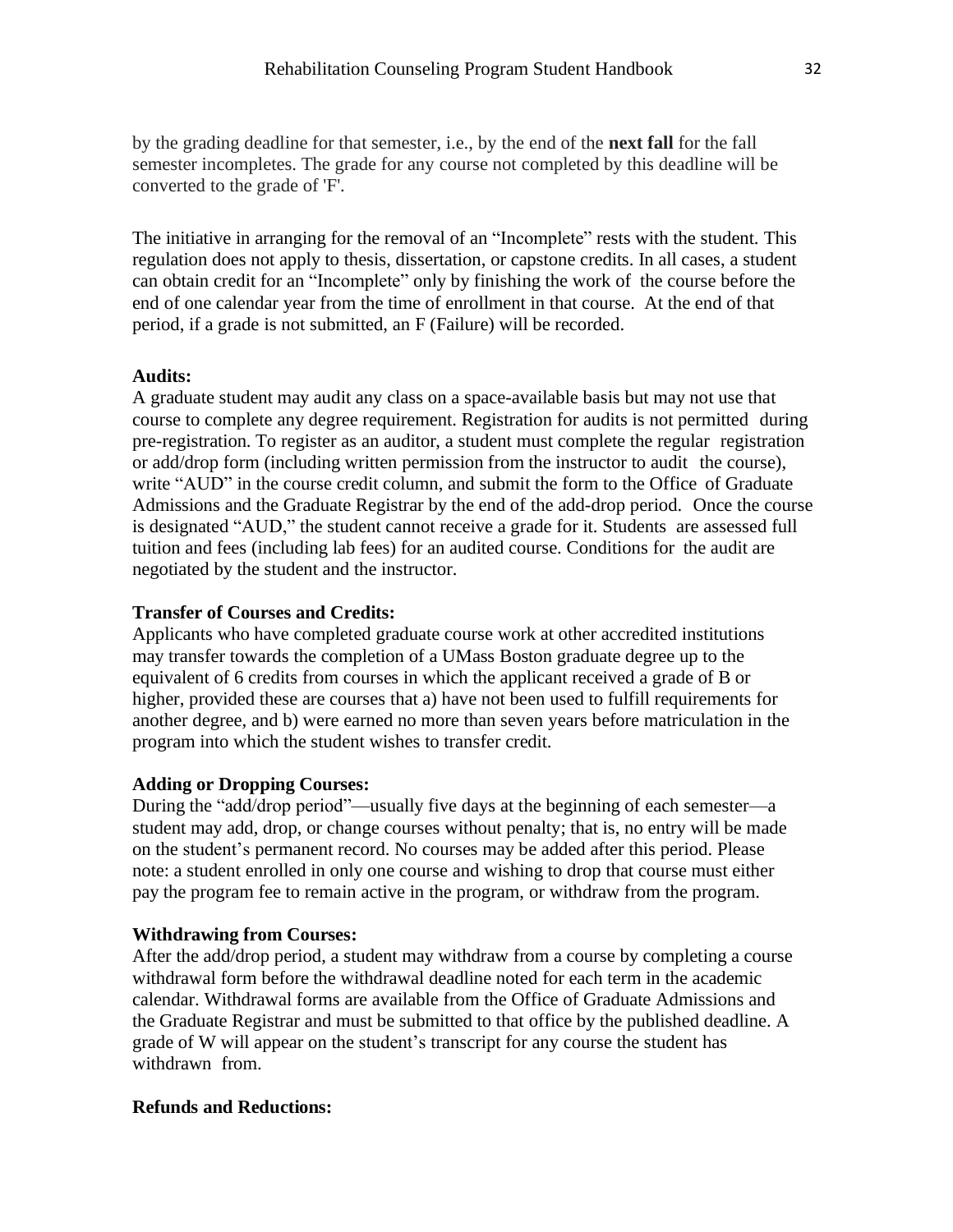Please note: Students receive a full tuition refund for each course dropped during the add/drop period. No refunds are given for course withdrawals after the add/drop period. Students withdrawing from the University may receive partial refunds depending on when the withdrawal takes place. For complete information, please see the University's graduate bulletin.

### **Frequently Asked Questions**

#### <span id="page-32-0"></span>• **How do I set up an email account?**

Information about establishing a UMass Boston email account can be found at [http://www.umb.edu/it/getting\\_services/email/logging\\_on\\_for\\_the\\_first\\_time.](http://www.umb.edu/it/getting_services/email/logging_on_for_the_first_time) If you need help, you can send an email to [ITServiceDesk@umb.edu](mailto:itservicedesk@umb.edu) or call 617- 287-5220. We are available from 8 a.m. to 6 p.m. Monday through Friday, excluding holidays. All students must have a UMass Boston email address.

#### • **How do I know what books are required for my classes?**

If you are taking an online class, the syllabus will be posted on Blackboard and there will be information about necessary books listed there. For in-person classes you will receive a syllabus at the beginning of the semester. The instructor may also have listed your text books at the bookstore. You can view the text books using the course number at [https://www.bkstr.com/massachusetts-bostonstore/shop/textbooks-and-course-](https://www.bkstr.com/massachusetts-bostonstore/shop/textbooks-and-course-materials)

[materials.](https://www.bkstr.com/massachusetts-bostonstore/shop/textbooks-and-course-materials) If you would like to purchase your books prior to the start of the semester, you can email the professor.

# • **Where do I purchase books?**

You can purchase textbooks (in person or online) from the UMass Boston Bookstore or order online. The bookstore also stocks UMass Boston gear, office supplies, computer products, snacks, and more. For more information, call 617- 287-5090. Students can also purchase books using online resources.

# • **How do I access the Graduate Writing Center?**

The purpose of the Graduate Writing Center (GWC) is to provide one-to-one conferences to students who are willing to make a commitment to work with a professional consultant over several weeks. Students who are in the process of completing graduate coursework at UMass Boston, and who wish to develop their paper writing process, graduate-level research skills, and/or understanding of the general expectations associated with graduate study, should consider signing up for conferences. Generally, a student meets with their consultant (in person or via remote access/Zoom) for weekly one-hour appointments. The GWC is located in the Campus Center. Frequently asked questions can be accessed here: [www.umb.edu/academics/vpass/academic\\_support/tutoring/graduate\\_writing\\_cen](http://www.umb.edu/academics/vpass/academic_support/tutoring/graduate_writing_center) [ter.](http://www.umb.edu/academics/vpass/academic_support/tutoring/graduate_writing_center)

For more information about the GWC, contact them by phone (617-287-6550) or email [\(Academic.Support@umb.edu\)](mailto:Academic.Support@umb.edu).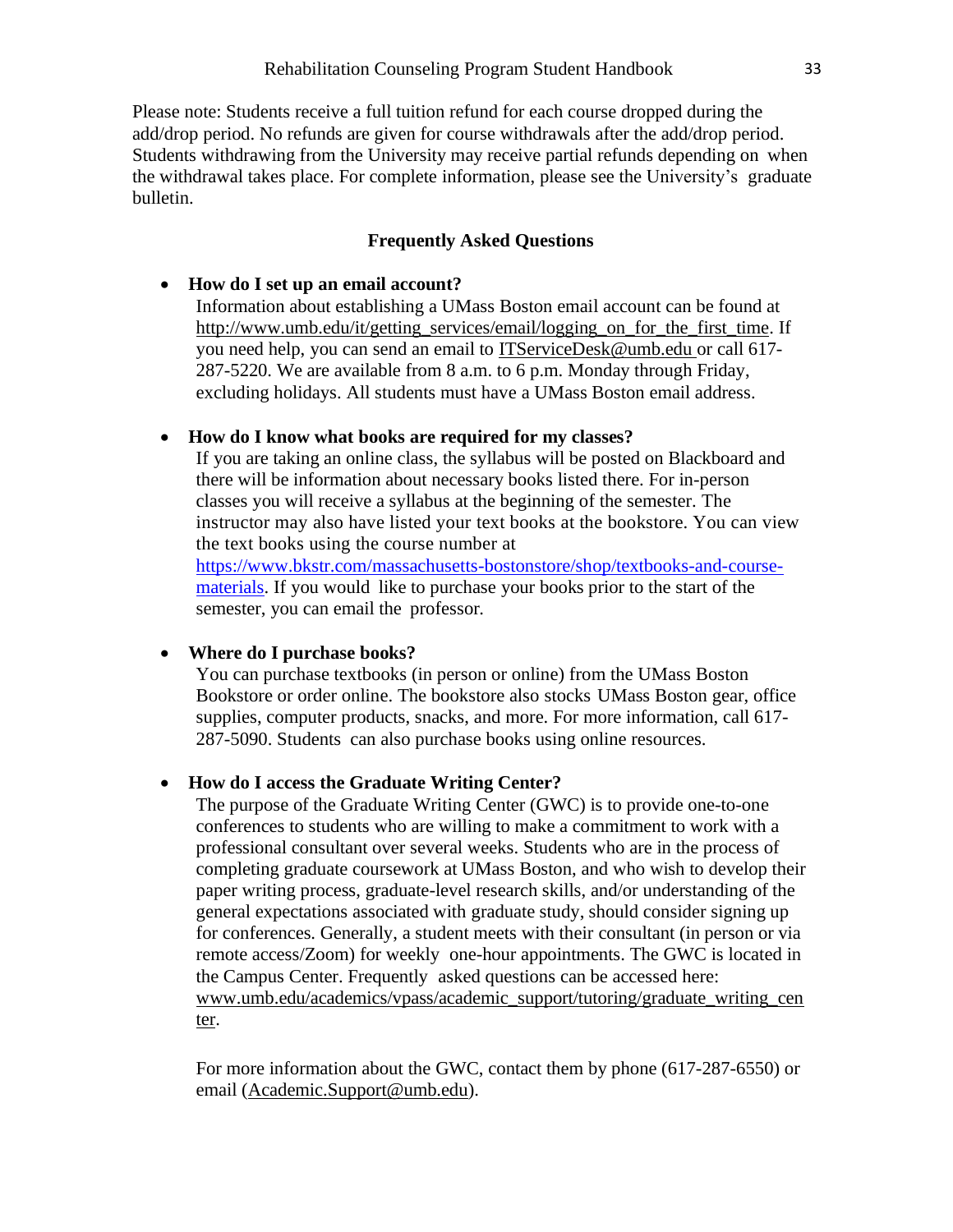# • **How do I access the Healey Instructional Research Guide/Guidance?**

What has traditionally been called library research has become increasingly complex. In support of the teaching mission of the University, Healey Library offers a variety of programs and services to help UMass Boston students engage in key, lifelong, critical thinking and information-seeking skills. A reference-instruction librarian will meet with your class in your classroom, via remote access/Zoom, or in the library's hands-on Center for Library Instruction. Students will learn to maximize their information literacy skills and effectively use and evaluate relevant print and electronic resources. For more information, contact the Library at [library.reference@umb.edu](mailto:library.reference@umb.edu) or 617-287-5940, or visit the reference librarians on the 4<sup>th</sup> floor of the Library.

#### • **Is there a counseling center available on campus?**

Yes. The Counseling Center at UMass Boston is available to help students identify and access the most appropriate services for their particular situation. In the Fall 2011 National College Health Assessment Survey of over 25,000 college students, mental health issues had a significant impact on students' academic performance. In particular, stress, sleep difficulties, anxiety, and depression were those most frequently cited as responsible for causing students to do less well than they otherwise would or could have. Fortunately, mental health professionals can help college students to address these (and other) issues in constructive ways, so that students are able to reach their full potential and make the most of their college experience. More information about the Counseling Center can be found here: [http://www.umb.edu/healthservices/counseling\\_center.](http://www.umb.edu/healthservices/counseling_center) You can contact them by phone at 617.287.5690 to set up a telehealth appointment.

#### • **Where do I go for IT help?**

The Information Technology Services Division will help you with managing your student password, getting the support you need for full participation in the classroom, and accessing Blackboard. Accessing the webpage that lists frequently asked questions may be helpful: [www.umb.edu/it/getting\\_help/faq.](http://www.umb.edu/it/getting_help/faq) Otherwise, if you would like direct support, contact them by phone (617-287- 5229) or email (ITServiceDesk@umb.edu).

#### • **What is Atomic Learning and how do I access it?**

Atomic Learning, also known as Hoonuit, is an online training resource that is available 24/7 and open to all UMass Boston students, staff, and faculty. Atomic Learning allows people direct access to "How do I do that?" questions about 200+ programs, such as Microsoft Office, Adobe Photoshop, Windows and Apple operating systems, and more. Accessing Atomic Learning is easy and can be done by logging in with your full UMass Boston email address and password. For more information, visit:

[http://www.umb.edu/it/getting\\_services/training/atomic\\_learning.](http://www.umb.edu/it/getting_services/training/atomic_learning)

#### • **Where do I go for advising?**

An academic advisor will be assigned to you at the beginning of the academic year at UMass Boston. Your academic advisor will work with you to develop a plan of study and identify which semester you need to take courses to complete your program in your desired timelines. Your faculty advisor will also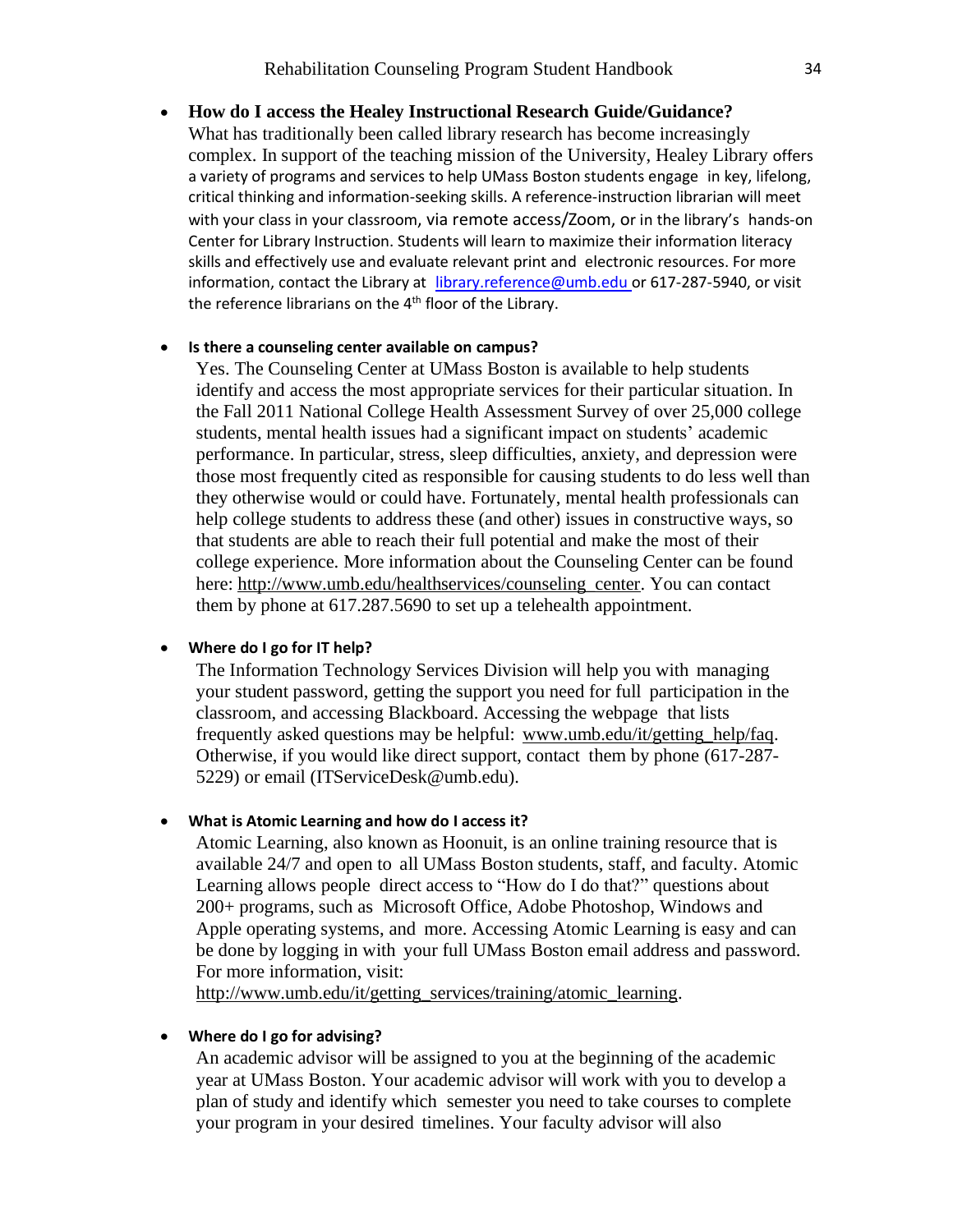Rehabilitation Counseling Program Student Handbook 35 communicate with you each semester prior to pre-registration to ensure that you are on track to complete your program.

Other forms of advisory guidance may be sought from the Office of Academic Affairs, the Office of Academic Services, the Office of Financial Aid, the Office of Diversity and Inclusion, or other offices based on your needs.

#### • **Who do I contact about disability services?**

Disability services are provided and overseen by the Ross Center. The mission of the Ross Center is to serve as a resource for the UMass Boston campus community to ensure academic access and inclusion for students, promoting a view of disability informed by social, cultural, and political forces. The Ross Center strives to create inclusive academic environments by advancing the construct of universal design throughout the university. We accomplish this by providing academic accommodations, resources and training in assistive technology, and information to increase the understanding of disability throughout the university community. For more information, visit the Ross Center for Disability Services, Campus Center, 2<sup>nd</sup> floor, call 617-287-7430, or access online at: [https://www.umb.edu/academics/vpass/disability.](https://www.umb.edu/academics/vpass/disability)

#### • **How do I register for classes?**

Registration begins at the beginning of November for the spring semester and the beginning of April for the fall semester. Check the academic calendar for the exact date. Students are assigned starting dates based on the number of earned credits so that not all students begin on the first day of registration. All continuing active students must register prior to January 1 for the spring semester and June 1 for the fall semester or they will be assessed the late fee.

Students are emailed an invitation to register before each registration period. The email details the date they can begin their registration and it will also include the late registration date. SGISD will also be in touch with students prior to registration times with information on program-related registration requirements, advising office hours, and more. More information can be found by visiting [http://www.umb.edu/registrar/registration\\_courses/register\\_for\\_courses.](http://www.umb.edu/registrar/registration_courses/register_for_courses)

#### • **How and when do I apply for graduation?**

Graduate students apply for graduation by filling out the degree application form. We strongly suggest that you print out an unofficial copy of your transcript to make sure all courses, grades, and transfer credit are present. Submit the completed degree application to the Registrar's Office by the degree deadline date. Once your degree application is approved, the Bursar's Office will bill you for the mandatory \$200 commencement fee. Graduate students must print the

appropriate degree application form for their degree and follow the instructions. More information can be found at: http://www.umb.edu/registrar/graduation/applying for graduation.

• **Is it possible to enroll in the programs on a part-time basis?** Yes, part-time study is allowed for the master's degree.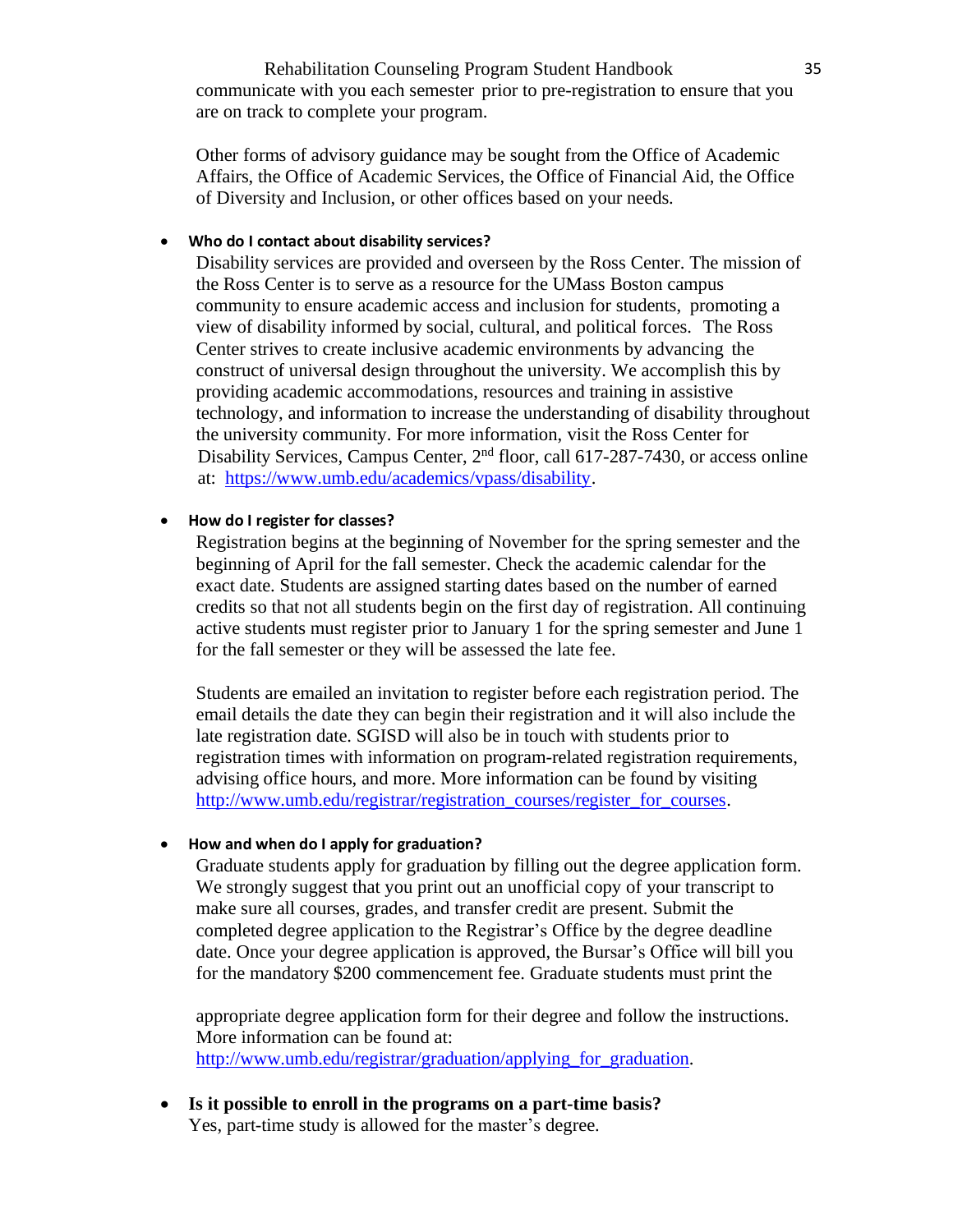#### • **Can I start in the spring term?**

Master's students may begin in summer, spring, or fall semesters.

• **How long will it take me to earn my degree?**

Master's students may expect to complete the degree program in 2 years, including summers (full-time), or in 3–5 years (part-time).

#### • **Am I able to contact individual professors?**

We encourage current and potential students to make connections with faculty members to discuss their research interests and current areas of work. These discussions may be useful in selecting the specific academic course or concentration to pursue, as well as for getting advice on internships, employment, conferences and other means of participating in professional activities. View our faculty and staff list at [https://globalinclusion.umb.edu/people/faculty-staff.](https://globalinclusion.umb.edu/people/faculty-staff)

#### **Professional Rehabilitation Counseling Organizations**

<span id="page-35-0"></span>We encourage students to belong to professional rehabilitation counseling organizations such as those listed below. These rehabilitation counseling organizations are divisions in larger professional organizations, with names and addresses listed below.

American Counseling Association Division: American Rehabilitation Counseling Association (800) 545-2223 <http://www.arcaweb.org/>

National Rehabilitation Association 888-258-4295 [http://www.nationalrehab.org](http://www.nationalrehab.org/)

National Rehabilitation Counseling Association (703) 361-2077 <https://nationalrehabcounselingassciation.wildapricot.org/NRCA-Reformation>

National Council on Rehabilitation Education (559) 906-0787 <https://ncre.org/>

#### **Code of Professional Ethics for Rehabilitation Counselors**

<span id="page-35-1"></span>The Code of Professional Ethics for Rehabilitation Counselors may be viewed here: [https://www.crccertification.com/filebin/pdf/ethics/CodeOfEthics\\_01-01-2017.pdf](https://www.crccertification.com/filebin/pdf/ethics/CodeOfEthics_01-01-2017.pdf)

The American Counseling Association Code of Ethics may be viewed here: <https://www.counseling.org/resources/aca-code-of-ethics.pdf>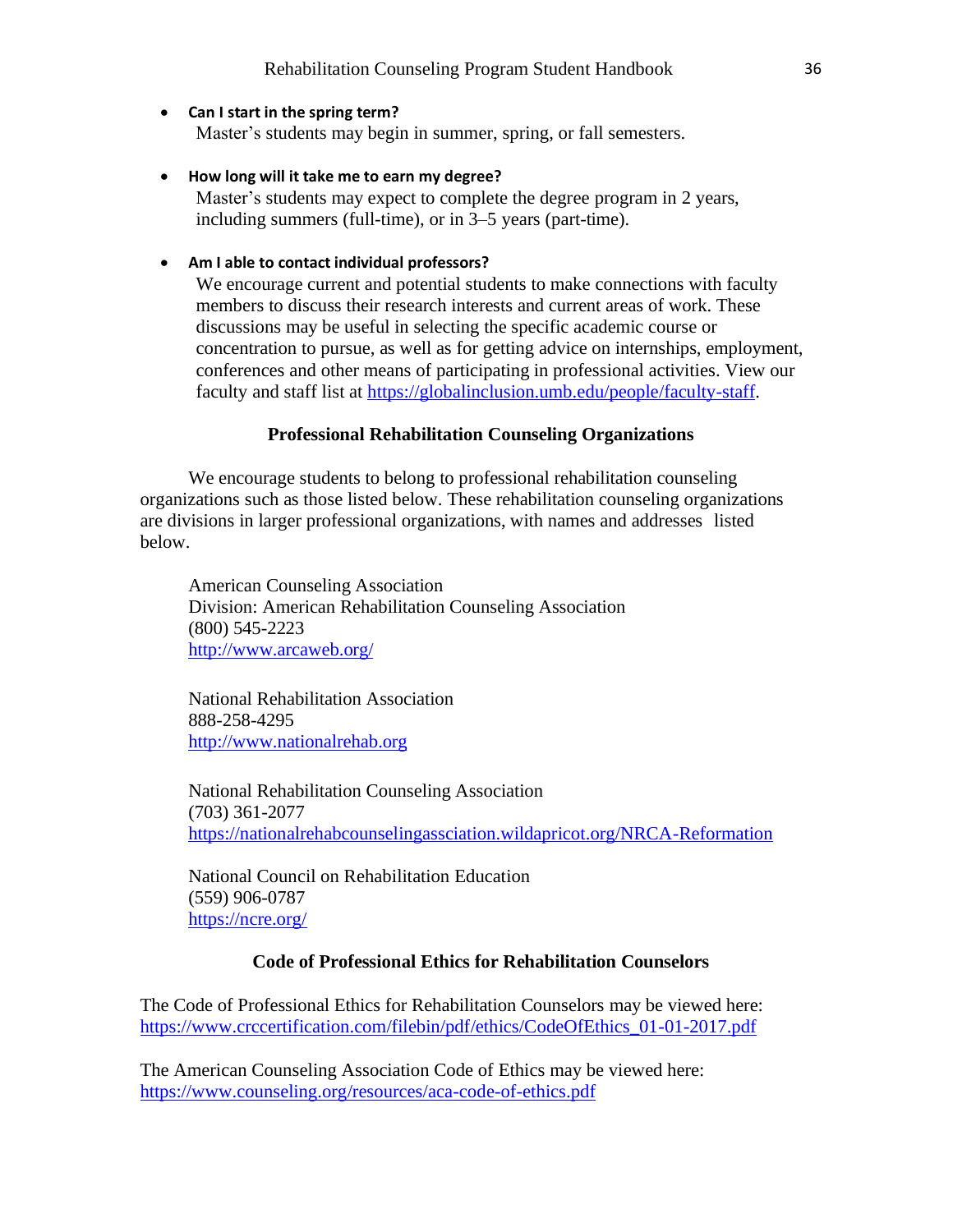# **Plans of Study**

<span id="page-36-0"></span>Please see the following pages for plans of study for full-time and part-time students in both of our rehabilitation counseling tracks.

#### **Plan of Study Clinical Rehabilitation Counseling Track Full Time**

| Courses                                                                                | Semester | Meeting time (if available)                                |
|----------------------------------------------------------------------------------------|----------|------------------------------------------------------------|
| COU 601 Research and Evaluation                                                        | Fall 2   |                                                            |
| REHAB 602 Medical and Psychological<br><b>Aspects of Disabilities</b>                  | Fall 1   |                                                            |
| REHAB 603 Foundations of<br>Rehabilitation                                             | Fall 1   |                                                            |
| COU 605 Principles of Vocational<br><b>Educational and Psychological</b><br>Assessment | Summer 2 |                                                            |
| COU 608 Abnormal Psychology                                                            | Fall 1   |                                                            |
| REHAB 609 Psychiatric rehabilitation                                                   | Fall 2   |                                                            |
| REHAB 610 Case Management                                                              | Spring1  |                                                            |
| REHAB 611 Portfolio management<br>(1-credit class, meets 4 times in semester)          | Fall 1   |                                                            |
| <b>REHAB 612 Vocational Rehabilitation</b><br>and Placement                            | Spring 2 |                                                            |
| COU 613 Vocational Development and<br><b>Career Information</b>                        | Summer 2 |                                                            |
| <b>REHAB</b> Motivational Interviewing                                                 | Summer 1 |                                                            |
| REHAB 615 Counseling Theories                                                          | Spring 1 |                                                            |
| COU 616 Group Counseling and Group<br>Dynamics                                         | Summer 1 |                                                            |
| COU 620 Clinical Application of Human<br>Development                                   | Spring 1 |                                                            |
| COU 653 Perspective in Cross Cultural<br>Counseling                                    | Fall 1   |                                                            |
| COU 674 Psychopharmacology for<br>counselors                                           | Spring 1 | *requires program change for<br>class to be offered online |
| Elective                                                                               | Spring 2 |                                                            |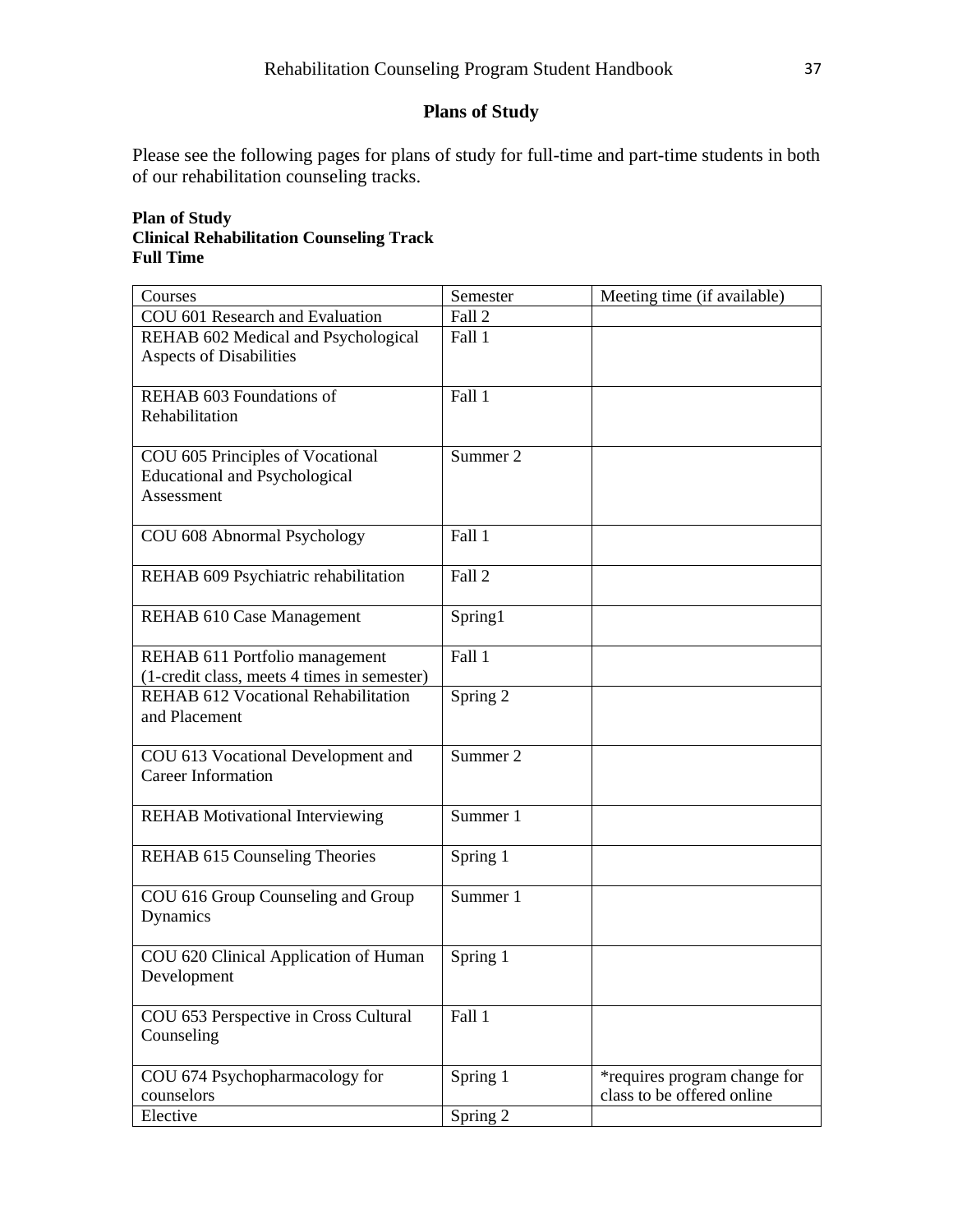| <b>Rehabilitation Counseling Program Student Handbook</b> |  |  |  |
|-----------------------------------------------------------|--|--|--|
|                                                           |  |  |  |

| REHAB 688 Practicum  | Summer 2 |  |
|----------------------|----------|--|
| REHAB 698 Internship | Fall 2   |  |
| REHAB 698 Internship | Spring 2 |  |
|                      |          |  |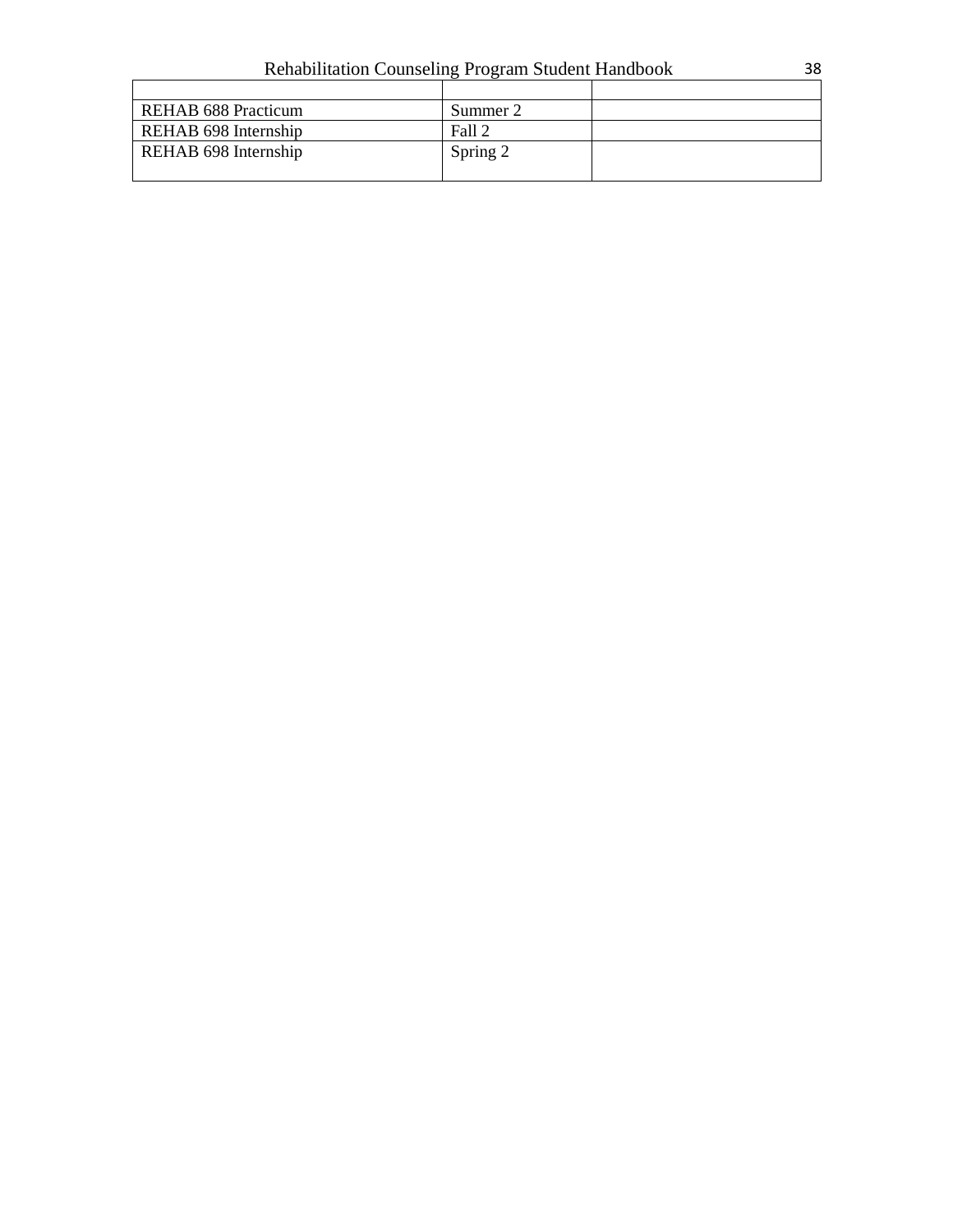#### **Plan of Study Clinical Rehabilitation Counseling Track Part Time**

| Courses                                                                                | Semester                                         | Meeting time (if available) |
|----------------------------------------------------------------------------------------|--------------------------------------------------|-----------------------------|
| COU 601 Research and Evaluation                                                        | Summer 3                                         |                             |
| REHAB 602 Medical and Psychological<br><b>Aspects of Disabilities</b>                  | Fall 1                                           |                             |
| REHAB 603 Foundations of<br>Rehabilitation                                             | Fall 1                                           |                             |
| COU 605 Principles of Vocational<br><b>Educational and Psychological</b><br>Assessment | Summer 2                                         |                             |
| COU 608 Abnormal Psychology                                                            | Fall 2                                           |                             |
| REHAB 609 Psychiatric Rehabilitation                                                   | Fall 3                                           |                             |
| REHAB 610 Case Management                                                              | Spring1                                          |                             |
| REHAB 611 Portfolio<br>(1-credit class, meets 4 times in semester)                     | Fall 1                                           |                             |
| REHAB 612 Vocational Rehabilitation<br>and Placement                                   | Spring 3                                         |                             |
| COU 613 Vocational Development and<br><b>Career Information</b>                        | Summer 2                                         |                             |
| <b>REHAB 614 Motivational Interviewing</b>                                             | Summer 1                                         |                             |
| REHAB 615 Counseling theories                                                          | Spring 1                                         |                             |
| COU 616 Group Counseling and Group<br>Dynamics                                         | Summer 1                                         |                             |
| COU 620 Clinical Application of Human<br>Development                                   | Spring 2                                         |                             |
| COU 653 Perspective in Cross Cultural<br>Counseling                                    | Fall 2                                           |                             |
| COU 674 Psychopharmacology for<br>counselors                                           | Spring 2                                         |                             |
| Elective                                                                               | Any semester -<br>will be an<br>additional class |                             |
| <b>REHAB 688 Practicum</b>                                                             | Summer 3                                         |                             |
| REHAB 698 Internship                                                                   | Fall 3                                           |                             |
| REHAB 698 Internship                                                                   | Spring 3                                         |                             |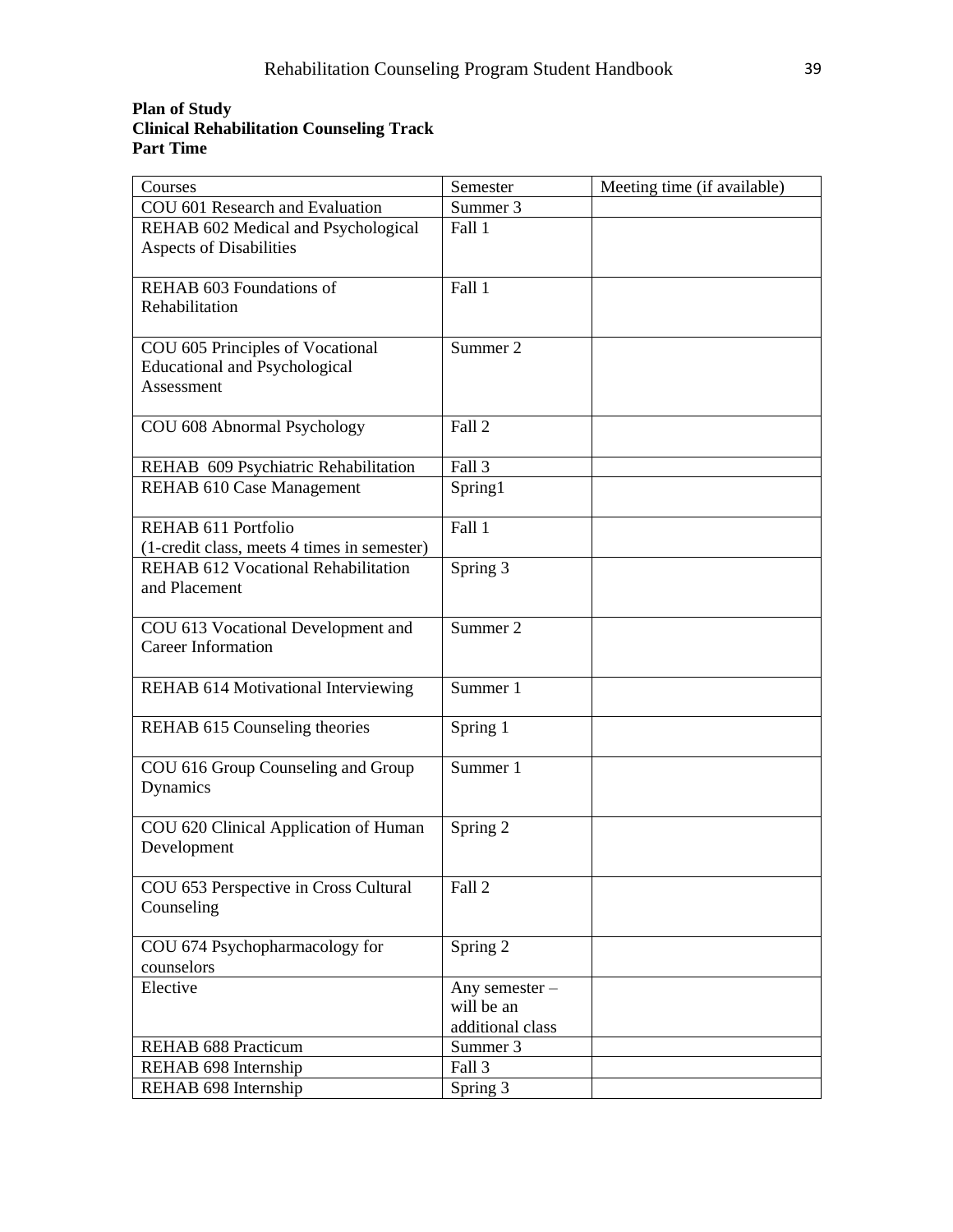# **Plan of Study Vocational Rehabilitation Counseling Track Full Time**

| Courses                                                         | Semester | Meeting time (if available) |
|-----------------------------------------------------------------|----------|-----------------------------|
| COU 601 Research and Evaluation                                 | Fall 2   |                             |
| REHAB 602 Medical and Psychological                             | Fall 1   |                             |
| Aspects of Disabilities                                         |          |                             |
|                                                                 |          |                             |
| REHAB 603 Foundations of                                        | Fall 1   |                             |
| Rehabilitation                                                  |          |                             |
|                                                                 |          |                             |
| REHAB 605 Principles of Vocational                              | Summer 2 |                             |
| <b>Educational and Psychological</b>                            |          |                             |
| Assessment                                                      |          |                             |
|                                                                 |          |                             |
| REHAB 610 Case Management                                       | Spring1  |                             |
|                                                                 |          |                             |
| REHAB 611 Portfolio                                             | Fall 1   |                             |
| (1-credit class, meets 4 times in                               |          |                             |
| semester)                                                       |          |                             |
| <b>REHAB 612 Vocational Rehabilitation</b>                      | Spring 2 |                             |
| and Placement                                                   |          |                             |
|                                                                 | Summer 2 |                             |
| COU 613 Vocational Development and<br><b>Career Information</b> |          |                             |
|                                                                 |          |                             |
| <b>REHAB</b> Motivational Interviewing                          | Summer 1 |                             |
|                                                                 |          |                             |
| REHAB 615 Counseling Theories                                   | Spring 1 |                             |
|                                                                 |          |                             |
| COU 616 Group Counseling and Group                              | Summer 1 |                             |
| Dynamics                                                        |          |                             |
|                                                                 |          |                             |
| COU 620 Clinical Application of Human                           | Spring 1 |                             |
| Development                                                     |          |                             |
|                                                                 |          |                             |
| COU 653 Perspective in Cross Cultural                           | Fall 1   |                             |
| Counseling                                                      |          |                             |
|                                                                 |          |                             |
| Elective                                                        | Fall 1   |                             |
| Elective                                                        | Spring 1 |                             |
| Elective                                                        | Fall 2   |                             |
| Elective                                                        | Spring 2 |                             |
| REHAB 688 Practicum                                             | Summer 2 |                             |
| REHAB 698 Internship                                            | Fall 2   |                             |
| REHAB 698 Internship                                            | Spring 2 |                             |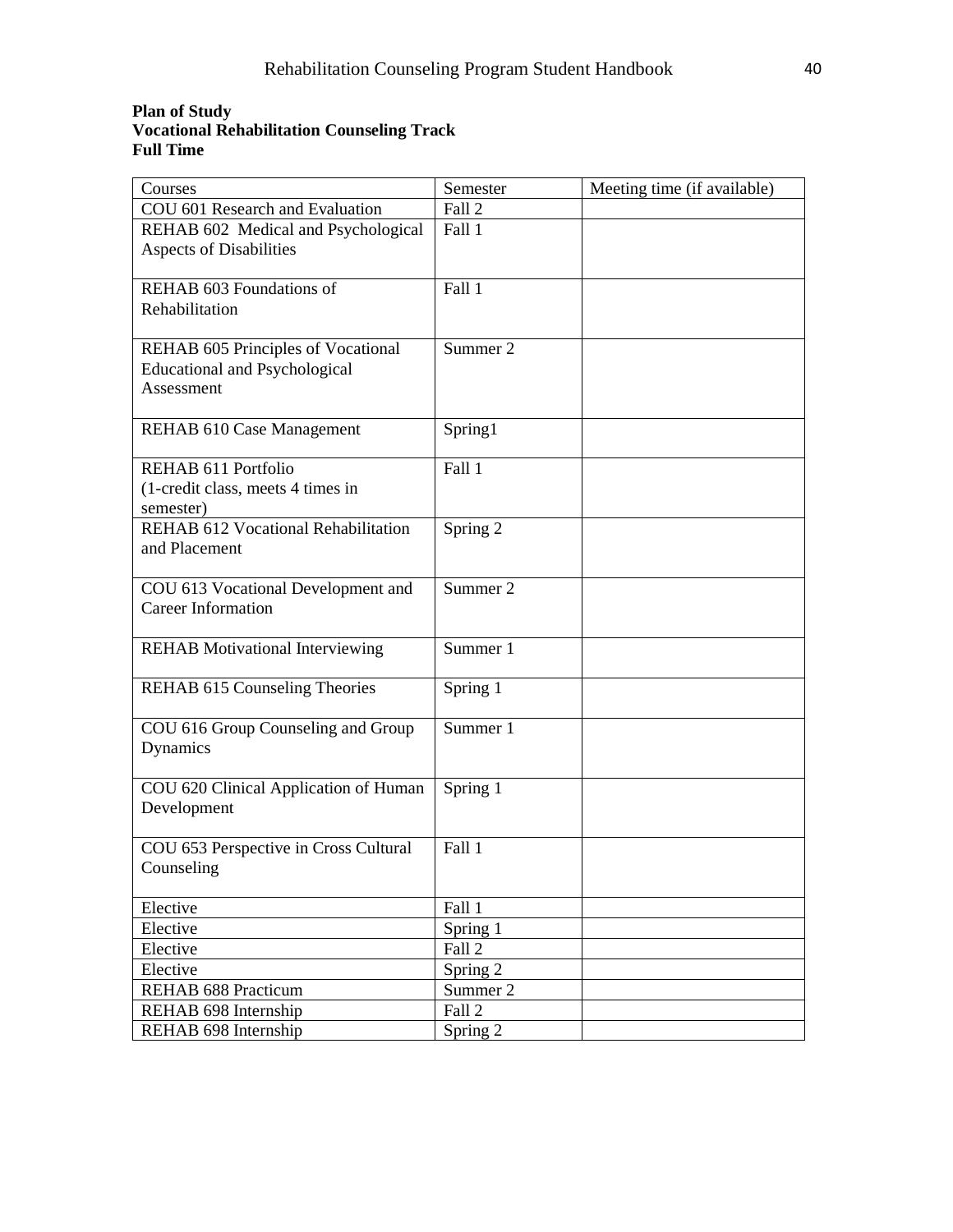#### **Plan of Study Vocational Rehabilitation Counseling Track Part Time**

| Courses                                | Semester     | Meeting time (if available) |
|----------------------------------------|--------------|-----------------------------|
| COU 601 Research and Evaluation        | Summer 3     | *requires additional summer |
|                                        |              | class                       |
| REHAB 602 Medical and Psychological    | Fall 1       |                             |
| Aspects of Disabilities                |              |                             |
|                                        |              |                             |
| REHAB 603 Foundations of               | Fall 1       |                             |
| Rehabilitation                         |              |                             |
|                                        |              |                             |
| COU 605 Principles of Vocational       | Summer 2     |                             |
| <b>Educational and Psychological</b>   |              |                             |
| Assessment                             |              |                             |
|                                        |              |                             |
| REHAB 610 Case Management              | Spring1      |                             |
|                                        |              |                             |
| REHAB 611 Portfolio                    | Fall 1       |                             |
| (1-credit class, meets 4 times in      |              |                             |
| semester)                              |              |                             |
| REHAB 612 Vocational Rehabilitation    | Spring 3     |                             |
| and Placement                          |              |                             |
|                                        |              |                             |
| COU 613 Vocational Development and     | Summer 2     |                             |
| <b>Career Information</b>              |              |                             |
|                                        |              |                             |
| <b>REHAB</b> Motivational Interviewing | Summer 1     |                             |
|                                        |              |                             |
| REHAB 615 Counseling Theory and        | Spring 1     |                             |
| Practice II                            |              |                             |
|                                        |              |                             |
| COU 616 Group Counseling and Group     | Summer 1     |                             |
| Dynamics                               |              |                             |
|                                        |              |                             |
| COU 620 Clinical Application of Human  | Spring 2     |                             |
| Development                            |              |                             |
|                                        |              |                             |
| COU 653 Perspective in Cross Cultural  | Fall 2       |                             |
| Counseling                             |              |                             |
|                                        |              |                             |
| Elective                               | Fall 2       |                             |
| Elective                               | Fall 3       |                             |
| Elective                               | Spring 2     |                             |
| Elective                               | Any semester |                             |
| REHAB 688 Practicum                    | Summer 2     |                             |
|                                        |              |                             |
| REHAB 698 Internship                   | Fall 2       |                             |
| REHAB 698 Internship                   | Spring 2     |                             |
|                                        |              |                             |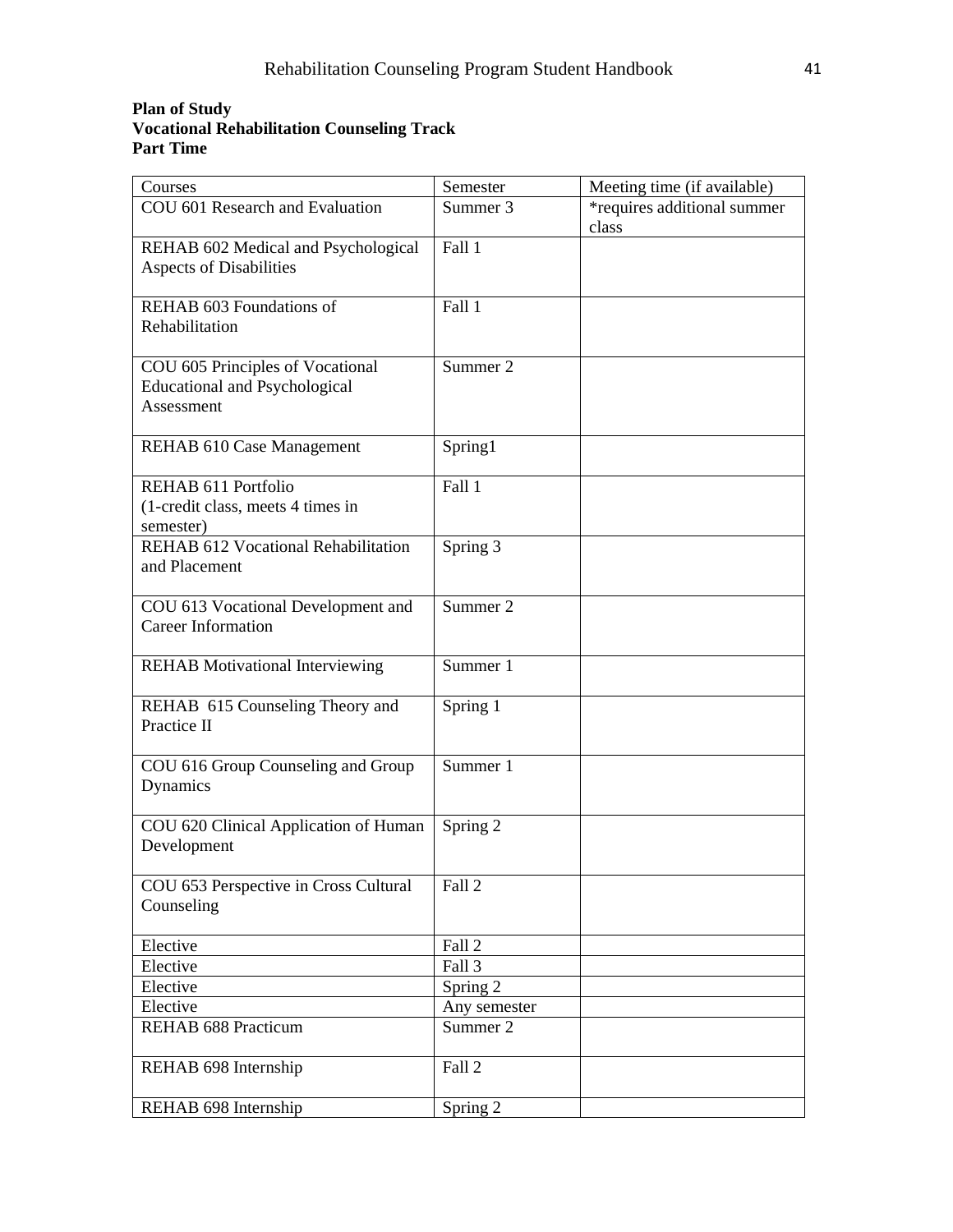# **Assessment of Professional Dispositions Form**

<span id="page-41-0"></span>Please see the next page for the assessment of professional dispositions form.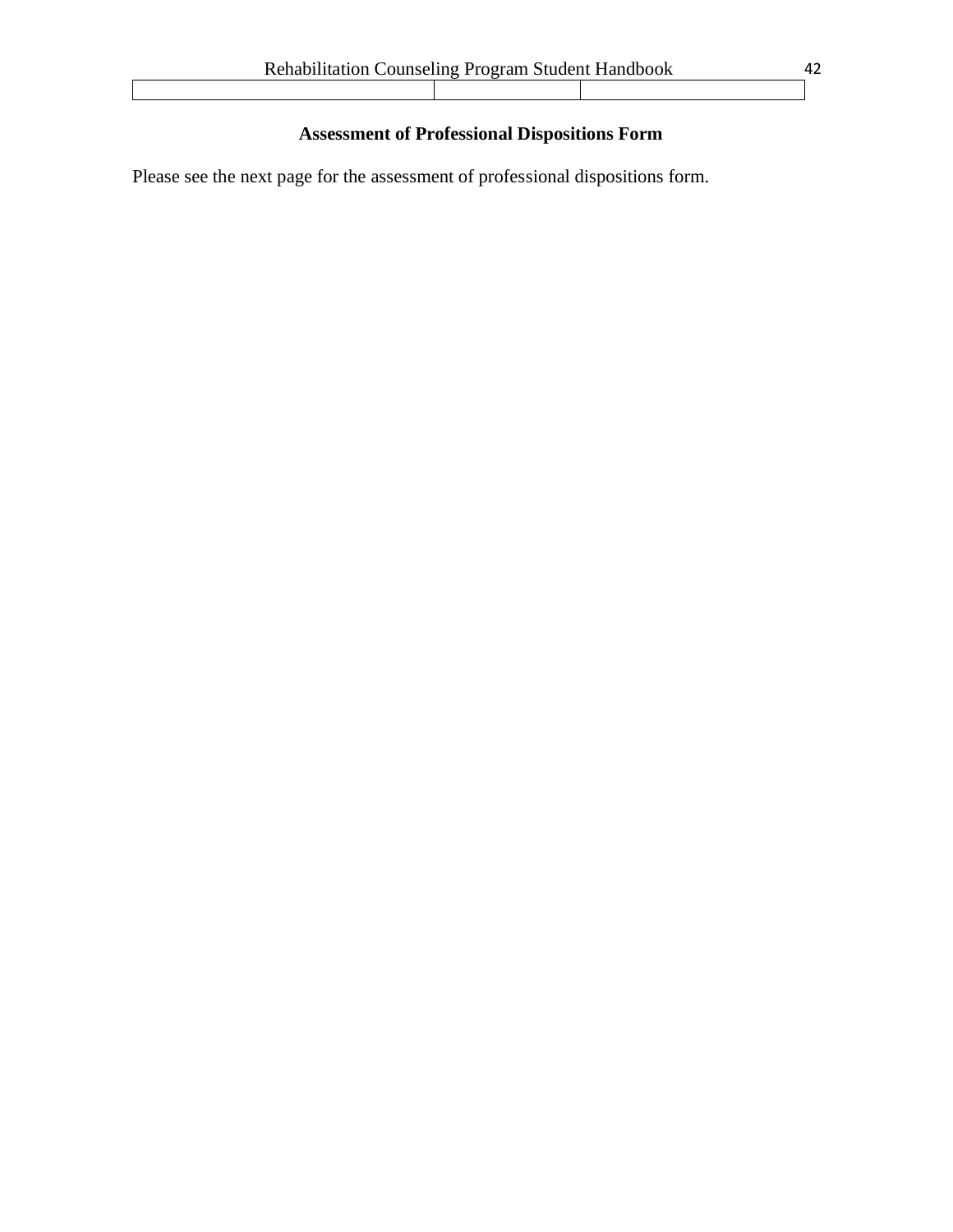# **Assessment of Professional Dispositions Form**

# **Student Name:**

**Faculty:**

**Date:**

| <b>Primary Professional Dispositions</b>    | <b>Specific Professional Disposition Descriptors</b>                                                                                                                                                                   | <b>Satisfactory or Needs</b><br><b>Improvement</b> |
|---------------------------------------------|------------------------------------------------------------------------------------------------------------------------------------------------------------------------------------------------------------------------|----------------------------------------------------|
| <b>Professional Ethics</b>                  | Adheres to the ethical guidelines of the ACA, ASCA,<br>IAMFC, APA, and NBCC, including practices within<br>competencies. Can identify the difference between<br>right and wrong.                                       |                                                    |
| <b>Professional Behavior</b>                | Behaves in a professional manner toward supervisors,<br>peers, and clients (includes appropriate<br>communications, dress, and attitudes). Able to<br>collaborate with others.                                         |                                                    |
| Professional and Personal Boundaries        | Maintains appropriate boundaries with supervisors,<br>peers, and clients.                                                                                                                                              |                                                    |
| Knowledge of and Adherence to Site Policies | Demonstrates understanding of and appreciation for<br><i>all</i> counseling site policies and procedures.                                                                                                              |                                                    |
| <b>Task Completion and Record Keeping</b>   | Completes assignments on time or requests<br>extensions. Completes all weekly record keeping and<br>tasks correctly and promptly (e.g., case notes,<br>psychosocial reports, treatment plans, supervisory<br>reports). |                                                    |
| <b>Multicultural Competencies</b>           | Demonstrates awareness of, appreciation of, and<br>respect for cultural difference (e.g., gender, race,                                                                                                                |                                                    |